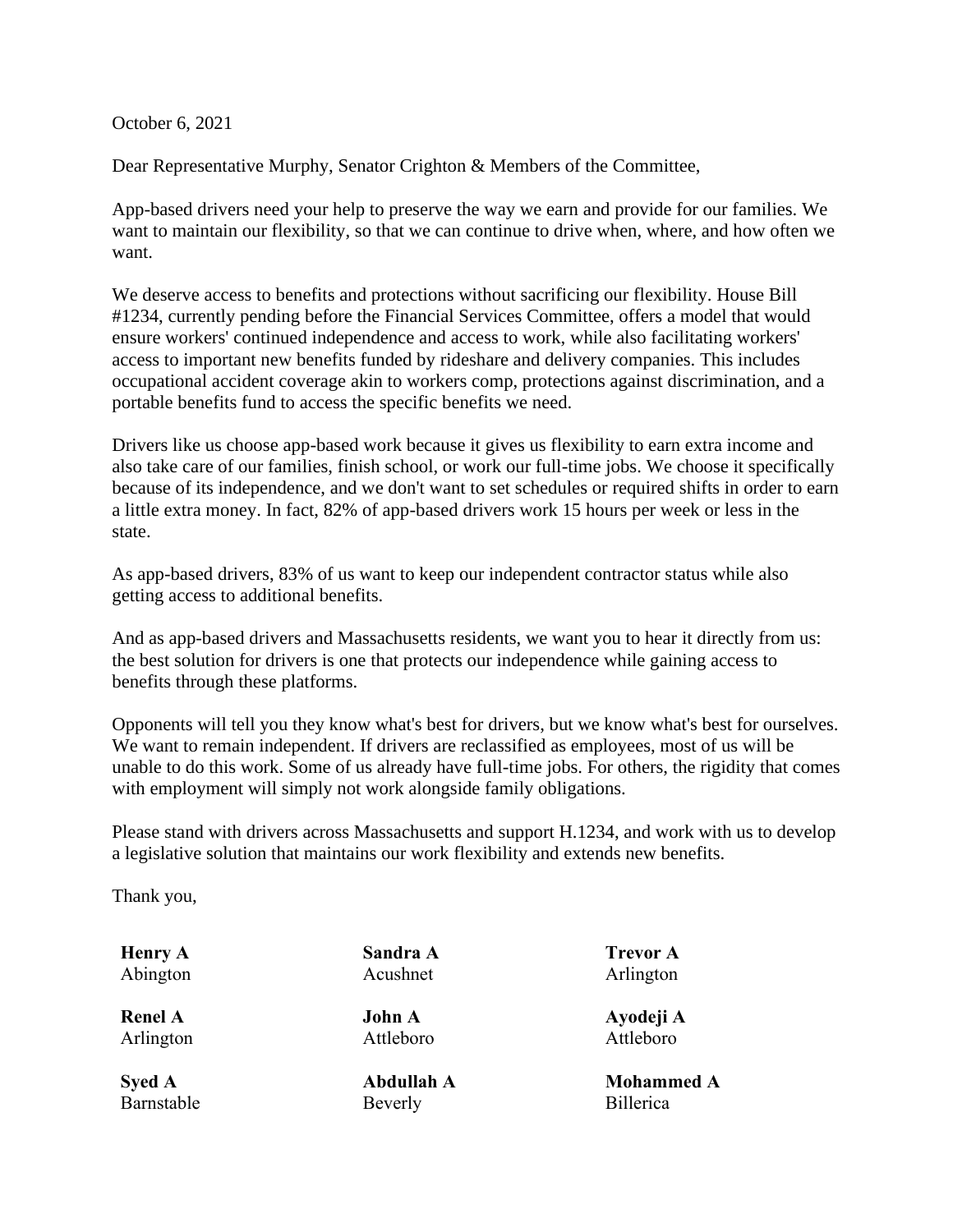**Jean Daniel A** Billerica

**Judith Y A** Boston

**Freda A** Boston

**Taher A** Boston

**Raphael A** Boston

**Rodney A** Boston

**Lovensky A** Boston

**Ericka A** Boston

**Efri A** Boston

**John A** Boston

**Marck Henry A** Boston

**Travis A** Boston

**Teodoro Aneudy A** Boston

**Jimmy A** Boston

**Diomedes A** Boston

**Ynoel A** Boston

**Muhammad Zaid A** Boston

**Ronaldo A** Boston

**Wasyihun A** Boston

**Nora A** Boston

**Edson A** Boston

**Alcides D A** Boston

**Daniel A** Boston

**Antonio A** Boston

**Aristides A** Boston

**Guinea A** Boston

**Jumayar A** Boston

**Fatma A** Boston

**Jean A** Boston

**Edy A** Boston

**Faozi A** Boston

**Angel A** Boston

**Humberto A** Boston

**Sean A** Boston

**Nilson A** Boston

**Fred S A** Boston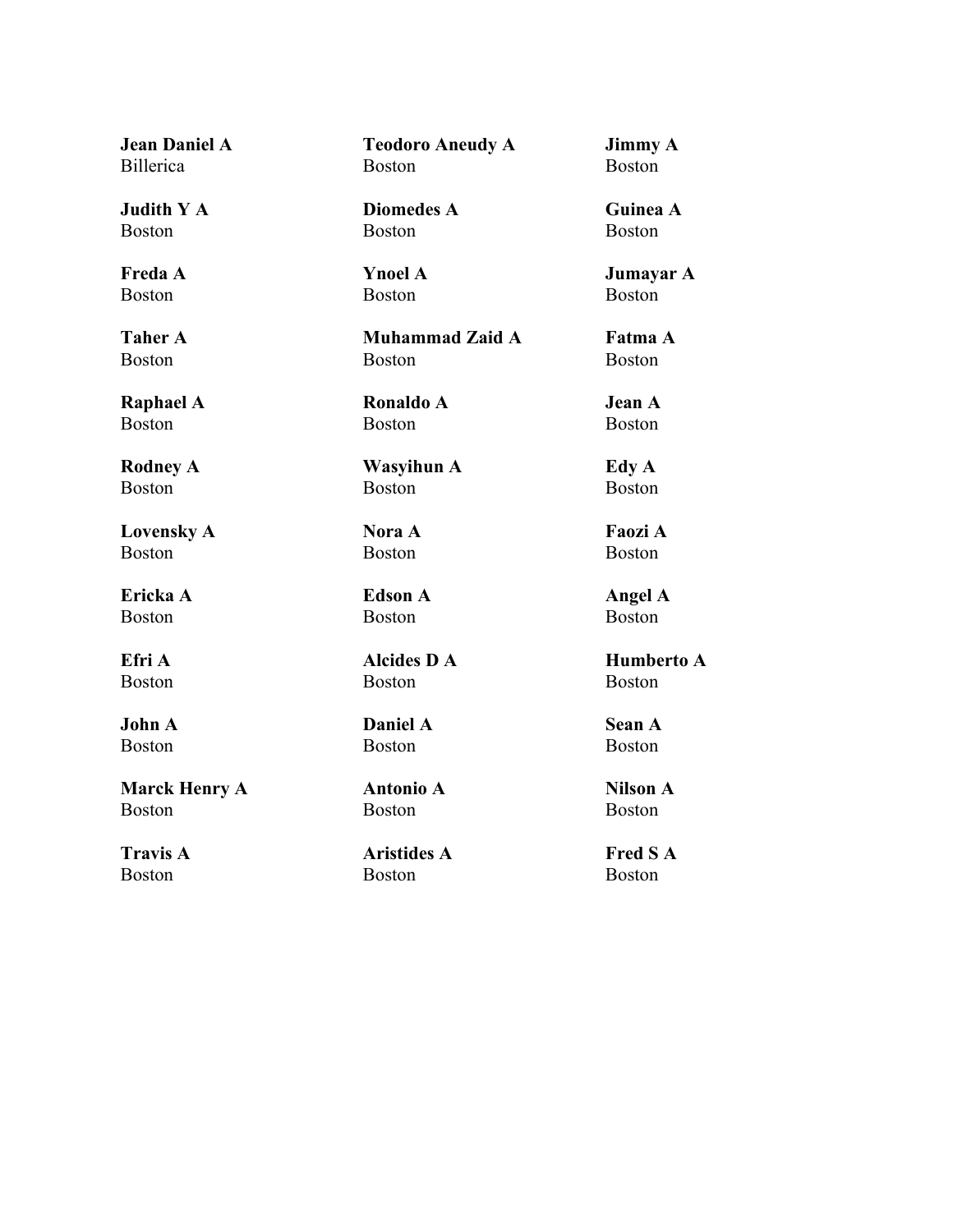**Saeed A** Boston

**Melissa A** Bridgewater

**Elson A** Brockton

**Christophe A Brockton** 

**Fabian A** Brockton

**Asegid A** Cambridge

**Mebrahtu A** Cambridge

**Moustafa A** Chelsea

**Miguel A** Clinton

**Alan A** Dartmouth

**Abdallah A** Everett

**Shawna A** Fairhaven

**Franklyn A** Gardner

**Ernso A** Harwich

**Cristian A** Hull

**Marcos A** Boston

**Richard A** Brockton

**Gabriel A** Brockton

**Pierre W A** Brockton

**Hizkias A** Cambridge

**Muhammad A** Cambridge

**Juleysmarie A** Chelmsford

**Mardoqueo A** Chelsea

**Justin A** Danvers

**Robert A** Dennis

**Roberto A** Everett

**Misael A** Fitchburg

**Jesus A** Greenfield

**Cecil A** Haverhill

**Abel A** Lawrence

**Bendji A** Bridgewater

**Cesar A** Brockton

**Frantzy A** Brockton

**Luis A Brockton** 

**Sayid A** Cambridge

**Frantz A** Cambridge

**Toheeb A** Chelmsford

**Rosilda A** Chestnut Hill

**Abbas A** Dartmouth

**Abdelaziz Bouragaa A** Everett

**Jeanne A** Fairhaven

**Mohammed A** Foxborough

**David A** Halifax

**Abdeljabar A** Holbrook

**Lenin L A** Lawrence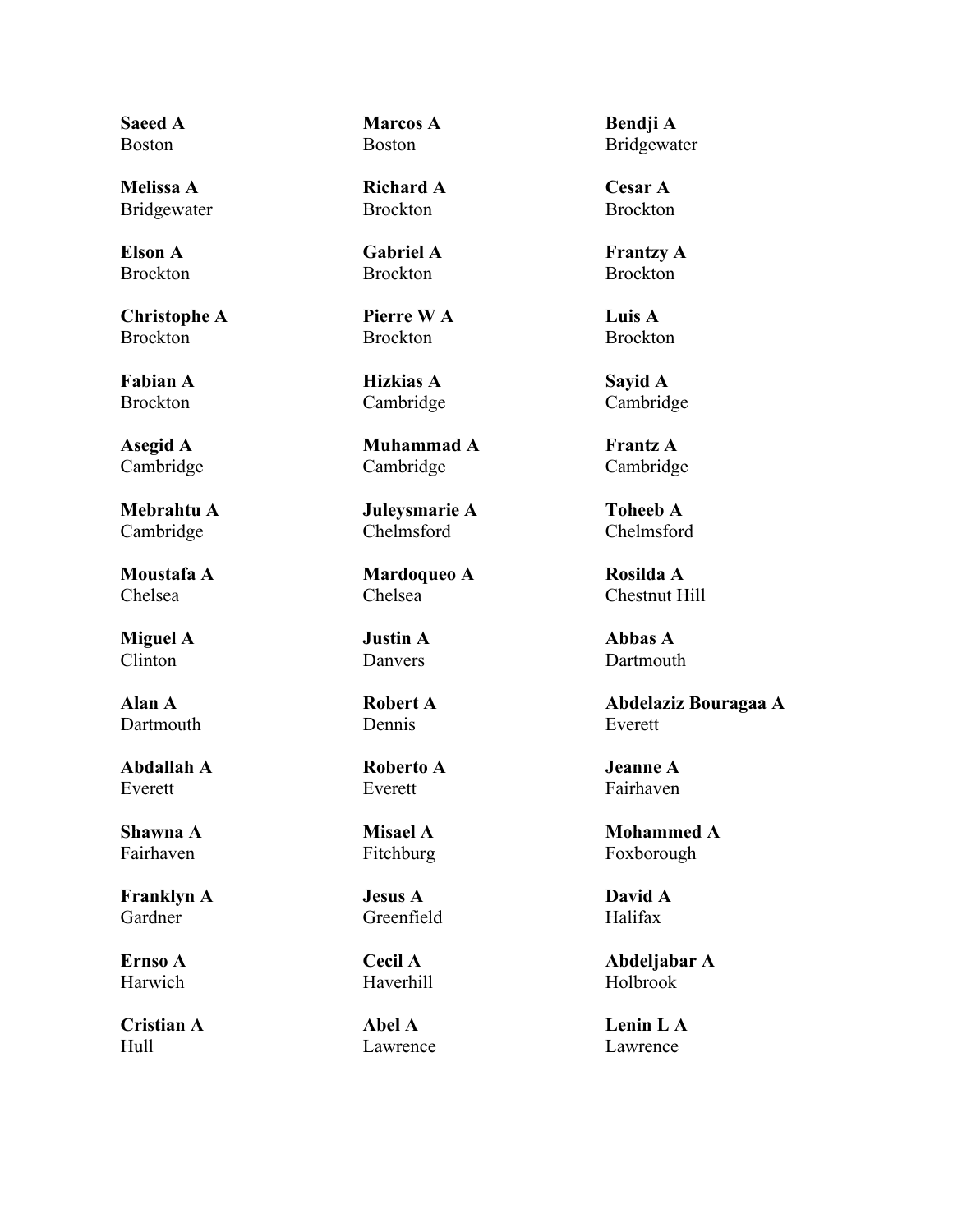**Henrry A** Lawrence

**Makek A** Leicester

**Wasihun A** Leominster

**Farqad A** Lowell

**Wadhah A** Lynn

**Amanda A** Lynn

**David A** Malden

**Said A** Malden

**Abderrahim A** Malden

**Abdellatif A** Malden

**Renaude A** Mansfield

**Osazuwa A** Medford

**Abdelaziz A** Methuen

**Mohamed A** Middleton

**Zid A** Montgomery **Alina A** Lawrence

**Godfred A** Leominster

**Denise A** Lowell

**Nuur A** Lynn

**Ricardo A** Lynn

**Adid A** Lynn

**Mohammed A** Malden

**Majur A** Malden

**Judes A** Malden

**Michael A** Malden

# **John A** Mashpee

**Mubashar A** Medford

**Manuel A** Methuen

**Rafael A** Middleton

**Jimoh A** New Bedford **David A** Lawrence

**Ronal A** Leominster

**Amjad A** Lowell

**Abdelaziz A** Lynn

**Muhammad A** Lynn

**Angel A** Lynn

**Verdieu A** Malden

**Bouchaib A** Malden

**Farhan A** Malden

**Nida A** Mansfield

**Wendy A** Maynard

**Mohammad A** Melrose

**Nassif A** Methuen

**Niaz A** Middleton

**Glenda A** New Bedford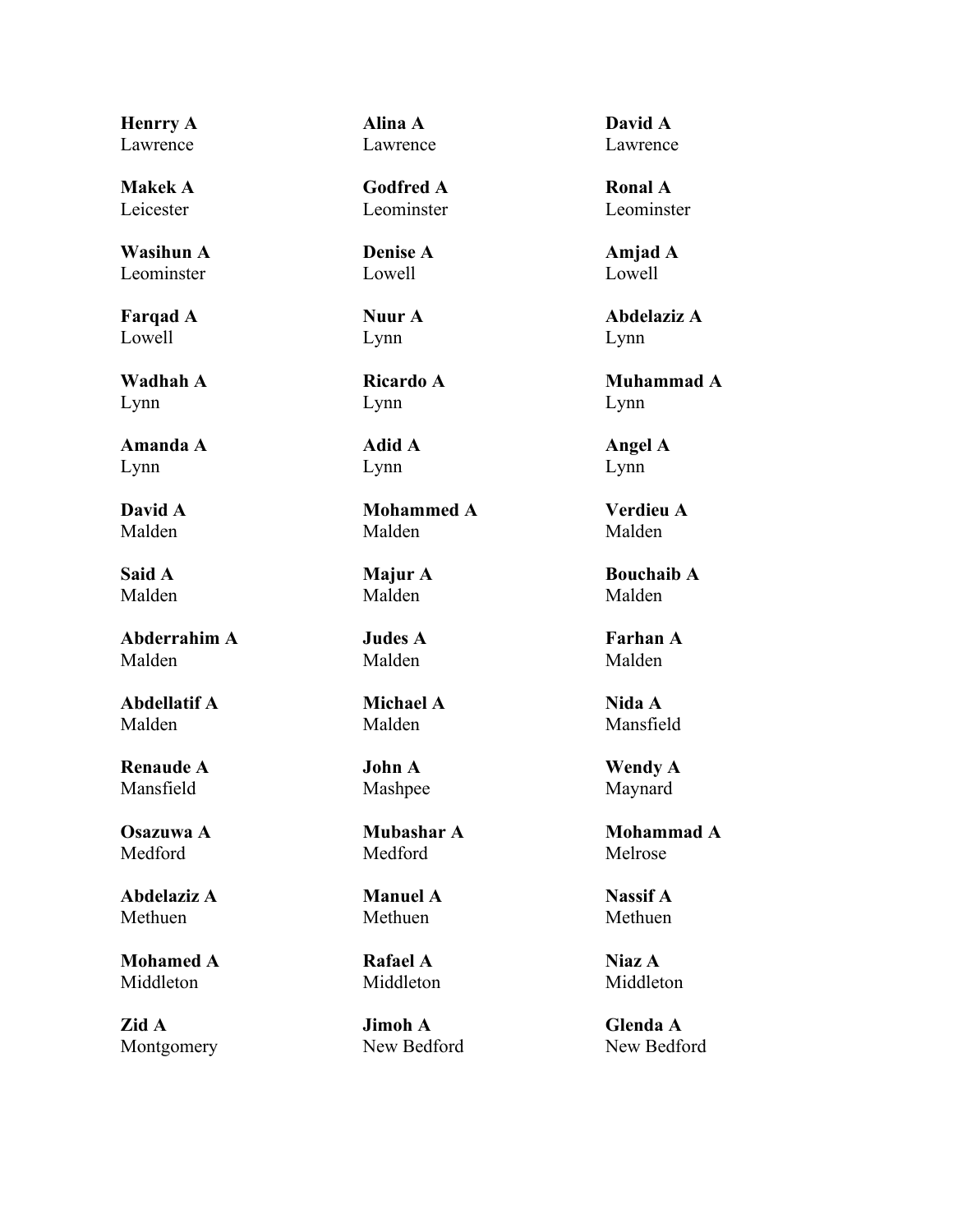**Nina A** Newburyport

**Abdessamad A** Northampton

**Bryce A** Norton

**Ismeldy A** Peabody

**Miracle A** Pittsfield

**Gerald A** Quincy

**Imad A** Quincy

**Robert A** Quincy

**Erik A** Randolph

**Hazem A** Revere

**Ken A** Revere

**Ramses A** Salem

**Bello A** Saugus

**Kristyna A** Somerville

**Bridget A** Springfield **Onyeka A** Newton

**Fritz A** Northbridge

**Lou A** Norwood

**Ziniyah A** Pittsfield

**Joshua A** Plymouth

**Radhi A** Quincy

**Gregoria A** Quincy

**Victor A** Randolph

**El Habib A** Randolph

**Lhoucine A** Revere

### **Ejigu A** Revere

**Estersarid A** Salem

**Thomas A** Somerset

**Suleinny A** Springfield

**Nuur A** Springfield **Rubin A** North Attleborough

**Giovanni A** Northbridge

**Wilfrido A** Peabody

**Tierra A** Pittsfield

**Samer A** Quincy

**Salahuddin A** Quincy

**Kemal A** Quincy

**Nelson A** Randolph

**Mouhammed A** Rehoboth

**Luz A** Revere

**Grisselle A** Rockland

**Nabil A** Saugus

**Deshawn A** Somerville

**Brendaliz A** Springfield

**Ahmad A** Springfield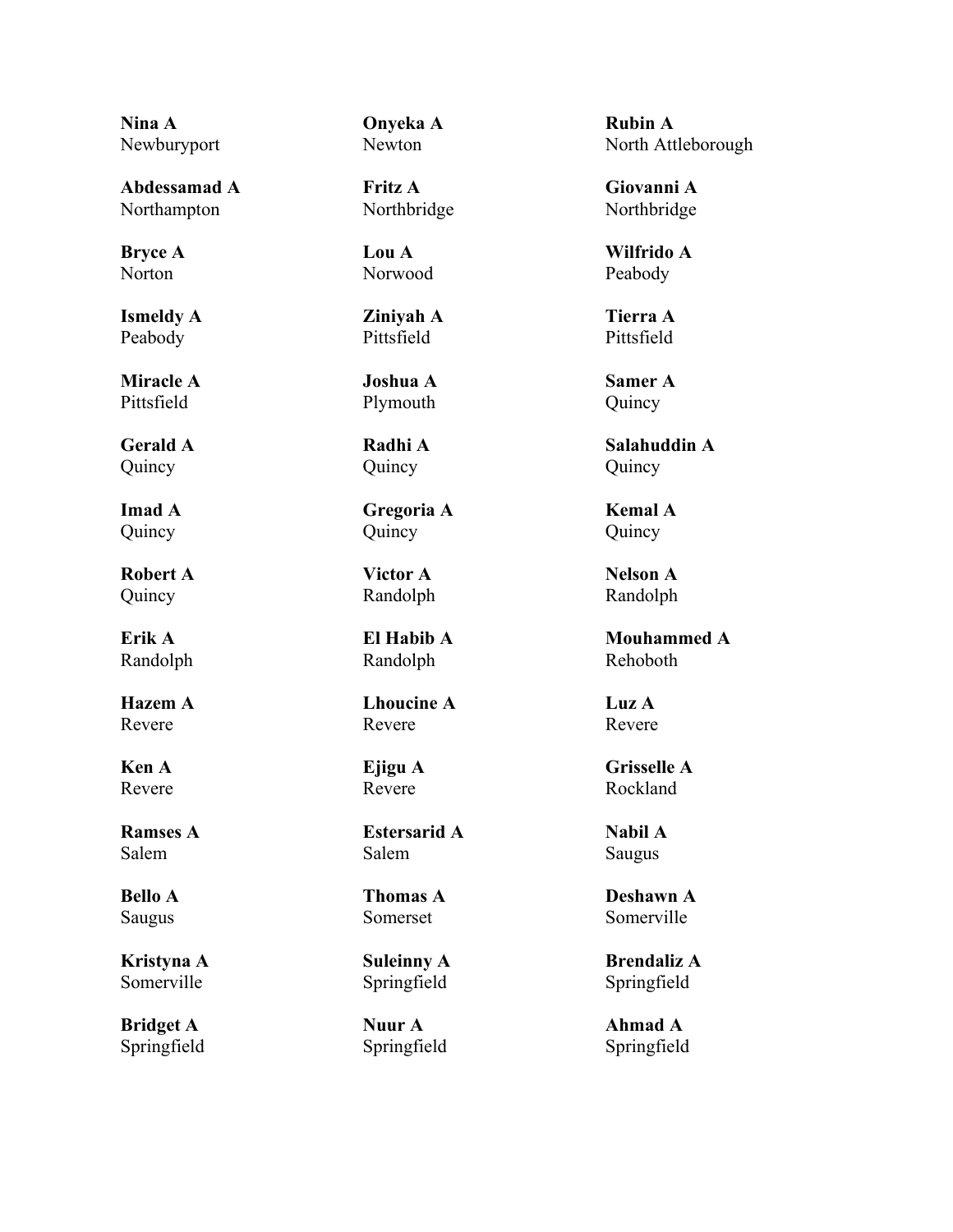**Jacqueline A** Springfield

**Walid A** Swansea

**Alec A** Tyngsborough

**Hossein A** Waltham

**Jose A** Wareham

**Devin A** Westport

**Georges A** Whitman

**Guillermo A** Woburn

**Fredrick A** Worcester

**Francis A Worcester** 

**Heriberto A Worcester** 

**Eric A Worcester** 

**Nassr A Worcester** 

**Felix A** Yarmouth **Joelfi A** Springfield

**Yvonne A** Taunton

**Claudia A** Walpole

**Oleg A** Waltham

**Nader A** Westborough

**Karim A** Weymouth

**Michael A** Whitman

**Christofer A Worcester** 

**Nana A** Worcester

**Dheyaa A Worcester** 

**Mohammed A Worcester** 

**Junior A Worcester** 

**Khan A** Worcester

**Michael A** Stoneham

**Francis A** Taunton

**Mobarak A** Waltham

**Donald A** Ware

**Richard A** Westford

**Michael A** Weymouth

**Tifrhalt A** Winchester

**Ernest A Worcester** 

**Nasim A** Worcester

**Valery A Worcester** 

**Abby Rene A** Worcester

**Esau A Worcester** 

**Adeel A** Yarmouth

**Marvin A Yaribel A**

**Marcus A Steven A Muhammad A**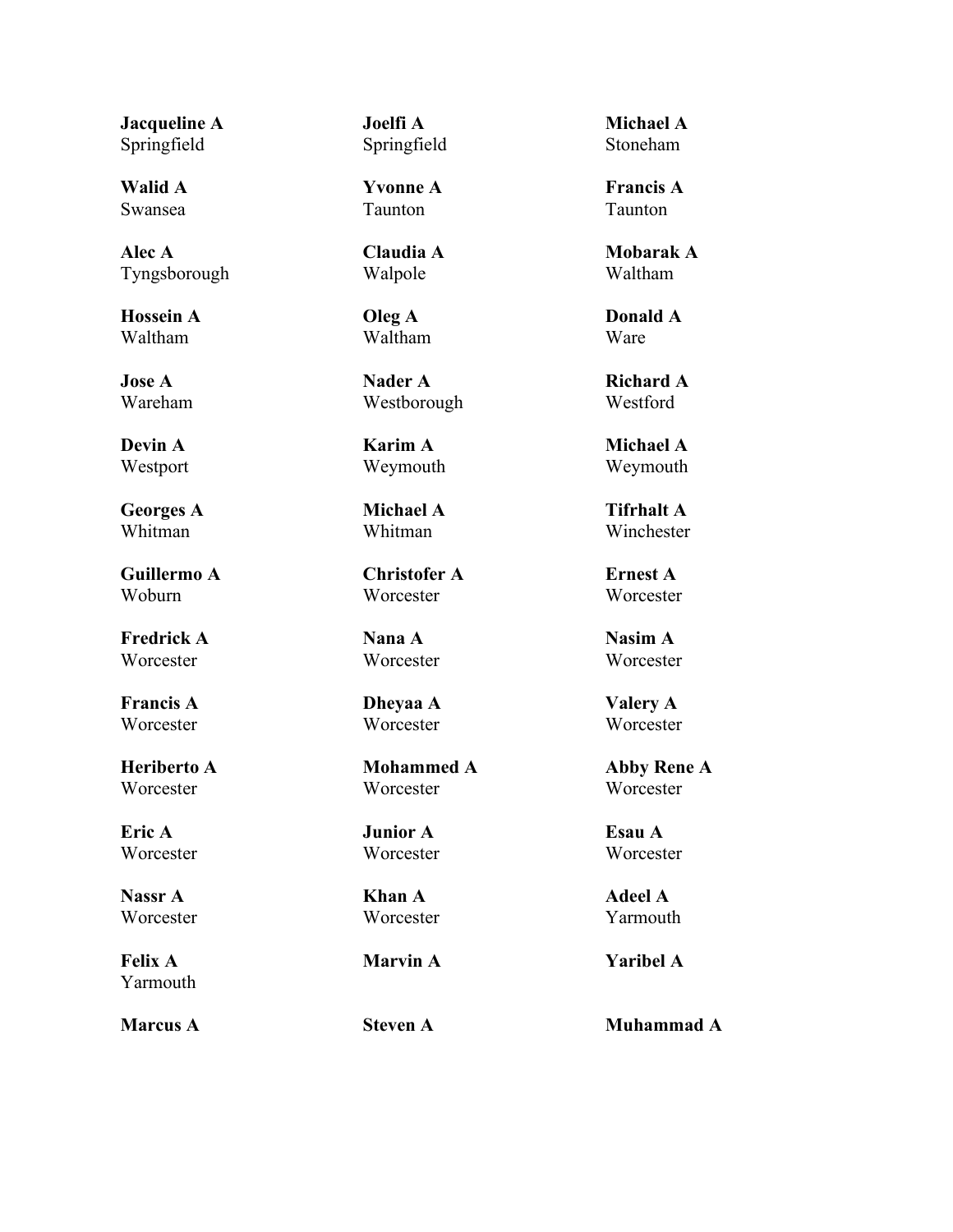**Peter B** Acton

**Ross B** Acushnet

**Ahmed B** Arlington

**Brenden B** Athol

**Alek B** Attleboro

**Jason B** Beverly

**David B** Billerica

**William B** Boston

**Megan B** Boston

**Aisha B** Boston

**Sophia B** Boston

**Ujjal B** Boston

**Claudio B** Boston

**Kareem B** Boston

**Agustin B** Boston

**Tianessha B** Acushnet

**Lori B** Agawam

**Darryl B** Arlington

**Nicole B** Athol

**Paul B** Attleboro

**Sharon B** Beverly

**Moni B** Boston

**Alusine B** Boston

**Desmond B** Boston

**Fisnik B** Boston

**Otelino B** Boston

**Maria B** Boston

**Jean Colbert B** Boston

**Hailey B** Boston

**Jude B** Boston

**Brandi B** Acushnet

**Murat B** Amesbury

**Ruslan B** Ashland

**Lisa B** Attleboro

**Anibal B** Barnstable

**Richard B** Billerica

**Lisa B** Boston

**Muhammad Faraz B** Boston

**Atticia B** Boston

**Henry B** Boston

**Alpha B** Boston

**Samantha B** Boston

**E B** Boston

**Terrance B** Boston

**Mohamed B** Boston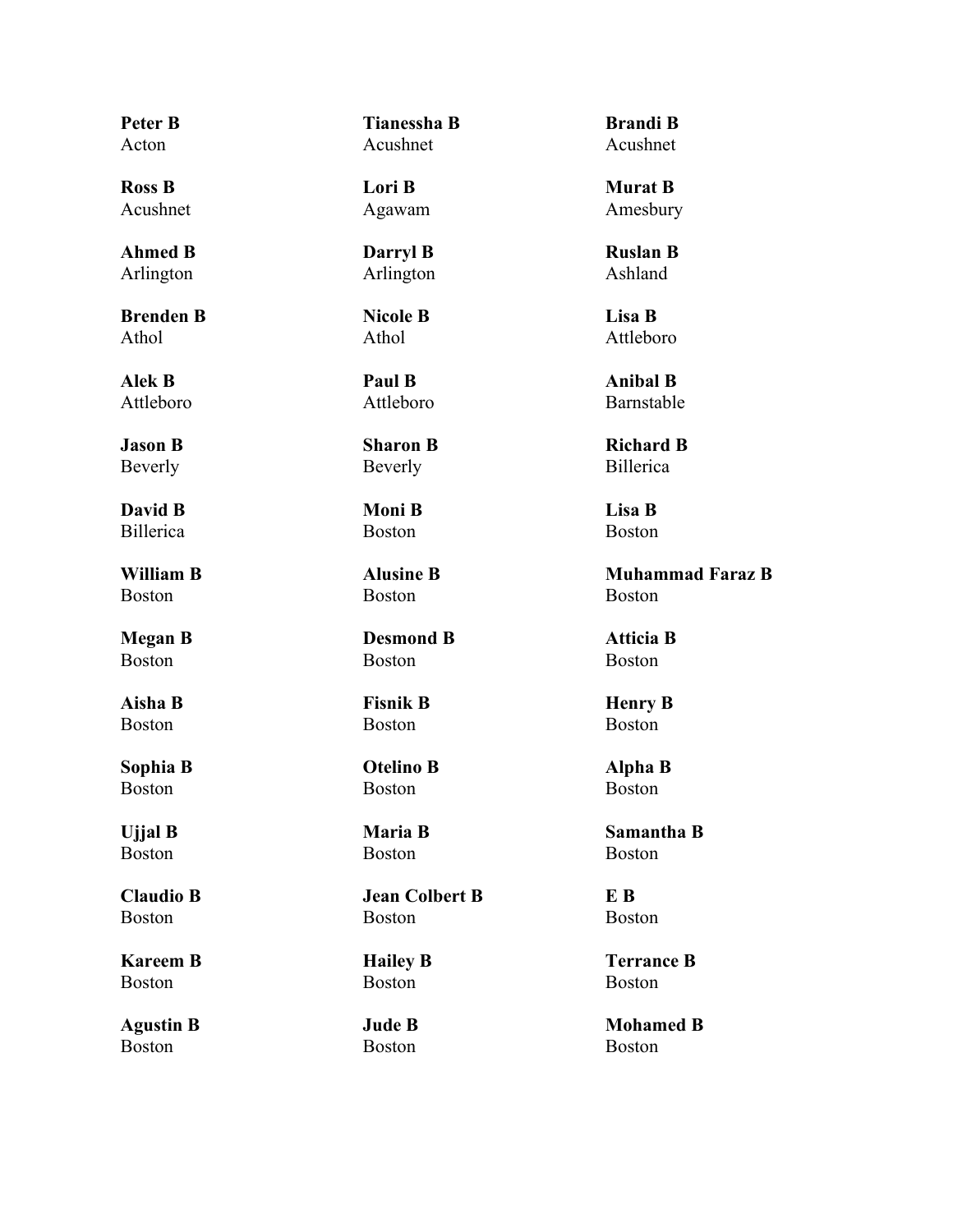**Hector B** Boston

**Robert B** Boston

**Kisha B** Boston

**Edward B** Brewster

**Asley B** Brockton

**Sephas B** Brockton

**Darius B** Brockton

**Mark B** Burlington

**Rachid B** Chelsea

**Antonio B** Chicopee

**Julie B** Danvers

**Jennifer B** Dennis

**Renee B** Dudley

**Clayton B** Everett

**Adam B** Fairhaven **Luis B** Boston

**Yvette B** Boston

**Edward B** Boxborough

**Martin B** Brewster

**Jason B** Brockton

**James B** Brockton

**Born B** Brockton

**Amos B** Cambridge

**Eduardo B** Chelsea

**Samantha B** Chicopee

# **Amer B** Dedham

**P B** Dover

**Peter B** Duxbury

**Ricardo B** Everett

**Jose B** Framingham

**Brandon B** Boston

**John B** Boston

**Gemechu B** Braintree

**Walter B** Bridgewater

**Af B** Brockton

**John B** Brockton

**David B** Brockton

**Lenny B** Cambridge

**Emely B** Chelsea

**Benjamin B** Clarksburg

**Kenneth B** Dedham

**Melissa B** Dracut

**Emma B** Easthampton

**Robert B** Everett

**Richard B** Framingham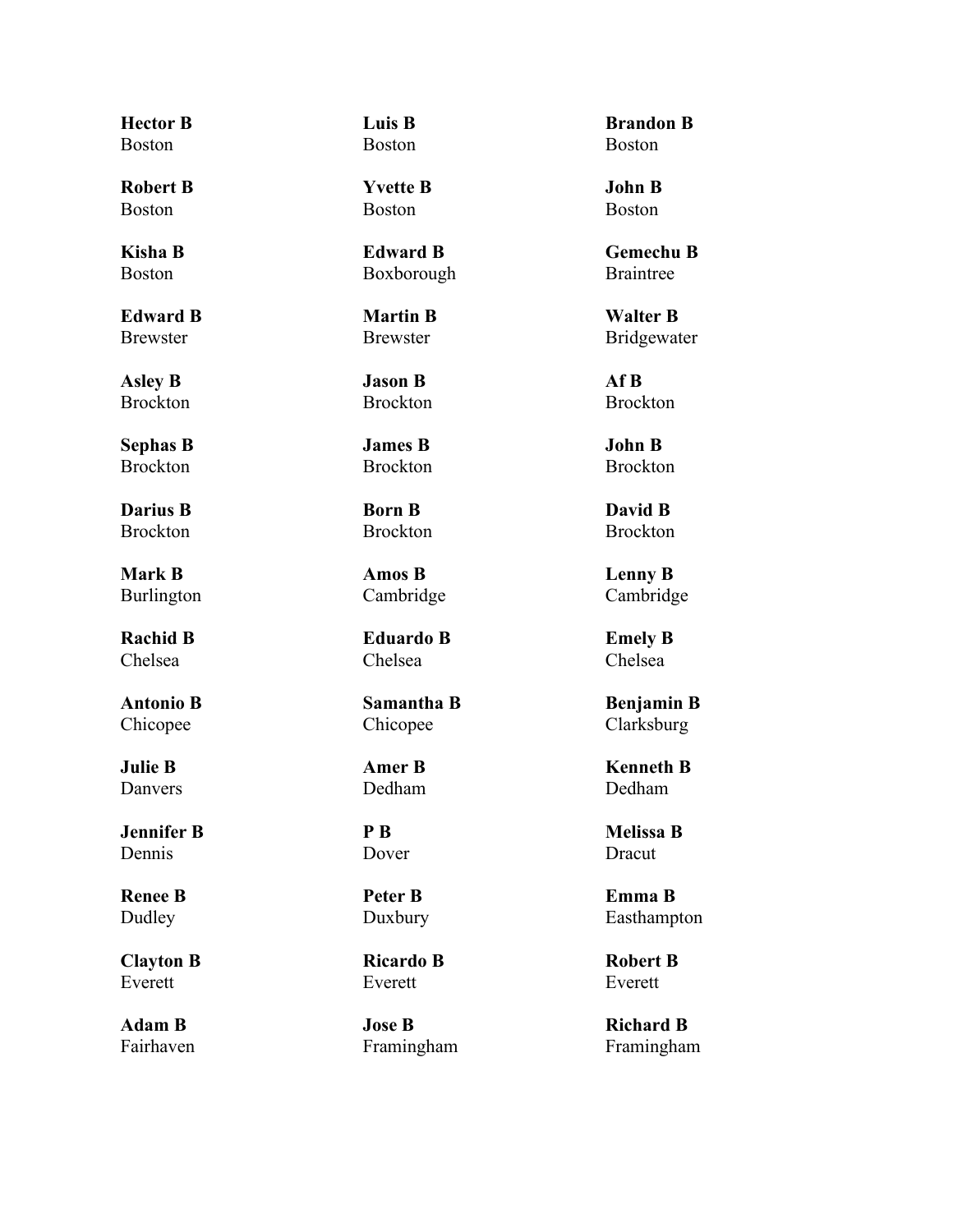**Naomi B** Framingham

**Mohamed B** Franklin

**Patrick B** Haverhill

**Myjaia B** Haverhill

**Jeremiah B** Haverhill

**Casey B** Holyoke

**Jaime B** Lawrence

**Tabor B** Leominster

**Deni B** Lunenburg

**Aicha B** Lynn

**Manuel B** Lynn

**Abderrazak B** Lynn

**Ayoub B** Malden

**Widny B** Mansfield

**Boujemaa B** Medford

**Carlito B** Framingham

**Bonnie B** Franklin

**Marlond B** Haverhill

**Patrick B** Haverhill

**Mohamed B** Hingham

**Dori B** Hopkinton

**Sonia B** Lawrence

**Khadijatou B** Lowell

**Moses B** Lynn

**Robert B** Lynn

**John B** Lynn

**Chris B** Malden

**Eyob B** Malden

**Kara B** Marlborough

**Rajiv B** Melrose **Gernil B** Framingham

**Daniel B** Granby

**Bouchaib B** Haverhill

**Donald B** Haverhill

**Joseph B** Holden

**Raymond B** Lawrence

**Taylor B** Leominster

**Thomas B** Lowell

**Miguel B** Lynn

**William B** Lynn

**Willy B** Lynn

**Asersahegn B** Malden

**Abdelhamid B** Malden

**Victoria B** Medford

**Shavar B** Melrose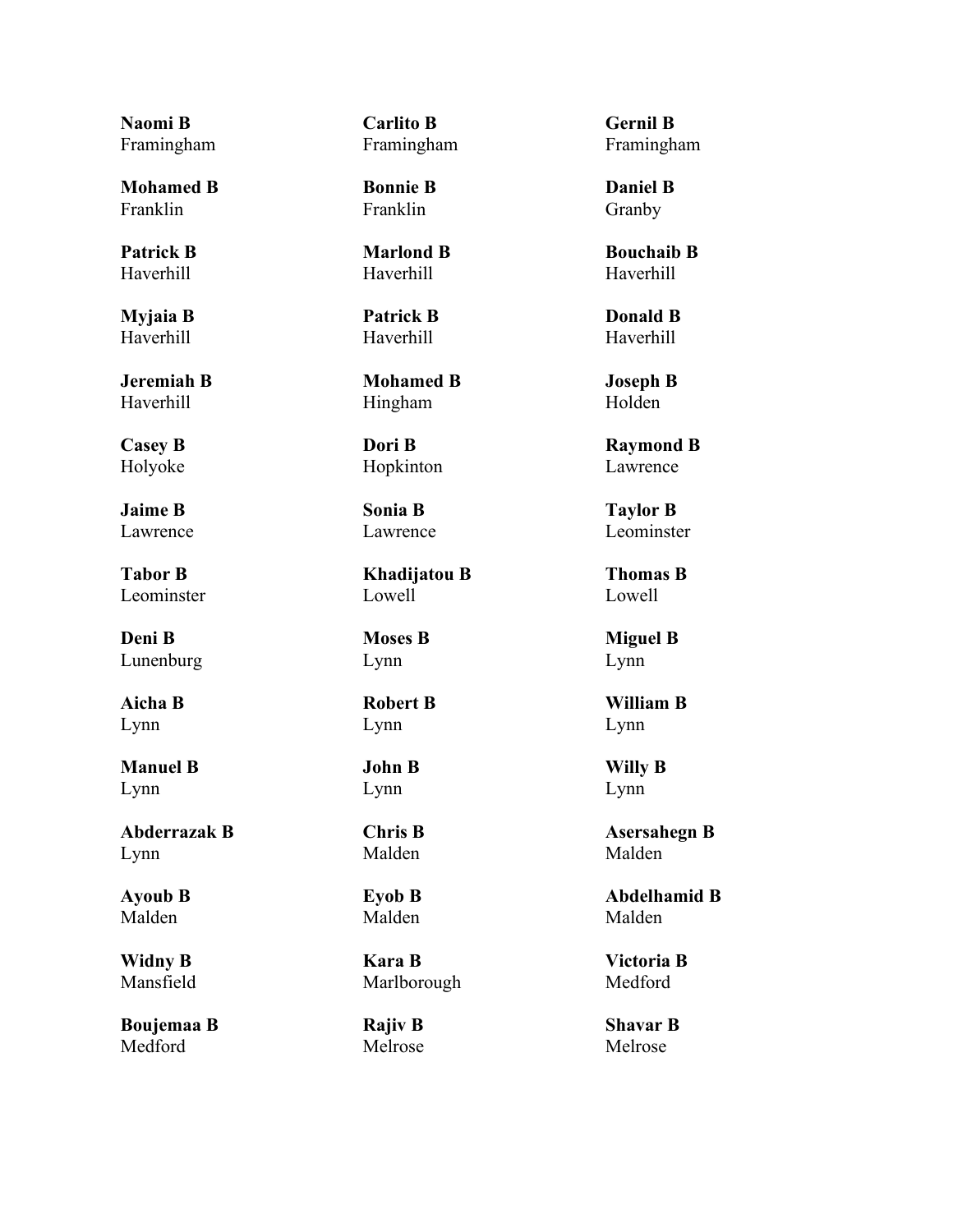**Agustin B** Methuen

**Alica B** Middleton

**Elizabeth B** Montgomery

**Douglas B** Northbridge

**Manyahelshal B** Norwood

**Ashley B** Pepperell

**Frederick B** Plymouth

**Abdelouahed B** Quincy

**Pierre B** Randolph

**Ali B** Revere

**Ahmed B** Revere

**Lahcen B** Revere

**Yousef B** Revere

**Deibi B** Salem

**Carol B** Sharon

**Leandra B** Methuen

**Brandon B** Millbury

**Demius B** Northborough

**Dave B Norton** 

**Charles B** Norwood

**Rory B Pittsfield** 

**Steffanie B** Plymouth

**Yves B** Quincy

**Jean B** Randolph

**Mohammed B** Revere

**Kamel B** Revere

**Samir B** Revere

**Alec B** Revere

**Matthew B** Sandwich

**Dmitriy B** Sharon

**John B** Middleborough

**Robert B** Monson

**Keiry B** Northbridge

**Jose B** Norwood

**Charles B** Peabody

**Gregory B** Plymouth

**Rezart B** Plymouth

**Eric B** Quincy

**Mehdi B** Revere

**Julian B** Revere

**Mostafa B** Revere

**Ergest B** Revere

**Gearny B** Salem

**Marouane B** Saugus

**Natalia B** Somerville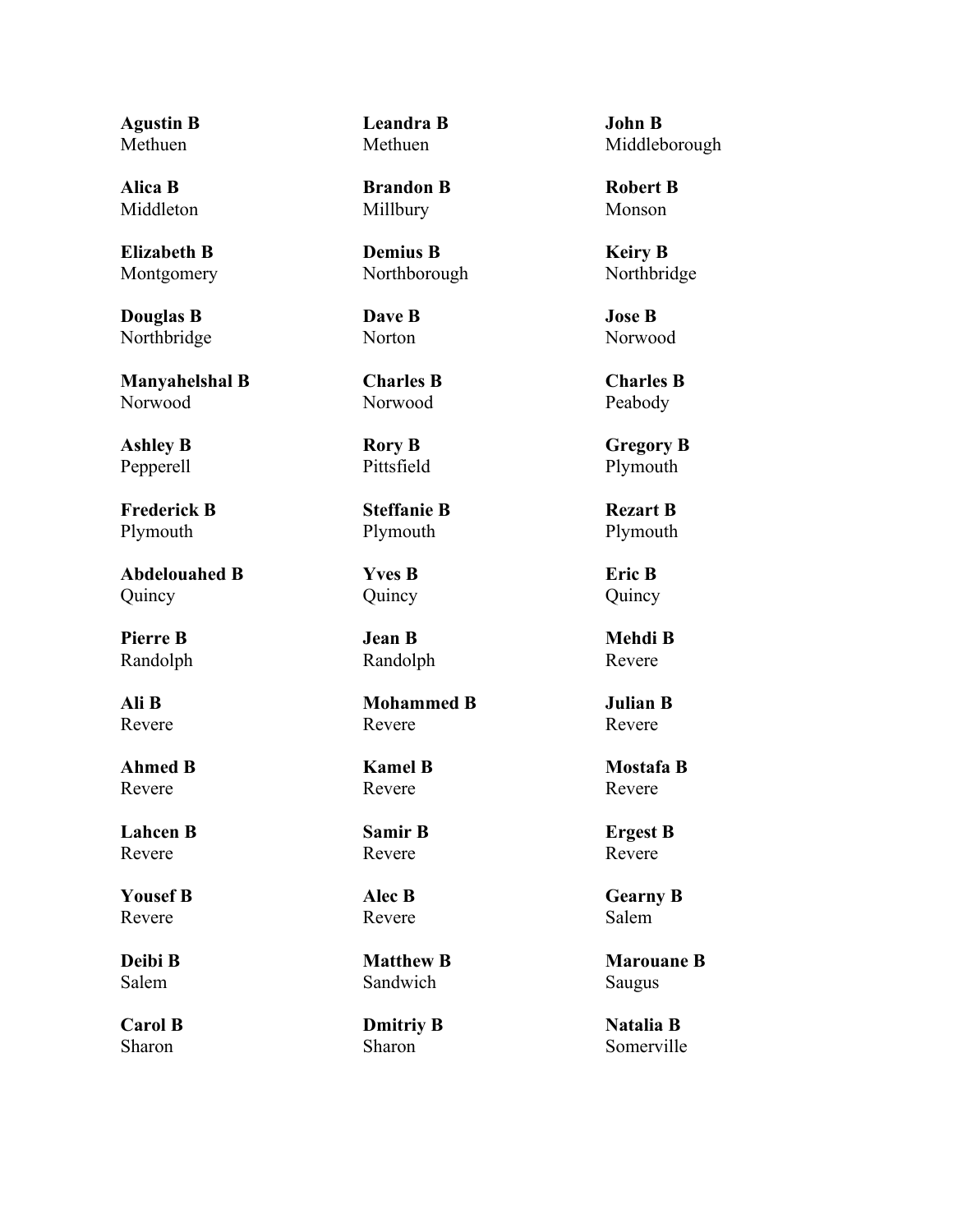**Miguel B** Somerville

**Joseph B** Springfield

**Antonio B** Stoughton

**Max Kewis B** Taunton

**Fabio B** Waltham

**Kristen B** Wareham

**Robbie B** Webster

**Ileana B** Whitman

**Yassine B** Winthrop

**Umar B** Woburn

**Gourav B** Worcester

**Mohamed B Worcester** 

**Samuel B Worcester** 

**Kaycee B Benson B Abbey B**

**Melissa B** Southbridge

**Deandra B** Springfield

**Wayne B** Stow

**Joseph B** Taunton

**Abdelhakim B** Waltham

**Nevzat B** Watertown

**Sandra B** Wellfleet

**Keith B** Wilmington

**Terese B** Woburn

**Solomon B** Woburn

**Ashley B Worcester** 

**Yves B Worcester** 

**Scott B** Worcester

**Edward B** Springfield

**Arnaldo B** Springfield

**Sidcley B** Taunton

**Liz B** Taunton

**Andrew B** Wareham

**Mehmet B** Watertown

**Yarilys B** West Springfield

**Zija B** Winthrop

**Leonardo B** Woburn

**Kwadwo B Worcester** 

**Julien B** Worcester

**Arnoldo B Worcester** 

**Devon B**

**Travis B Sonia B Romaira B**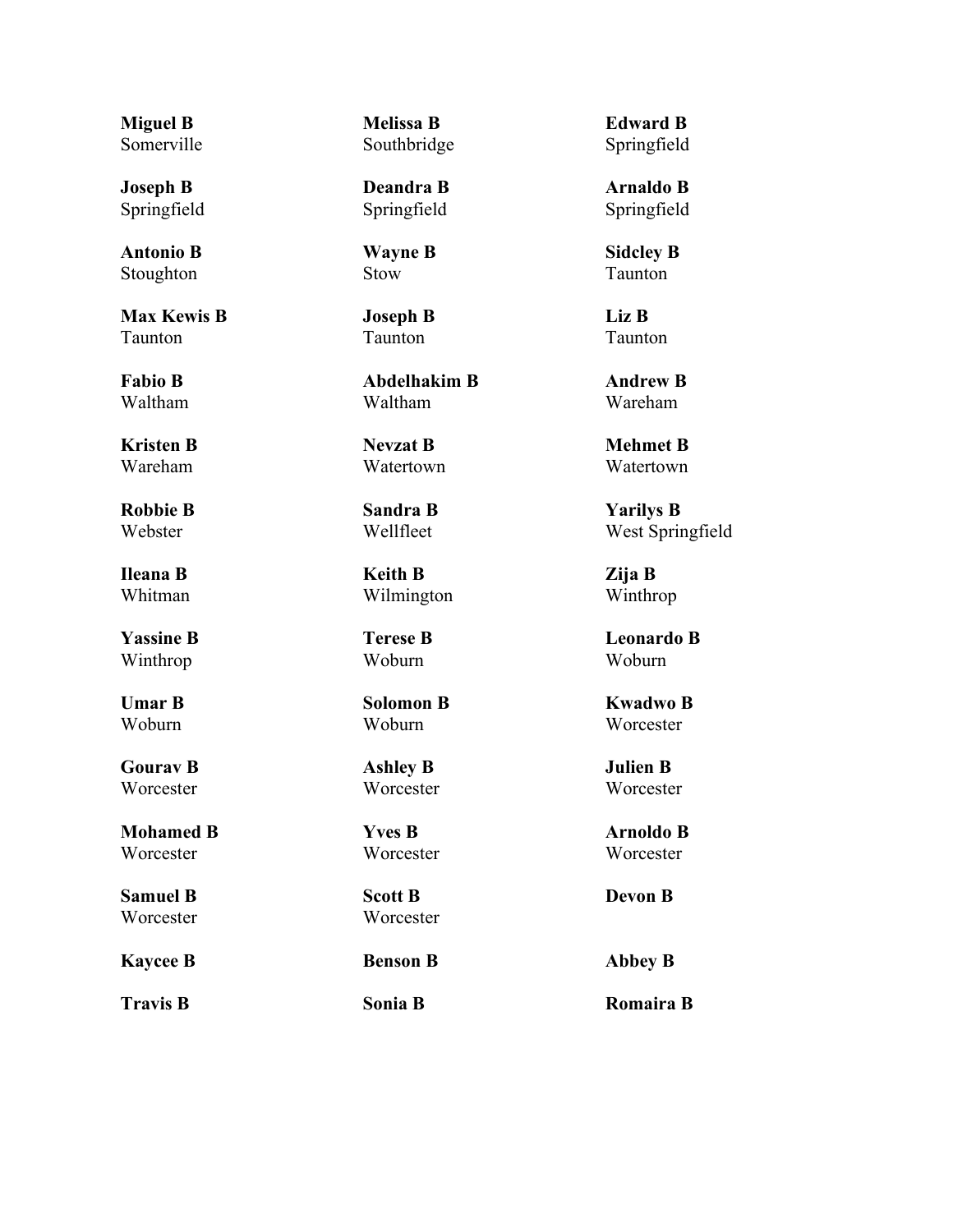**Daniel C** Abington

**Christopher C** Arlington

**Parvez C** Attleboro

**Adadin C** Barnstable

**Apryl C** Blackstone

**Manuel C** Boston

**Elvincet C** Boston

**Jose C** Boston

**Amel C** Boston

**Mabel C** Boston

**David C** Boston

**Shao Min C** Boston

**Ikechukwu C** Boston

**Gene C** Boston

**Michael B Michelle B Julio C**

**Jose C** Acushnet

**Stacey C** Athol

**Rafsan C** Attleboro

**Kyle C** Barnstable

**Alain C** Boston

**Pedro C** Boston

**Kejaun C** Boston

**Maryann C** Boston

**Antonio C** Boston

**Marisol C** Boston

**Atticia C** Boston

**Moundour C** Boston

**Nicola C** Boston

**Thomas C** Boston

Abington **Cesar C** Andover

**Linda C** Attleboro

**Brittni C** Barnstable

**Holly C** Barnstable

**Eddy C** Boston

**Antonio C** Boston

**Edwardo C** Boston

**Jose C** Boston

**Hector C** Boston

**Thomas C** Boston

**Bernardino C** Boston

**Zachary C** Boston

**Rodolfo C** Boston

**Rafael C** Boston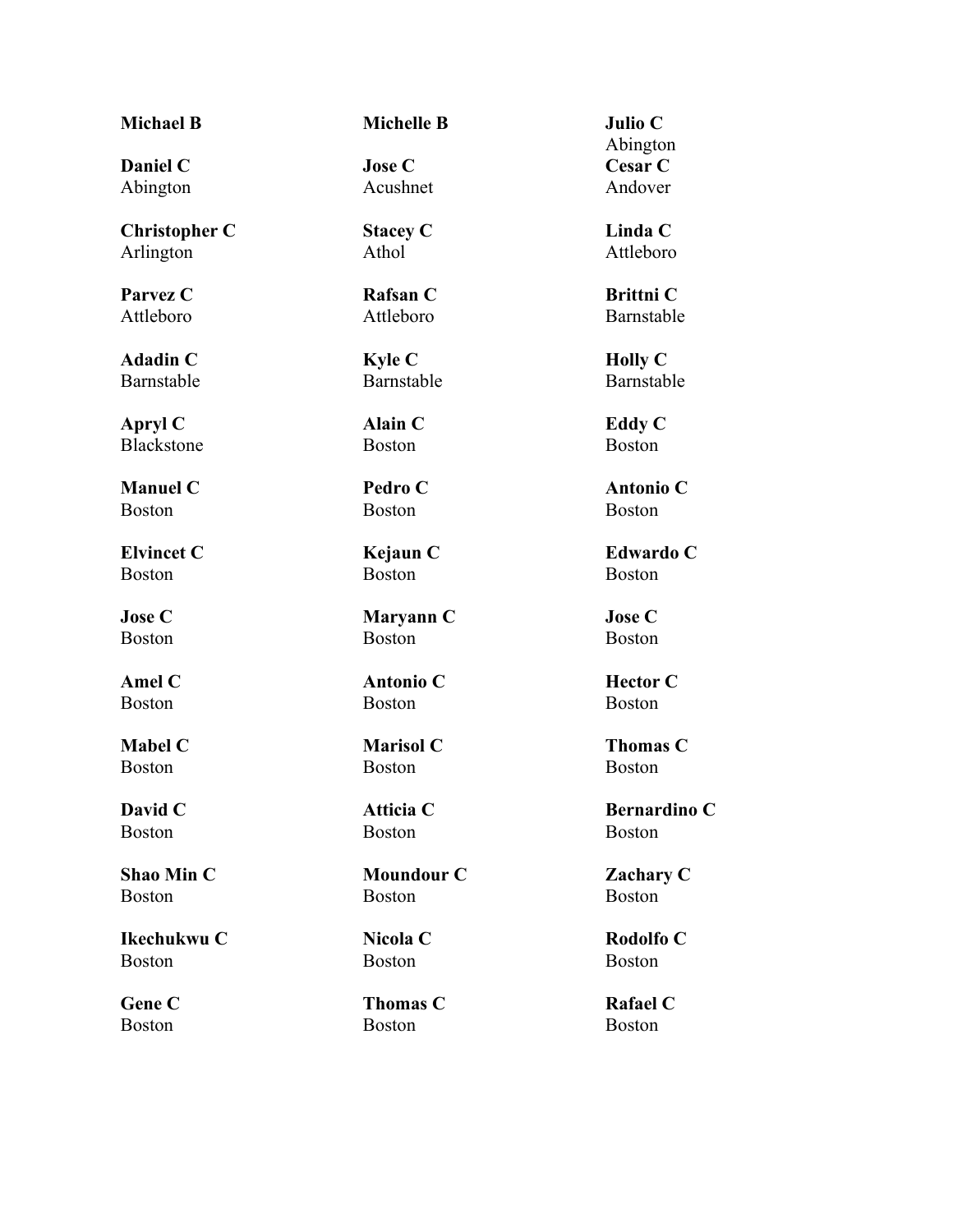**Angel C** Boston

**David C** Boston

**Donald C** Boston

**Jennifer C** Brewster

**Wilkend C** Brockton

**Jacques C** Brockton

**Isiah C** Brockton

**Alexandre C** Brockton

**David C** Brockton

**Pierre C** Cambridge

**Jeff C** Canton

**Joao C** Chelsea

**Diadelisse C** Chicopee

**Ariel C** Clinton

**Paul C** Dudley **Vagner C** Boston

**Genais C** Boston

**Nataliza C** Braintree

**Joseph C** Bridgewater

**Israel C** Brockton

**Symone C** Brockton

**Joel C** Brockton

**George C** Brockton

**Lawrence C** Brockton

**Johnny C** Cambridge

**Leeann C** Chatham

**Wilmarys C** Chicopee

**Julie C** Clarksburg

**Hicham C Danvers** 

**Sabrina C** Easton

**Kimberlee C** Boston

**Weligton C** Boston

**Tariq C** Braintree

**Kayla C** Brockton

**Salem C** Brockton

**Paul C** Brockton

**Wedtz C** Brockton

**Lina C** Brockton

**Paul C** Cambridge

**Thadd C** Cambridge

**Edwin C** Chelsea

**Kamirah C** Chicopee

**Nicole C** Clinton

**Sean C** Dartmouth

**John C** Everett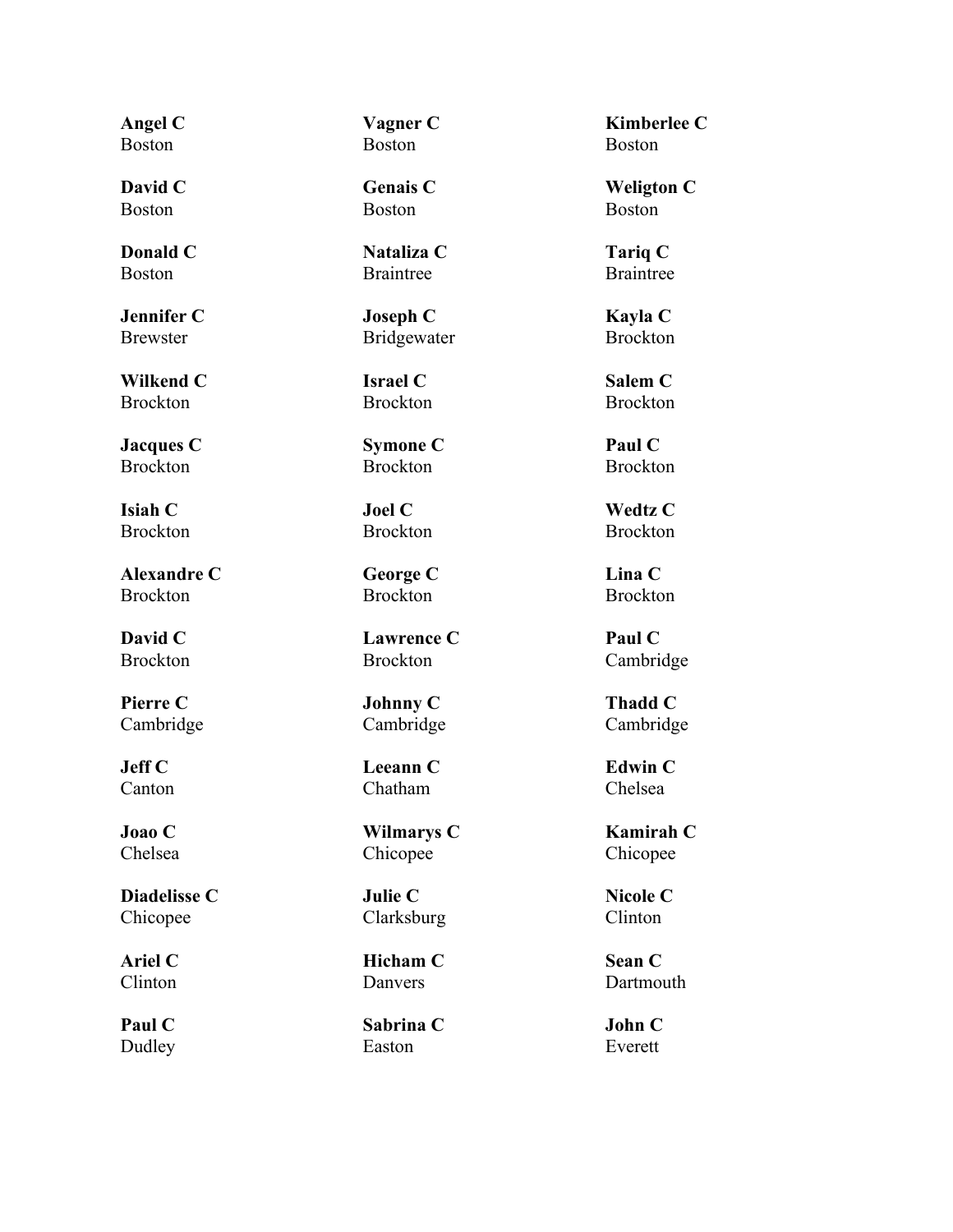**Ricardo C** Fall River

**Povick C** Fall River

**Gilbert C** Fall River

**Muriel C** Fitchburg

**Kristina C** Foxborough

**Lacy C** Hadley

**Jimmy C** Holliston

**Marilyn C** Holyoke

**Leonard C** Ipswich

**Luis C** Lawrence

**Roseanna C** Lawrence

**Kelvin C** Lawrence

**Jose C** Lawrence

**Andrew C** Leominster

**Brea C** Lowell

**Michelle C** Fall River

**Kenneth C** Fall River

**Jennifer C** Falmouth

**Martin C** Forestdale

**Leonardo C** Framingham

**Ana C** Haverhill

**Chanel C** Holyoke

**Matthew C** Holyoke

**Lindsya C** Kingston

**Noralix C** Lawrence

**Rafael C** Lawrence

**Jamian C** Lawrence

**Elido C** Lawrence

**Lynne C** Lexington

**Tobbie C** Lowell

**Yesel C** Fall River

**Derrick C** Fall River

**Khaled C** Fitchburg

**Vianca C** Foxborough

**Jose C** Framingham

**Joshua C** Haverhill

**Edwin C** Holyoke

**Candace C** Hubbardston

**Kimberly C** Lakeville

**Martin C** Lawrence

**Yafreisy C** Lawrence

**Jerry C** Lawrence

**Raul C** Leominster

**Osvaldo C** Lowell

**Carlos C** Lowell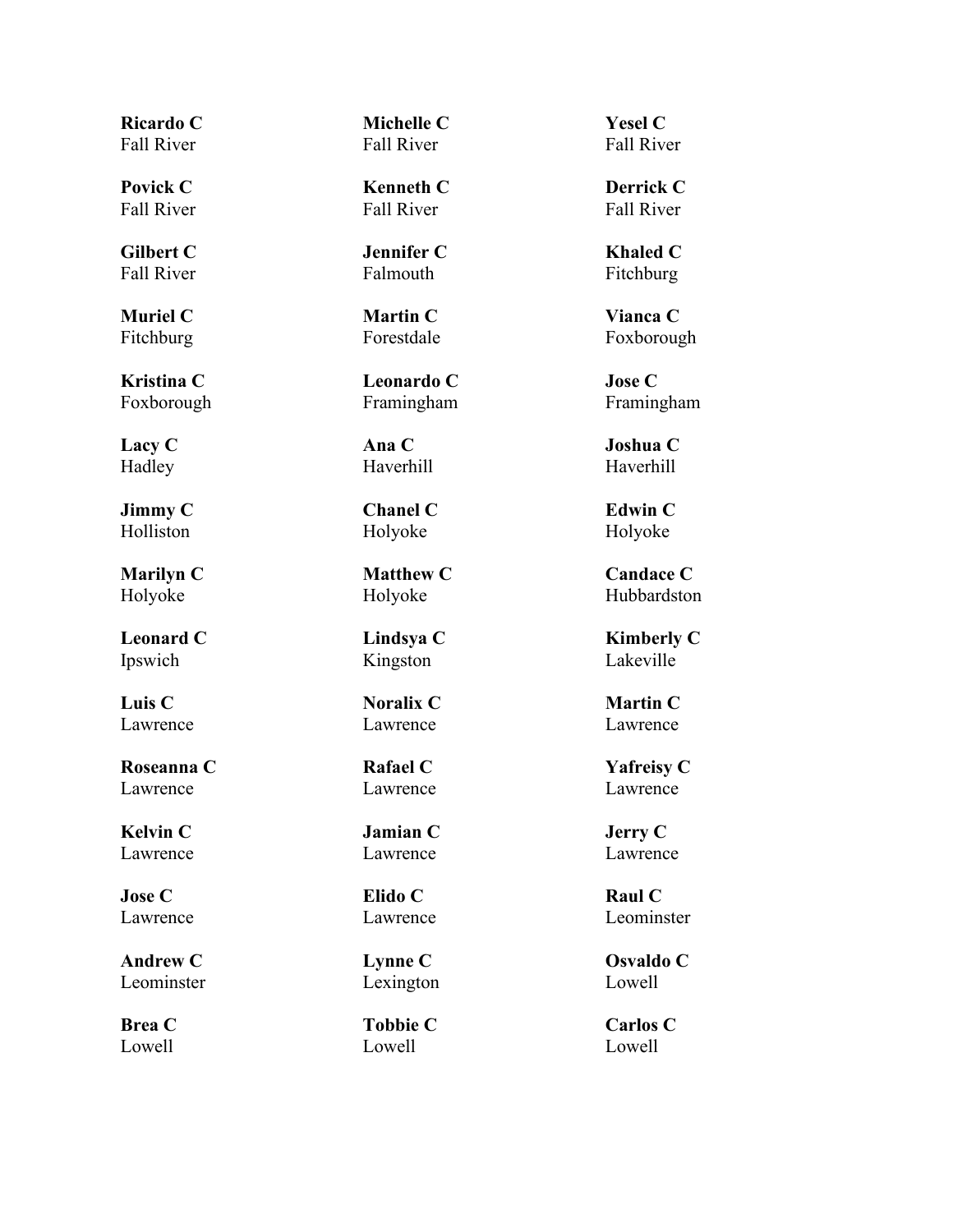**Alfredo C** Lynn

**Sheliska C** Lynn

**Michael C** Malden

**Abdessamad C** Malden

**Michael C** Malden

**Robert C** Malden

**Paulo C** Marlborough

**Ralph C** Maynard

**Joseph C** Medford

**Rosewelt C** Melrose

**Gil C** Methuen

**Cristian C** Methuen

**Doreen C** Millbury

**Brianna C** Natick

**William C** New Bedford **Carline C** Lynn

**Luciano C** Lynn

**Yunlong C** Malden

**Francois C** Malden

**Xiaoxiang C** Malden

**Marissa C** Marlborough

**Sandia C** Marshfield

**Fabian C** Medford

**Reginald C** Melrose

**Ben C** Merrimac

**Valdomiro C** Methuen

**Holly C** Middleborough

**Keith C** Millbury

**Guy C** New Bedford

**Kimberly C** New Bedford **Alice C** Lynn

**Carlos Manuel C** Lynn

**Brixon C** Malden

**Ram C** Malden

**Garvin C** Malden

**Steven C** Marlborough

**Stefanie C** Mashpee

**Jean C** Medford

**Sandor C** Melrose

**Angela C** Methuen

**Julio C** Methuen

**Marcos C** Middleborough

**Stanley C** Milton

**Valdimar C** New Bedford

**Tylee C** New Bedford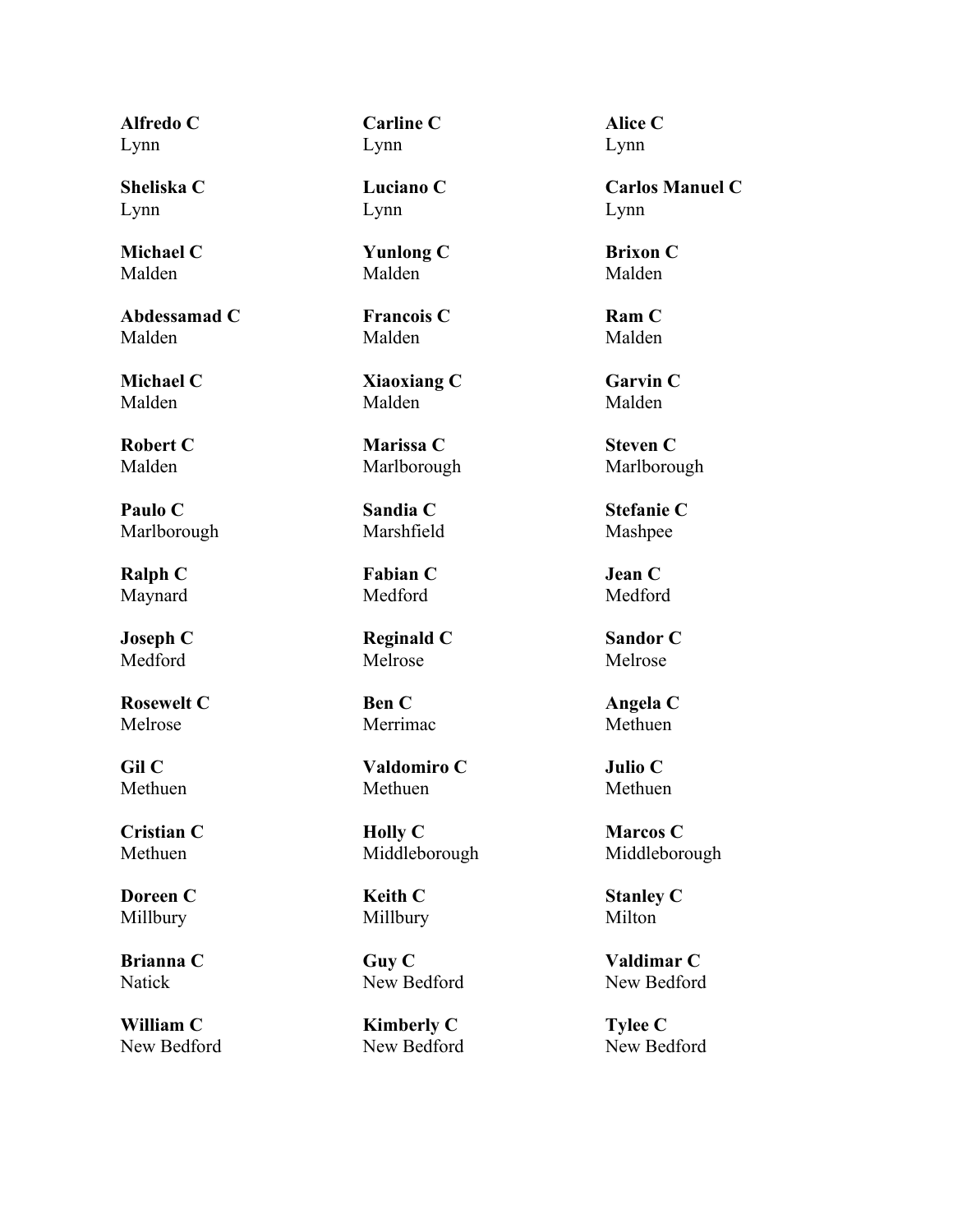**Manuel C** North Attleborough

**Margarita C** Norwood

**Michael C** Peabody

**Dilong C** Quincy

**Shunxiong C** Quincy

**Mehmet C** Quincy

**Kouassi C** Randolph

**Bryant C** Randolph

**Carolina C** Revere

**Chansak C** Rockland

**Hakim C** Saugus

**Anthony C** Scituate

**Lisa C** Somerville

**Elias C** Springfield

**Joshua C** Springfield **Damien C** Northampton

**Alicia C** Orange

**Maria C** Plymouth

**Jianwen C** Quincy

**Shuxiong C** Quincy

**Terence C** Quincy

**Marc C** Randolph

**Derren C** Revere

**Dominic C** Revere

**Matthew C** Rockport

### **Karen C** Saugus

**James C** Scituate

**Taylor C** Somerville

**Melissa C** Springfield

**Maria C** Springfield

**Bruce C** Northampton

**Yosiel C** Peabody

**Youness C** Quincy

**Shun C** Quincy

**Liusban C** Quincy

**Jashua C** Quincy

**Blanca C** Randolph

**Albert C** Revere

**William C** Rochester

**Michele C** Salem

**Diane C** Saugus

**Kayla C** Somerville

**Luis C** Springfield

**Stacey C** Springfield

**Luis Felipe C** Springfield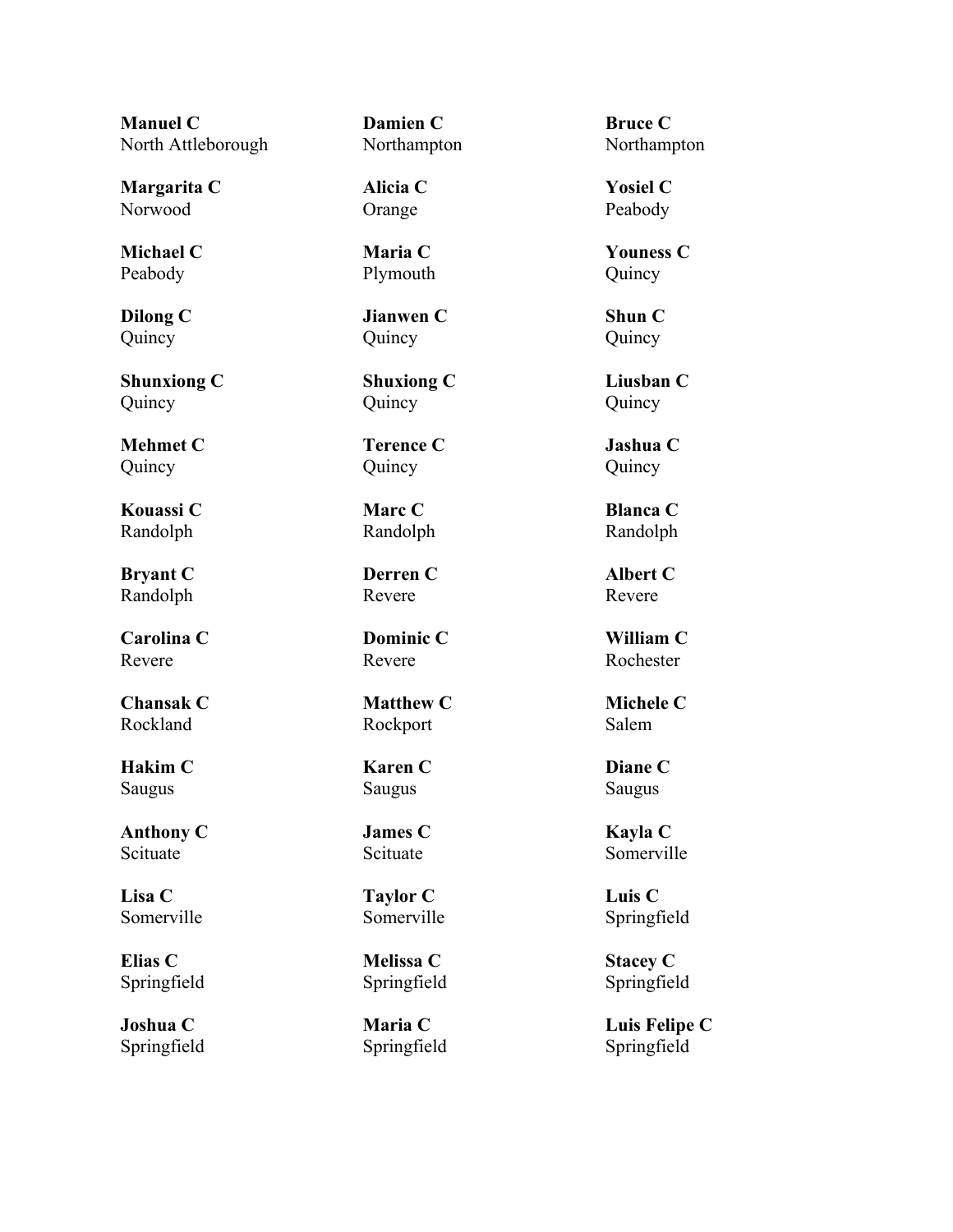**Logan C** Sterling

**Hannah C** Taunton

**Laurie C** Tewksbury

**Katherine C** Wakefield

**Jeremiah C** Ware

**Karlee C** Weymouth

**Edna C** Winchendon

**Daniel C** Woburn

**Cesar C** Worcester

**Altin C Worcester** 

**Alex C Worcester** 

**Johnathan C Xaishah C Tim C**

**Miguel C** Stoneham

**Angel C** Taunton

**Carol C** Wakefield

**Marilin C** Waltham

**Tourua C** Weymouth

**Kylie C** Weymouth

**Ergys C** Woburn

**Justin C** Worcester

**Carlos C** Worcester

**Michelle C Worcester** 

**Emmanuel C Worcester** 

**Andre C** Taunton

**Angel Miguel C** Taunton

**Jenevieve C** Wakefield

**Laurie C** Ware

**John J C** Weymouth

**Upendra C** Whitman

**Villarson C** Woburn

**Leocadio C Worcester** 

**Abderahim C** Worcester

**Ben C Worcester** 

**Wellington C Worcester** 

**Leonardo C Zarimar C Matthew C**

**Dorca C C C C Donathan C C Maxime C** 

**Robert C Rebecca C Victoria C**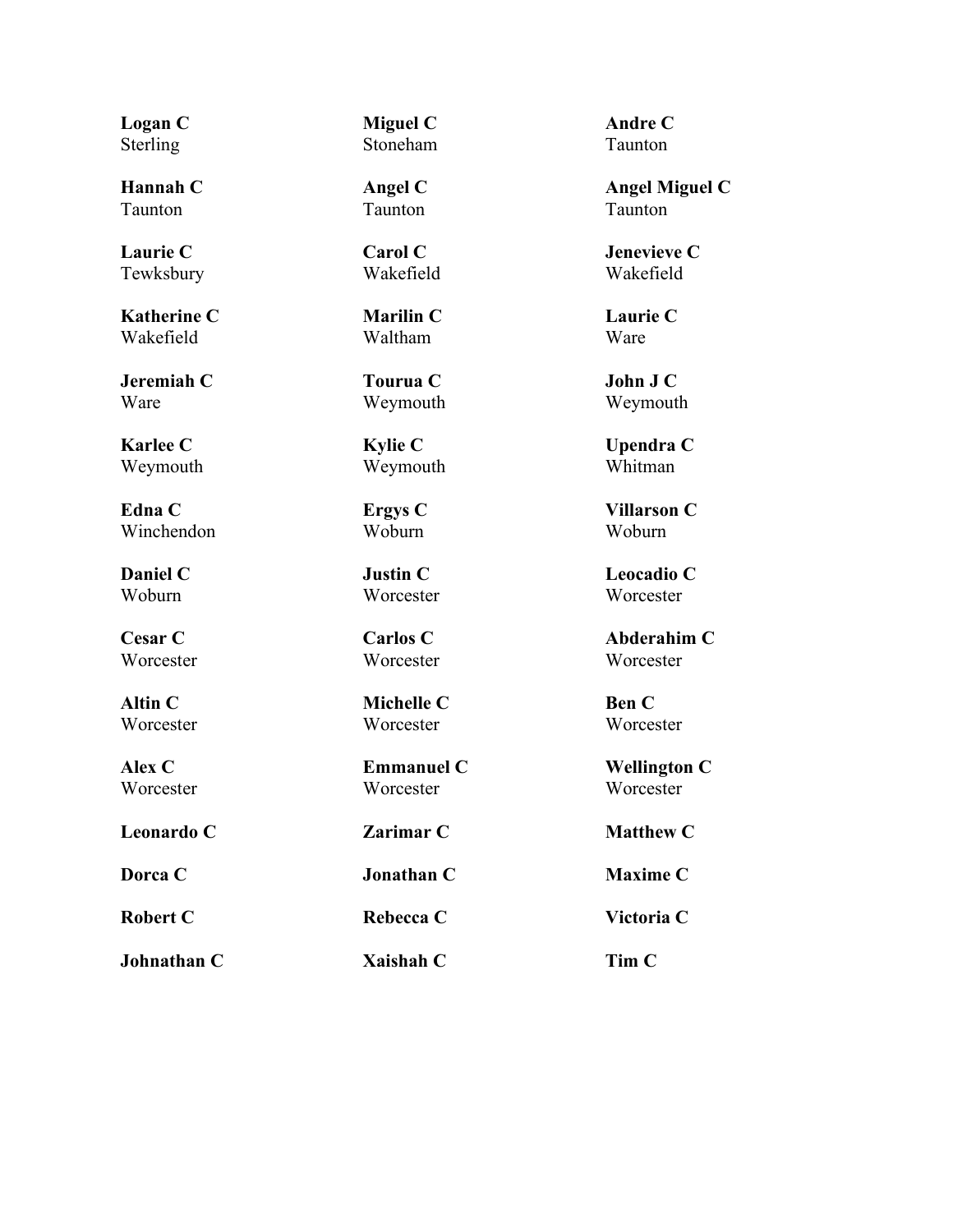# **Kemal C John D**

**Monica D** Acushnet

**Douglas D** Barnstable

**Christina D** Billerica

**Patrick D** Boston

**Rafael D** Boston

**Jean D** Boston

**Domingos D** Boston

**Hector D** Boston

**Denise D** Boston

**Retz D** Boston

**Janelle D** Boston

**Lainey D** Braintree

**Renold D** Brockton

**Oscar D** Brockton Abington **Jean D** Arlington

**Arthur D** Belchertown

**Marsha D** Boston

**Melanie D** Boston

**Javier D** Boston

**Martin D** Boston

**Jouvens D** Boston

**Wilkin D** Boston

**Michel D** Boston

**Aldaberto D** Boston

**Jerermy Emerio D** Boston

**Rivelino D** Braintree

**Erlon M D** Brockton

**Carlos D** Brockton

**Emerson D** Acton **Rebecca D** Ashburnham

**Kader D** Belmont

**Kimberly D** Boston

**Reinaldo D** Boston

**Fabio D** Boston

**Alberto D** Boston

**Cornelia D** Boston

**Huestes D** Boston

**Nicholas D** Boston

**Christine D** Boston

**Jaheim D** Boston

**Derek D** Bridgewater

**Cristiano D** Brockton

**Jose D** Brockton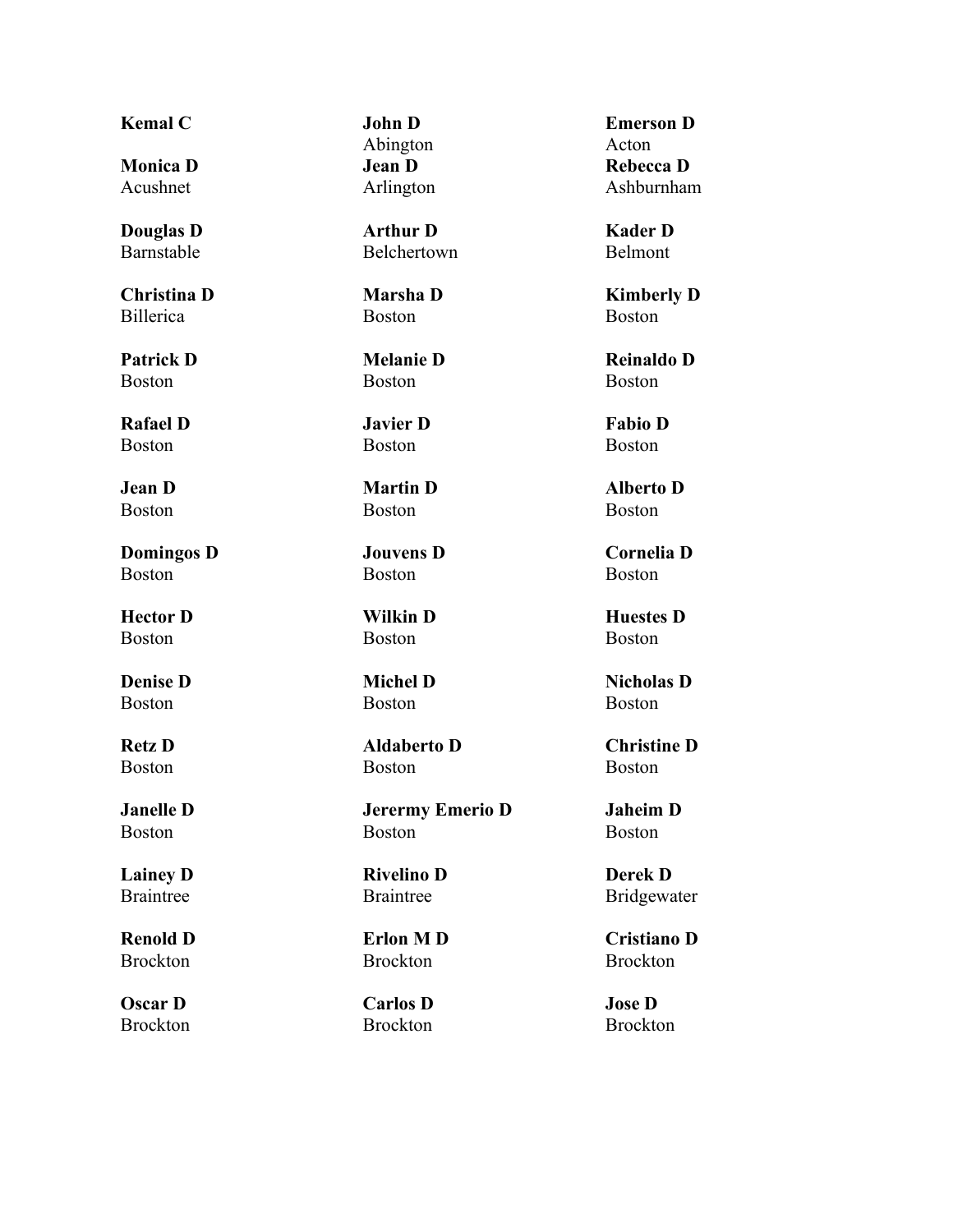**Necker D Brockton** 

**Frantz D** Burlington

**Stephanie D** Carver

**Carlos C D** Chelsea

**Robin D** Clarksburg

**Patina D** Dedham

**Christian D** Eastham

**Eric D** Everett

**Ana D** Fall River

**Quockhiem D** Fitchburg

**Jonathan D** Framingham

**Kayla D** Framingham

**Paul D** Halifax

**Kathia D** Holyoke

**Lourdes D** Lawrence

**Johnson D** Brockton

**Hollypaul D** Cambridge

**Mauriceia D** Chelsea

**Binh D** Chelsea

**Kayli D** Dalton

**Bonnie D** Dedham

**Ann D** Easton

**Miranda D** Everett

**Elizabeth D** Fall River

**Dieucois Casseus D** Fitchburg

**Chris D** Framingham

**Heather D** Greenfield

**Pamela D** Haverhill

**Grace D** Lawrence

**Yaritza D** Lawrence

**Ethan D Brockton** 

**Collin D** Canton

**Luis D** Chelsea

**Francis D** Chicopee

**Preston D** Dartmouth

**Rosa D** Dedham

**Jean D** Everett

**Onlysion D** Fall River

**Matthew D** Fitchburg

**Tamie D** Framingham

**Shalimar D** Framingham

**Lora D** Greenfield

**Christine D** Haverhill

**William D** Lawrence

**Juan D** Lawrence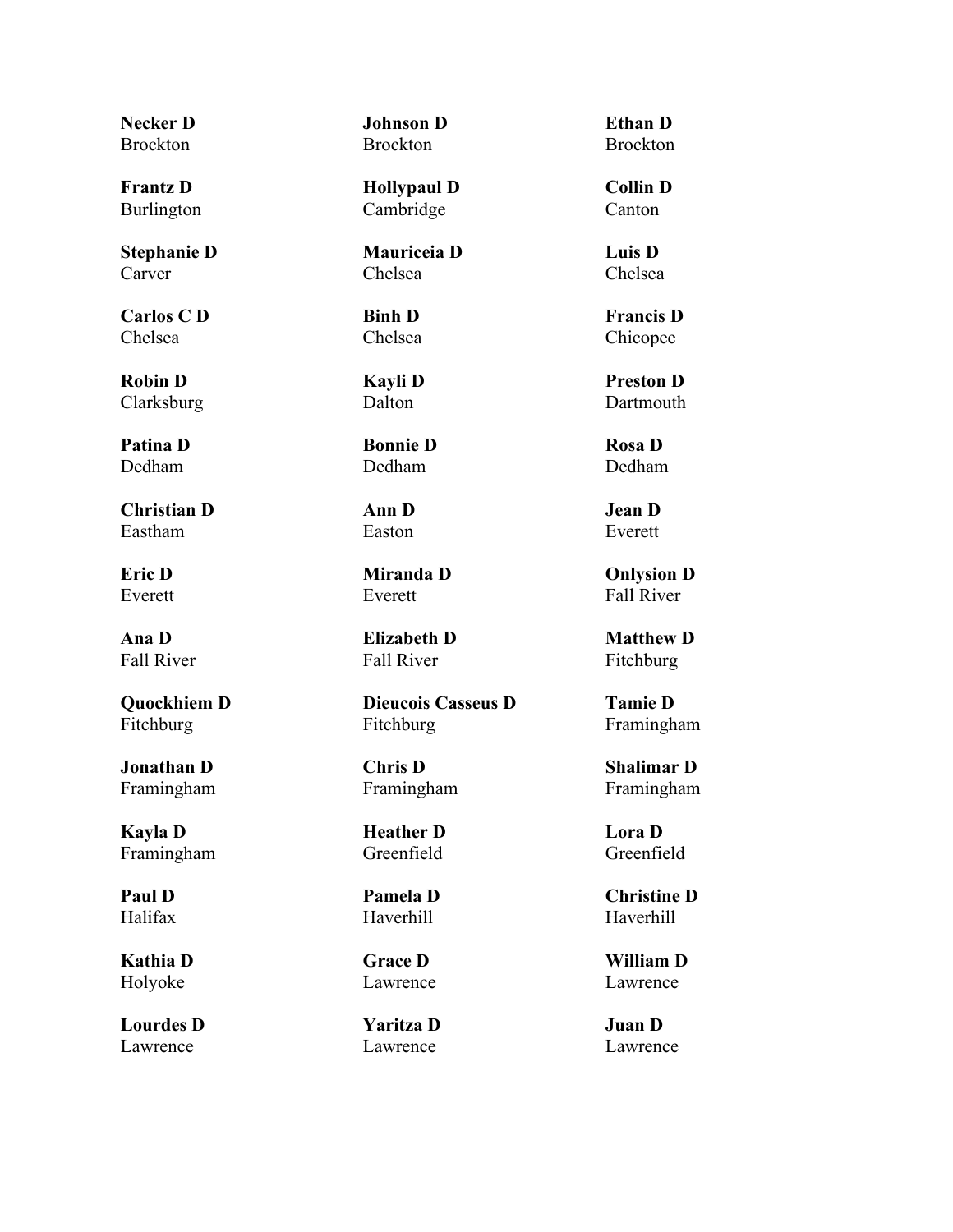**Marytery D** Lawrence

**Jordy D** Lawrence

**Hussein D** Longmeadow

**Anthony D** Lowell

**Bouthavone D** Lowell

**Aralys D** Lynn

**Francisco D** Lynn

**Maurice D** Lynn

**Hoang D** Malden

**Luiz Antonio D** Maynard

**Raimundo D** Medford

**Rerison Aquino D** Merrimac

**Charles D** Methuen

**Jimmy D** New Bedford

**Reuven D** Newton

**Alexander D** Lawrence

**Sheila D** Leominster

**Moses D** Lowell

**Victoria D** Lowell

**Jhofely D** Lynn

**Amelio D** Lynn

**Stefanie D** Lynn

**Kassahun D** Malden

**Austin D** Malden

**Dritan D** Medfield

**Vasile D** Medford

**Ezequiel D** Methuen

**Thiago D** Milford

**Elvis D** New Bedford

**Shamir D** North Attleborough

**Rafael D** Lawrence

**Elmo D** Leominster

**Gabriel D** Lowell

**Charles D** Lowell

**Kelvin D** Lynn

**Jean D** Lynn

**Wilson D** Lynn

**Edeval D** Malden

**Simone D** Marlborough

**Levangerio Jose D** Medford

**Sterlin D** Medford

**Leandro D** Methuen

**Peter D** Needham

**Daniel D** Newton

**Edward D** North Reading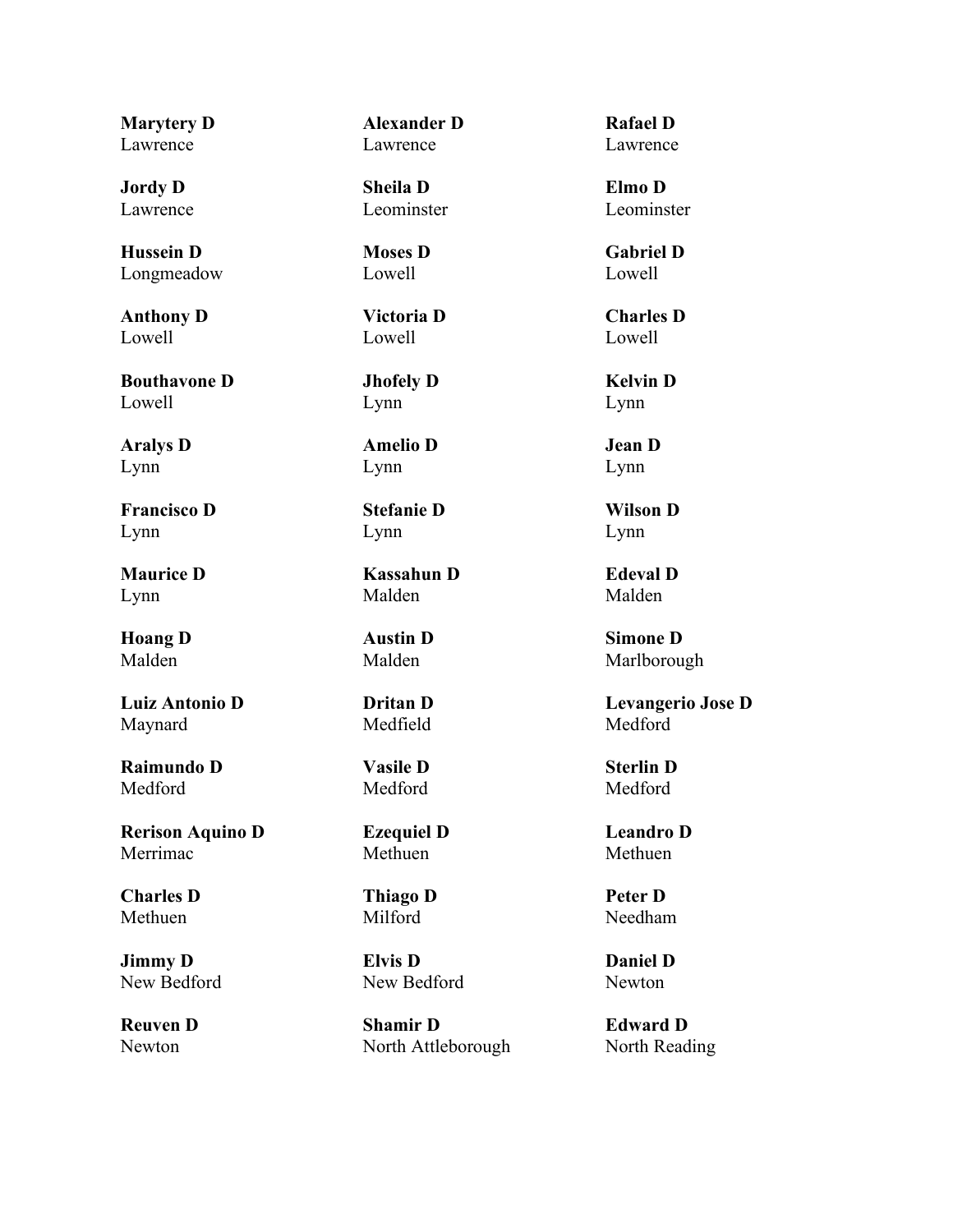**Sharifa D** Norwood

**Joseph D** Plymouth

**Krista D** Quincy

**Devan D** Randolph

**Roland D** Randolph

**Djaiane D** Revere

**Ryan D** Royalston

**Kevin D** Sherborn

**Nancy D** Southborough

**Alex D** Springfield

**Lizardo D** Stoughton

**Warllen D** Taunton

**Tawauka D** Taunton

**Jalal D** Weymouth

**Mourad D** Woburn

**Rinel D** Peabody

**Germain D** Quincy

**Yi D** Quincy

**Donald D** Randolph

**Johan D** Revere

**Tiago D** Revere

**Rodolfo D** Salem

**Wanderson Gomes D** Shrewsbury

**Carmen D** Springfield

**Kim D** Stoughton

**Daniel D** Sunderland

**Jean W D** Taunton

**Danielle D** Taunton

**Meghan D** Weymouth

**Jaime D** Woburn

**Mark D** Pittsfield

**Eurico D** Quincy

**Myrlande D** Quincy

**Ficheler D** Randolph

**Luis D** Revere

**Carlos D** Rockland

**Frank D** Salem

**Camilo D** Somerville

**Vincent D** Springfield

**Senorat D** Stoughton

**Lena D** Swansea

**Jose D** Taunton

**Hassan D** Watertown

**Jose D** Whitman

**Sergio D** Woburn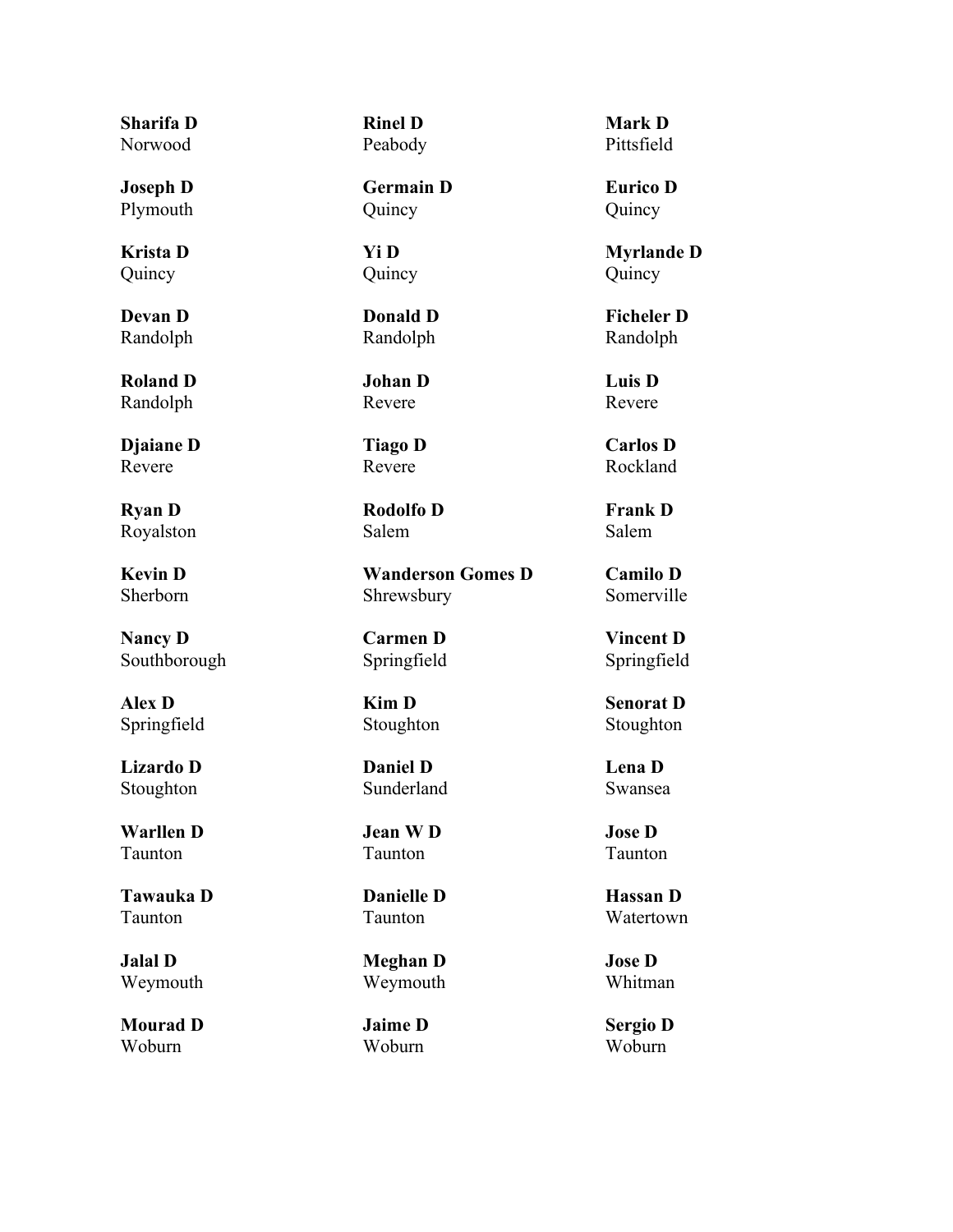| <b>Nidia D</b>     | <b>Raul D</b>        | <b>Arlene D</b>                |
|--------------------|----------------------|--------------------------------|
| Worcester          | Worcester            | Worcester                      |
| <b>Katherine D</b> | <b>Melissa D</b>     | <b>Carlos D</b>                |
| Worcester          | Worcester            | Yarmouth                       |
| <b>Franzy D</b>    | Prithwiraj D         | David D                        |
| Dawn D             | <b>Jonel D</b>       | <b>Gerardine D</b>             |
| Luis D             | <b>Claire D</b>      | <b>Chantal D</b>               |
| <b>Svetoslav D</b> | <b>Peter D</b>       | <b>Jonathan E</b><br>Attleboro |
| <b>Michael E</b>   | <b>Wilner E</b>      | <b>Carlistene E</b>            |
| Attleboro          | Avon                 | <b>Boston</b>                  |
| Ghadi E            | Abdelmahmoud E       | <b>Wisly E</b>                 |
| <b>Boston</b>      | <b>Boston</b>        | <b>Boston</b>                  |
| <b>Valery E</b>    | <b>Emmanuel E</b>    | <b>Marquis E</b>               |
| <b>Boston</b>      | <b>Boston</b>        | <b>Boston</b>                  |
| <b>Max E</b>       | <b>Nadia E</b>       | Paul E                         |
| <b>Boston</b>      | <b>Boston</b>        | <b>Boston</b>                  |
| <b>Marc</b> E      | <b>Tito E</b>        | <b>Osagie E</b>                |
| <b>Boston</b>      | <b>Boston</b>        | <b>Boston</b>                  |
| <b>Trisha E</b>    | Donald E             | <b>Venatius E</b>              |
| <b>Brockton</b>    | <b>Brockton</b>      | <b>Brockton</b>                |
| <b>Osman E</b>     | <b>Mulualem E</b>    | Moulayali E                    |
| Cambridge          | Cambridge            | Chelsea                        |
| Olivia E           | <b>Pierre-Rene E</b> | Devon E                        |
| Danvers            | Everett              | Gloucester                     |

**Efe E** Holbrook **Juan E** Lawrence **Robinson E** Lawrence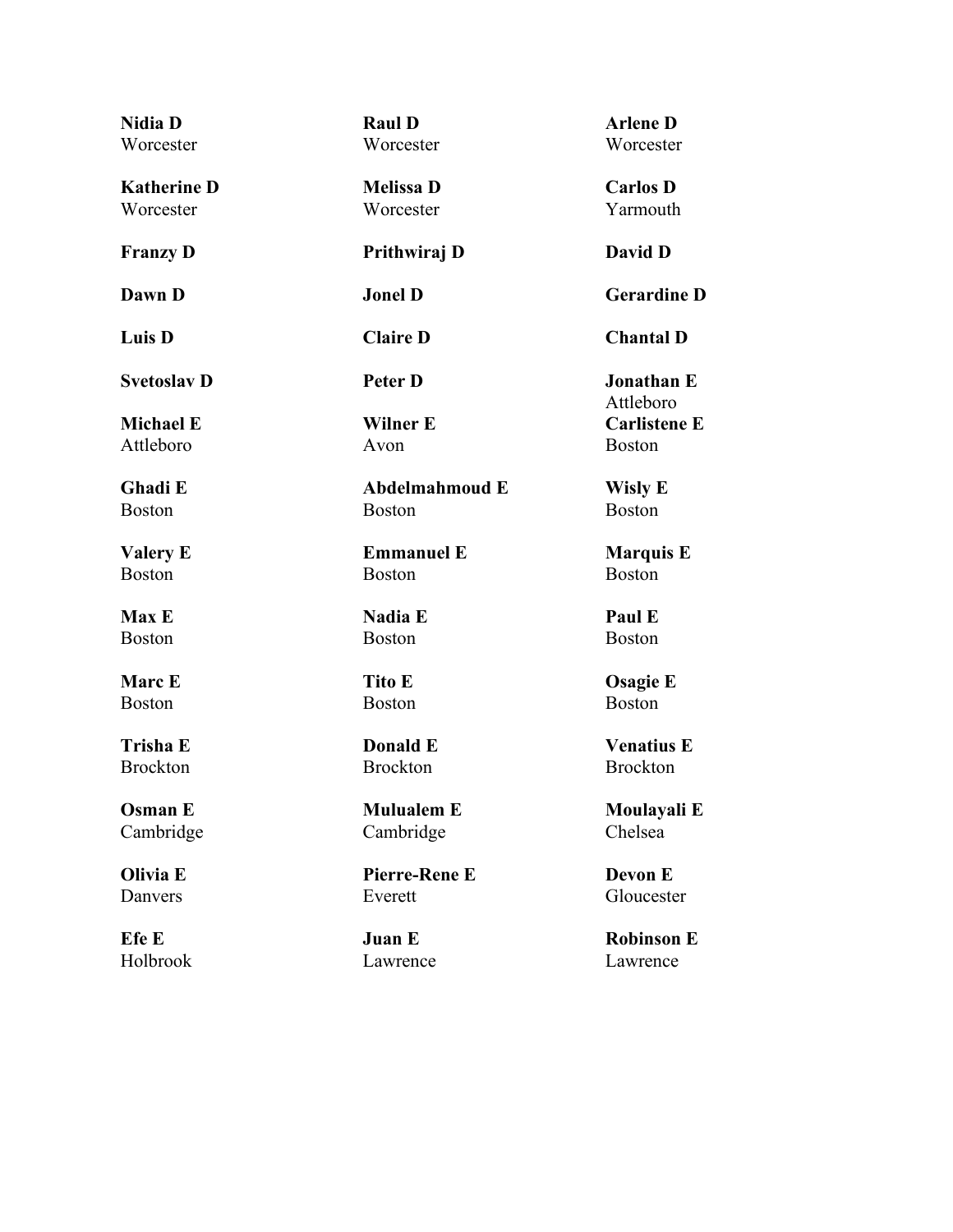**Edwin E** Lawrence

**Julian E** Lynn

**Franklin E** Methuen

**Jacob E** New Bedford

**Banjo E** Peabody

**Jamie E** Pittsfield

**Mustapha E** Revere

**Motwakel E** Somerville

**Edwin E** Springfield

**Robson E** Watertown

**Paige E Sara F**

**Laura F** Attleboro

**Edward F** Billerica

**Mohamed F** Boston

**Cristian F** Boston

**Charles E** Lowell

**Shawn E** Malden

**Issam E** Milton

**Robert E** Northborough

**Efe E** Peabody

**Redouane E** Plainville

**Jonathan E** Revere

**Tammy E** Springfield

**Jacques E** Tewksbury

**Jesus E** Webster

Acushnet **Fadi F** Attleboro

**Kaariye F** Boston

**Juan F** Boston

**Joseph F** Boston

**Amanda E** Lowell

**Jose E** Methuen

**Aidan E** Monson

**Marissa E** Northbridge

**Desiree E** Pittsfield

**Kenneth E** Plymouth

**Mustapha E** Revere

**Erick E** Springfield

**Mouloud E** Wakefield

**Taralynn E** West Springfield

**David F** Andover **Colleen F** Auburn

**Schillo F** Boston

**Paulo F** Boston

**Morris F** Boston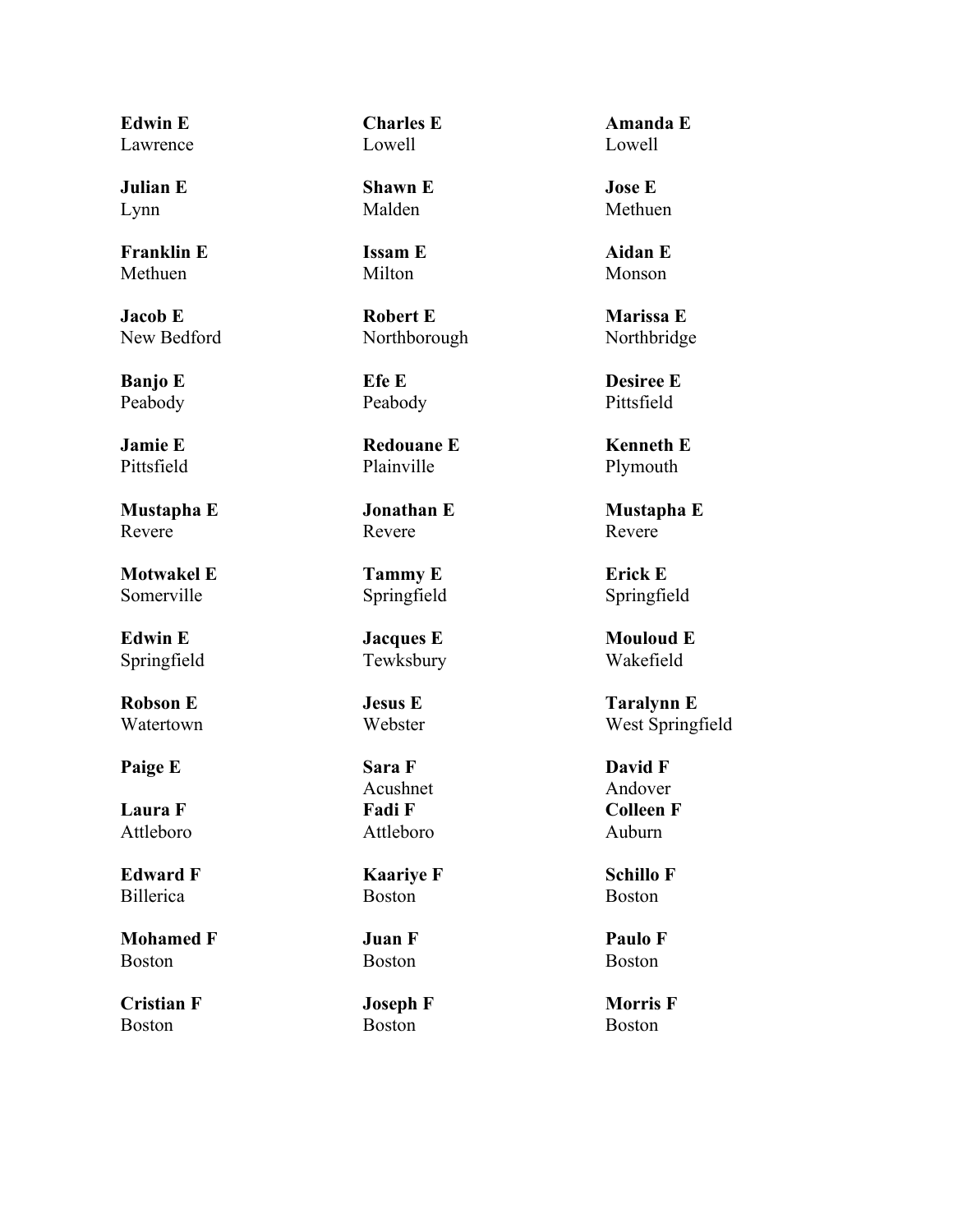**Joao F** Boston

**William F** Braintree

**Filomena F** Brockton

**Edwens F** Brockton

**Anthony F** Cambridge

**Charles F Cheshire** 

**Leonard F** Easton

**Marquise F** Fall River

**Kimberly F** Fitchburg

**Luciano F** Framingham

**Yordy F** Lawrence

**Carlos F** Lowell

**Jonel F** Lynn

**Antonio F** Malden

**Anthony F** Medford

**Shanda F** Boston

**Froido F** Brockton

**Igor F** Brockton

**Christine F** Buzzards Bay

**Mustefa F** Cambridge

**Sepia F** Chicopee

**Jhoan F** Everett

**Milan F** Falmouth

**Gilcieny F** Framingham

**Lance F** Haverhill

**Yerinson F** Lawrence

**Ducan F** Lynn

**Manuel F** Malden

**Dafne F** Malden

**Simeon F** Medford

**Erico F** Boston

**Claudino F** Brockton

**Eury F** Brockton

**Abdella F** Cambridge

**Aleigha F** Chelsea

**Mikhail F** Easton

**Cecile F** Fall River

**Delfri F** Fitchburg

**Emily F** Framingham

**Mohammed F** Haverhill

**Justin F** Lowell

**Kipp F** Lynn

**Marc F** Malden

**Paul F** Malden

**Mohammad F** Melrose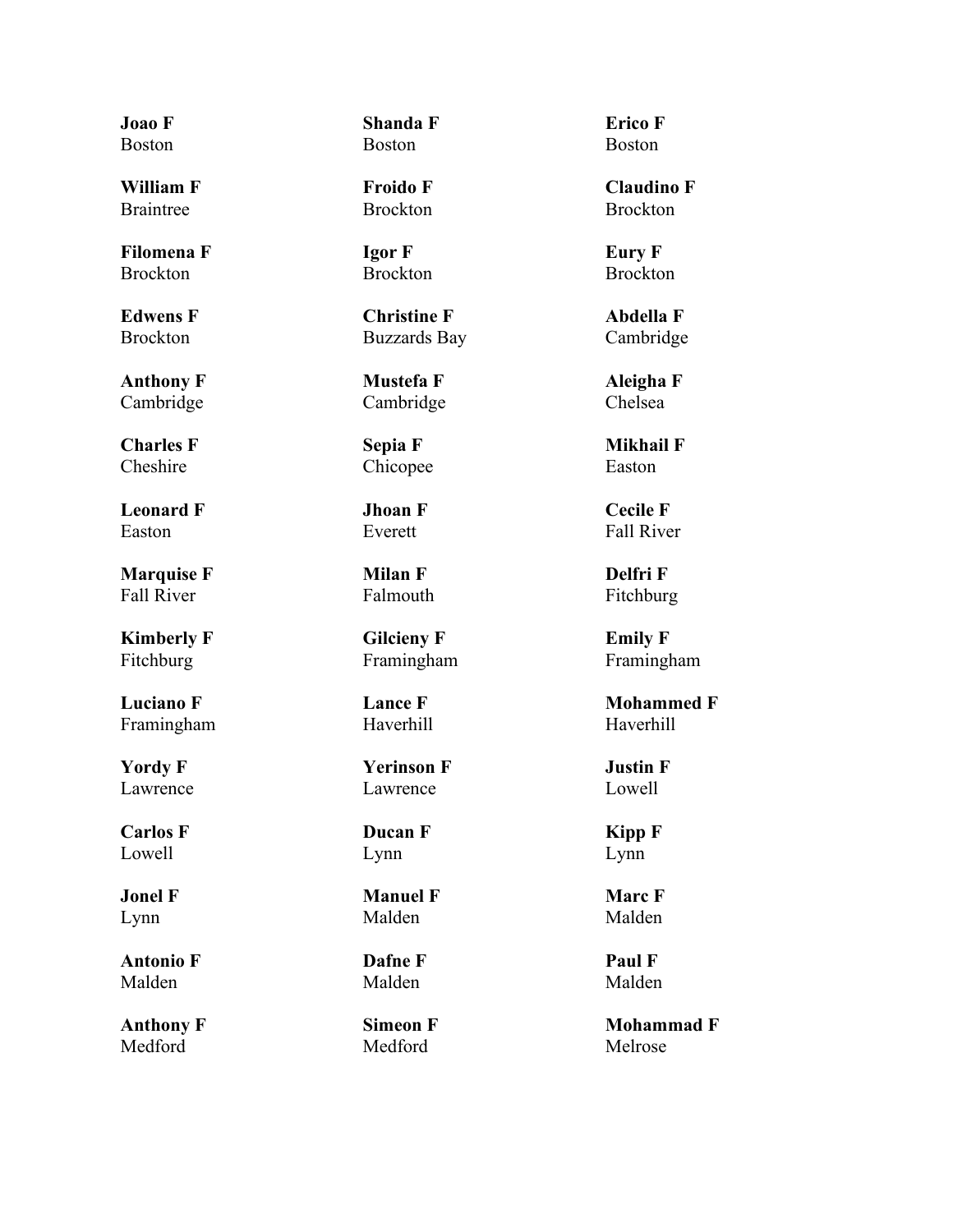**Severiano F** Milford

**Jessie F** New Bedford

**Daniela F** Northborough

**Reinner F** Peabody

**Mikhail F** Quincy

**Daniel F** Revere

**Rebecca F** Salem

**Linda F** Saugus

**Edward F** Springfield

**Stephanie F** Springfield

**Nathaniel F** Sudbury

**Julie F** Tyngsborough

**Gideao F** Winchester

**Jeane F Worcester**  **Brian F** Natick

**John F** New Bedford

**Jean F** Norwood

**Kenny F** Quincy

**Nelson F** Quincy

**Bennaceur F** Revere

**Carlos F** Salem

**Jason F** Seekonk

**Ernesto F** Springfield

**Yves F** Stoughton

**Dinora F** Swampscott

**Peter F** Upton

**Azenaite F** Woburn

**Agyen F Worcester** 

**Joshua F** New Bedford

**Johnny F** Newton

**Madeleine F** Norwood

**Elizabeth F** Quincy

**Alioune Badara F** Revere

**Carlos F** Revere

**Amr F** Salem

**Melanie F** Somerset

**Maria F** Springfield

**Rodrigo F** Stoughton

**Chrisy F** Taunton

**Jack F** Wellesley

**Zina F Worcester** 

**Jeanty F** Yarmouth

**David F I Joriel F Exantus F**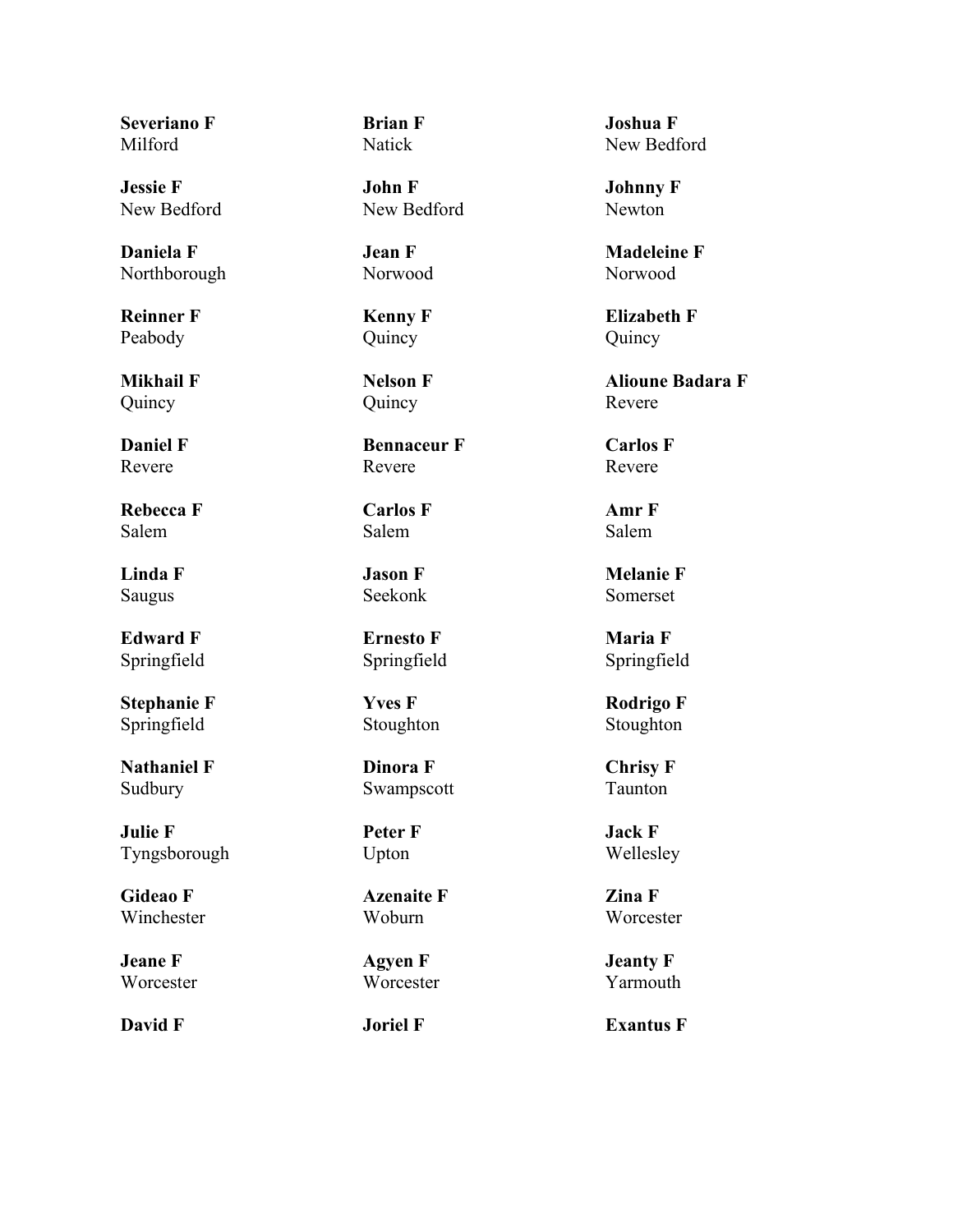**Jitu G** Arlington

**Nikolas G** Assonet

**Arjun G** Barnstable

**Emad Ghobrial G** Blackstone

**Weiliang G** Boston

**Aboneh G** Boston

**Claudio G** Boston

**Rafael G** Boston

**Hector G** Boston

**Danmi G** Boston

**Amaury G** Boston

**Jorge G** Brockton

**Marcelino G** Brockton

**Kiventzcy G** Brockton

**Joyce F Ashley G** Acushnet **Gaudy G** Ashland

> **Paul G** Attleboro

**Gabriella G** Bedford

**Julia G** Boston

**Rony G** Boston

**Joah G** Boston

**Aneudys G** Boston

**Ramón G** Boston

**Charles G** Boston

**Jose G** Boston

**Manuel G** Boston

**Dentley G** Brockton

**Agapy G** Brockton

**Mohammed G** Cambridge

**Raul G** Agawam **Nilton G** Ashland

**Ana G** Barnstable

**Eric G** Beverly

**Zuleyka G** Boston

**Amelfy G** Boston

**Alex G** Boston

**Johnacan G** Boston

**Yesenia G** Boston

**Eneir G** Boston

**Jared G** Boston

**Robert G** Boston

**Julius G** Brockton

**Jimmy G** Brockton

**Neway G** Cambridge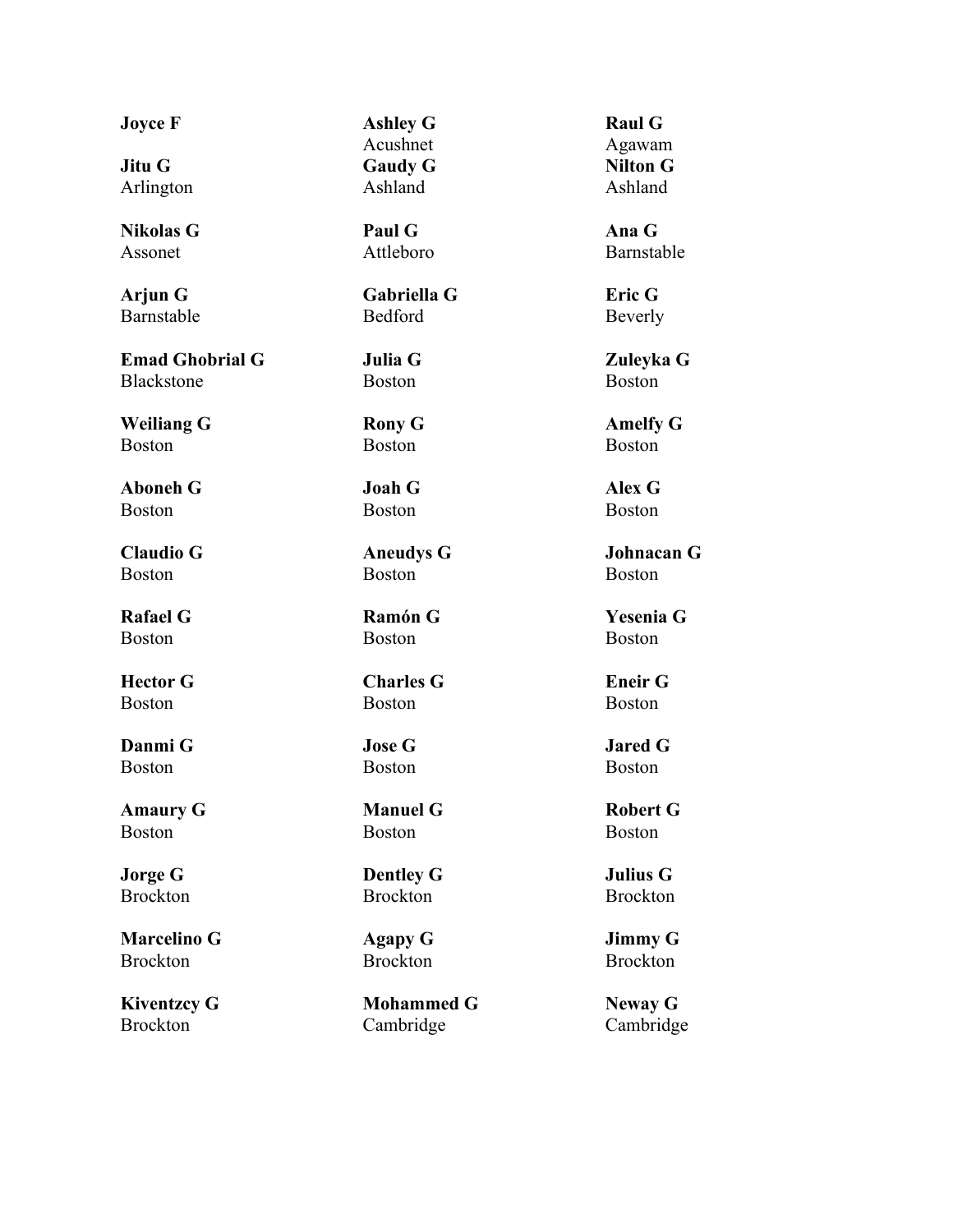**Worku G** Cambridge

**Gloria G** Canton

**Admasu G** Chelsea

**Jose G** Chicopee

**Katia G** Chicopee

**Manuela G** Dedham

**Luis G** Dracut

**Ramesh G** Everett

**Jason G** Fall River

**Jose G** Framingham

**Ronald G** Gilbertville

**Evans G** Haverhill

**Alexander G** Lawrence

**Edinson G** Lawrence

**Luis G** Lawrence **Nicholas G** Cambridge

**Erlin G** Chelsea

**Fernando G** Chestnut Hill

**Rhodric G** Chicopee

**Beatrice G** Chicopee

**Jaelee G** Dennis

**Carlos G** Everett

**Joshua G** Everett

**Amanda G** Fitchburg

**Henry G** Framingham

# **Chani G** Grafton

**Doris G** Haverhill

**Yogreldy G** Lawrence

**José G** Lawrence

**Wilson G** Lawrence

**Louis G** Canton

**Jenny G** Chelsea

**Vladimir G** Chestnut Hill

**Jose G** Chicopee

**Louis G** Danvers

**Jennifer G** Dracut

**Chabeli G** Everett

**Monica G** Fall River

**Gasham G** Framingham

**Emily G** Franklin

**Thomas G** Hadley

**Christopher G** Holyoke

**Jean Carlos G** Lawrence

**Leonardo A G** Lawrence

**Dominga G** Lawrence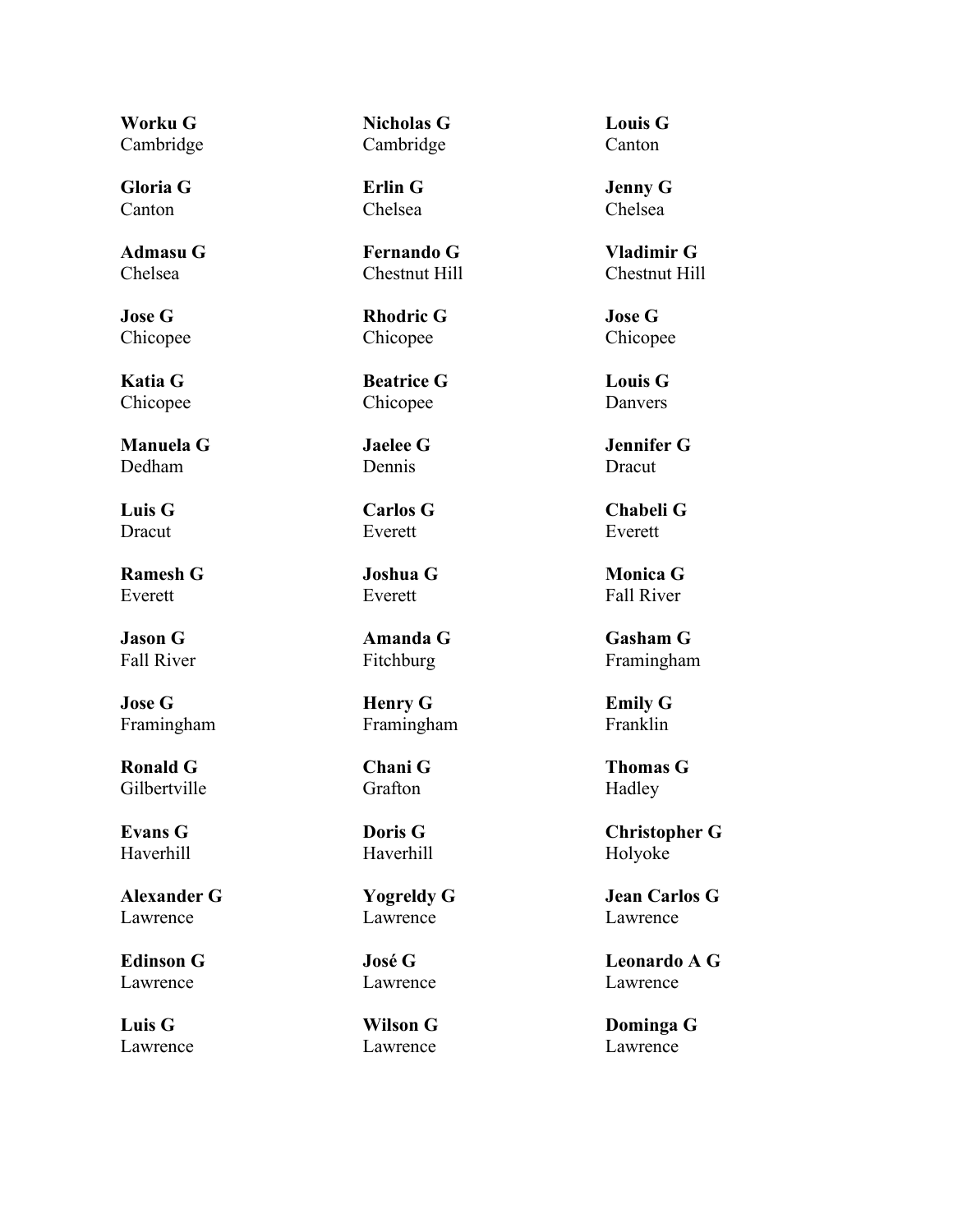**Noel G** Lawrence

**Juan G** Longmeadow

**Antonios G** Lowell

**Marcelo G** Ludlow

**Elizabeth G** Lynn

**Mustafa G** Lynn

**Mariel G** Lynn

**Papouchy G** Malden

**Dhan G** Medford

**Love G** Methuen

**Rebecca G** New Bedford

**Larry G** Norton

**Roy G** Palmer

**Mikaila G** Pittsfield

**Desirae G** Randolph

**Jesus G** Lawrence

**Roland G** Lowell

**Kaitlyn G** Lowell

**Daniel G** Lynn

**Ricardo G** Lynn

**Habtu G** Lynn

**Valentin G** Lynn

**Valdir G** Malden

**Tracy G** Methuen

**Dominick G** Monson

**Robert G** New Bedford

**Annette G** Oxford

**Roxy G** Peabody

**Karen G** Quincy

**Marc Andre G** Randolph

**Shadayra G** Leominster

**Kendra G** Lowell

**Awilda G** Lowell

**Bernardo G** Lynn

**Rodolfo Antonio G** Lynn

**Olajide G** Lynn

**Jonathan G** Lynn

**Zerihun G** Malden

**Erick G** Methuen

**Jose G** Needham

**Amanda G** New Bedford

**Daniel G** Oxford

**Michelle G** Pittsfield

**Oskar G** Quincy

**Kerbens G** Revere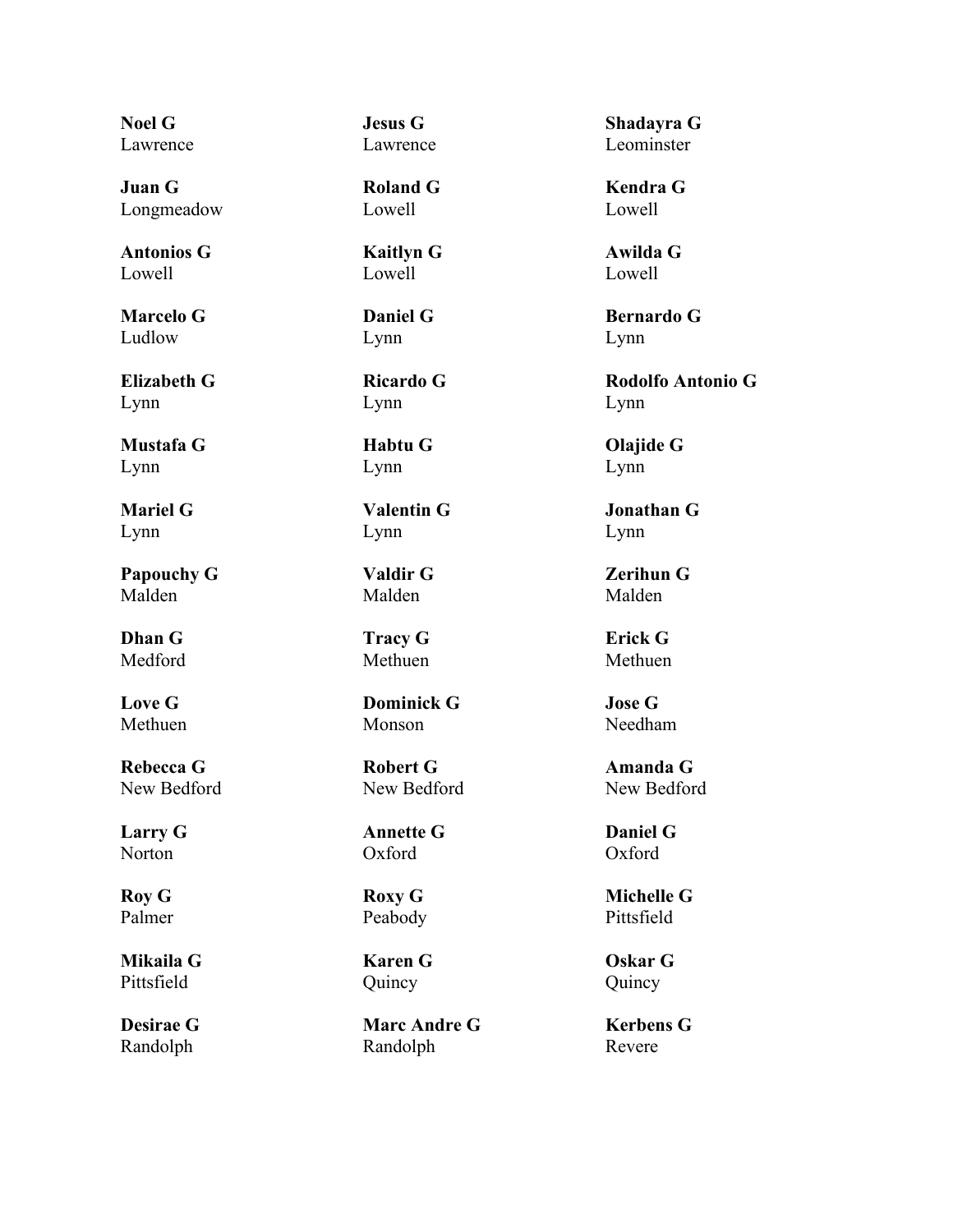**Adrian G** Revere

**Andrew G** Sandwich

**Nicole G** South Hadley

**Anita G** Springfield

**John G** Springfield

**Tenisha G** Springfield

**Dyane G** Taunton

**Stephanie G** Uxbridge

**Stoyan G** Waltham

**Crystal G** Wareham

**Gnanesh G** Westborough

**Amanda G** Woburn

**Edwin G Worcester** 

**Cynthia G Marc G Richie G**

**Girolamo G John G Jasmine G**

**Eric G** Rowley

**Juan G** Somerville

**Engel G** Springfield

**Fatema G** Springfield

**Heather G** Springfield

**Catherine G** Springfield

**Michelle G** Templeton

**Ivan G** Walpole

**Jean G** Waltham

**Paige G** Warren

**Nicole G** Whitman

**Zaxhaey G Worcester** 

**Eswin G** Worcester

**Rafael G** Salem

**Rajeshwar G** Somerville

**Edwardo G** Springfield

**Carl G** Springfield

**Sarah G** Springfield

**Joshua G** Springfield

**Shannon G** Uxbridge

**Maria G** Waltham

**Bhakta G** Waltham

**Aycia G** West Springfield

**Jorge G** Whitman

**Ashawni G Worcester** 

**Edward G Worcester**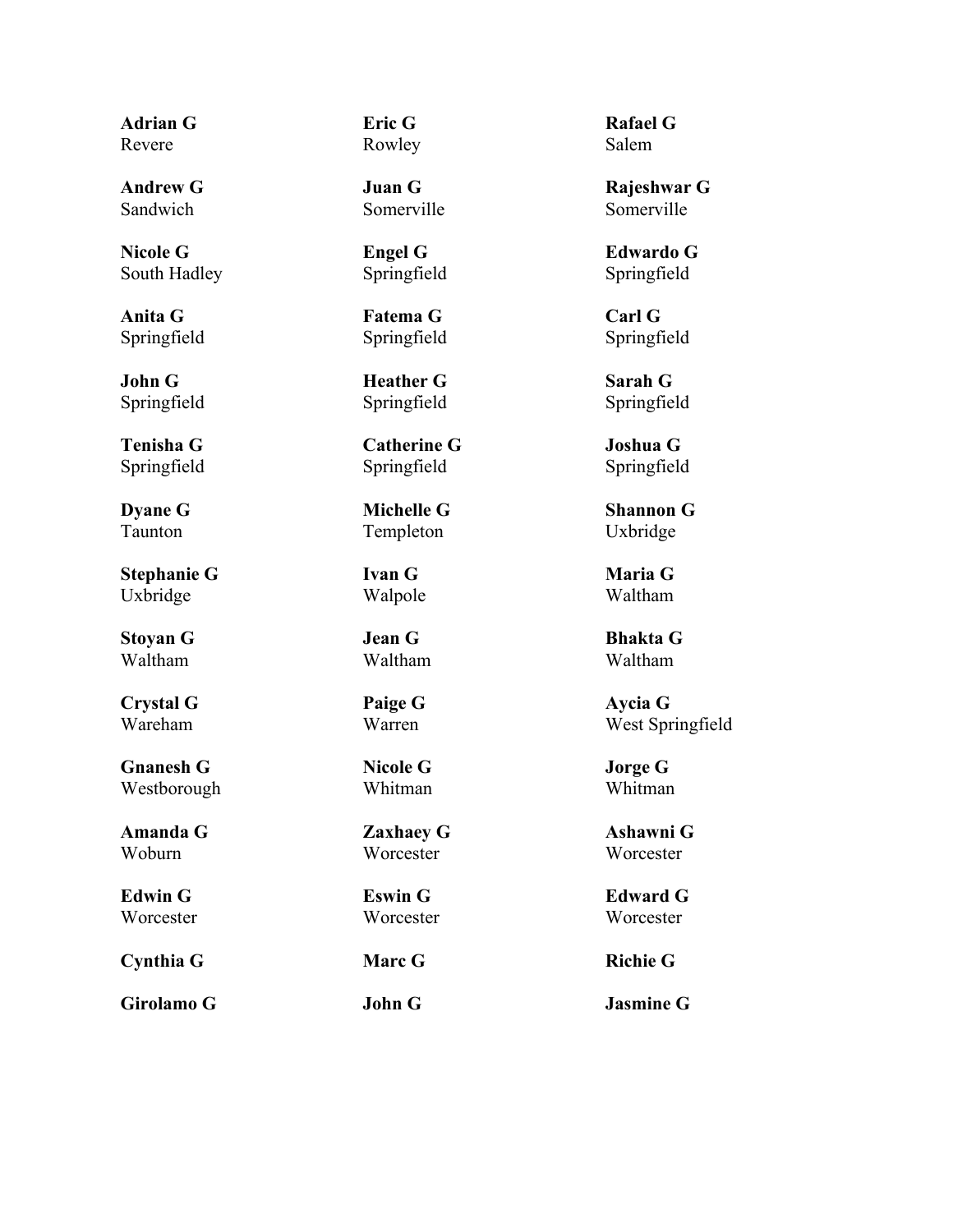**Richard H** Berlin

**Emeric H** Boston

**Mustapha H** Boston

**Ariful H** Boston

**Christy H** Boston

**Alexander H** Boston

**Nadine H** Boston

**Phuoc H** Boston

**Syed H** Brockton

**Merrie H** Cambridge

**Deborah H Charlton** 

**Philip H** East Bridgewater

**Michelle H** Fall River

**Irbaz H** Franklin

**Alton H** Holyoke **Sarah H** Berlin

**Berhane H** Boston

**Nils H** Boston

**Glenda H** Boston

**José H** Boston

**Santa H** Boston

**Martin H** Boston

**Dadignac H** Boston

**Ashley H** Buzzards Bay

**Md Jobaid H** Cambridge

**Herbert H** Chelsea

**Tiffany H** Fall River

**Danielle H** Feeding Hills

**Tiana H** Haverhill

**Abimael H** Holyoke

**Kristyn H** Beverly

**Abdeljabbar H** Boston

**Kimberly H** Boston

**Carlton H** Boston

**Alberto H** Boston

**Junior H** Boston

**Jerry H** Boston

**Mara H** Braintree

**Chris H** Byfield

**Mohammed H** Cambridge

**Kimberly H** Chelsea

**Thomas H** Fall River

**Juaniesha H** Foxborough

**Wilson H** Haverhill

**Md Reaz H** Holyoke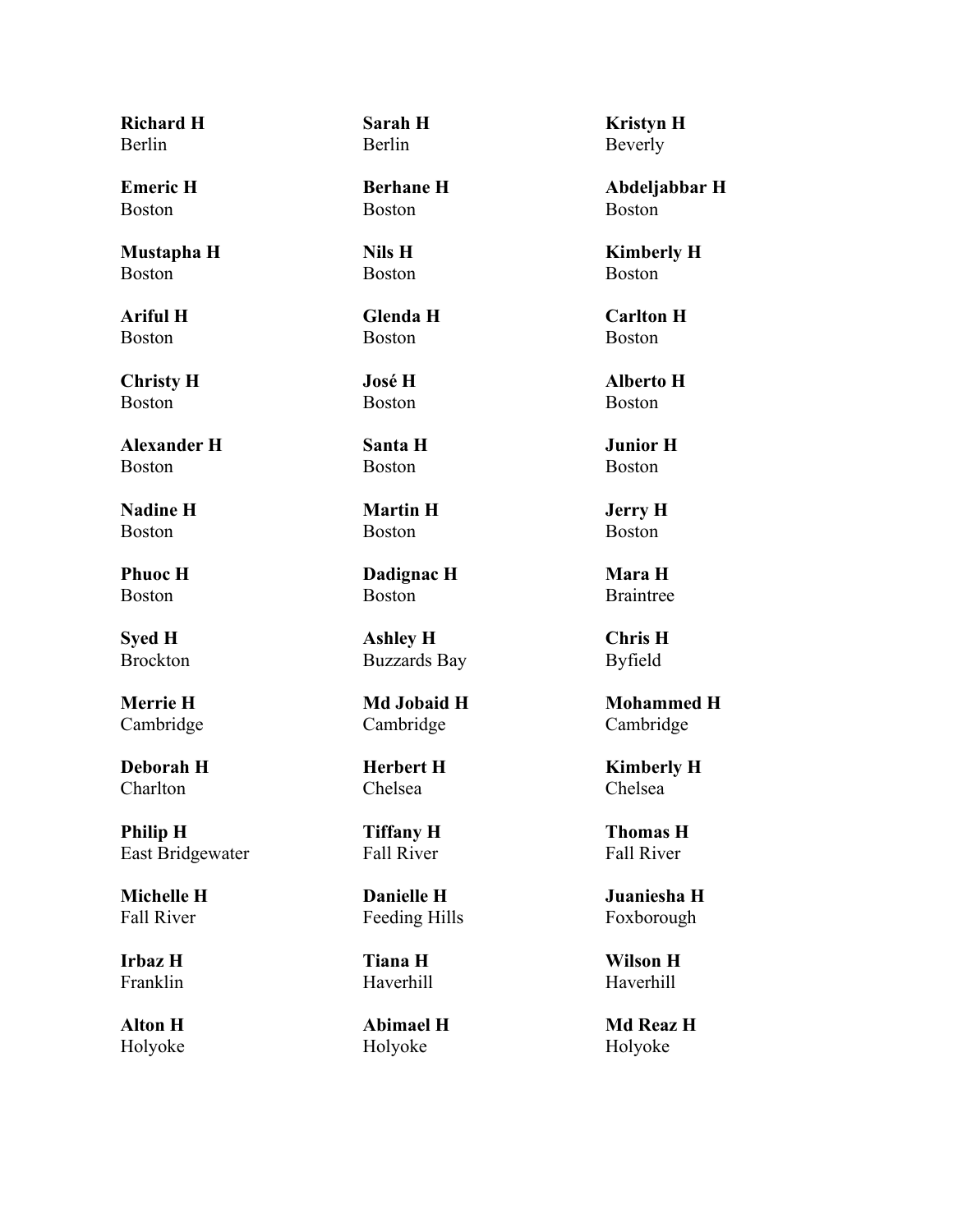**Chad H** Lawrence

**Miguel H** Lawrence

**Eli H** Leominster

**Xingkang H** Malden

**Robert H** Marlborough

**Tran H** Medford

**Manuel H** Methuen

**Robert H** New Bedford

**Khondaker H** Peabody

**Jill H** Quincy

**Abdelkarime H** Revere

**Danielle H** Shelburne

**John H** Springfield

**Daniel H** Stoughton

**Redouane H** Waltham

**Boris H** Lawrence

**Estarlyn H** Lawrence

**Valerie H** Lowell

**Eduardo H** Malden

**Jonathan H** Mashpee

**Michael H** Medway

**Osvaldo H** Methuen

**Sarah H** North Attleborough

**Jamal H** Quincy

**Thomas H** Quincy

# **Sead H** Revere

**Bruce H** South Hadley

**Tammy H** Springfield

**Fausto H** Wakefield

**Keith H** Watertown

**Julio H** Lawrence

**Myriam H** Leominster

**Heriberto H** Lowell

**Stephanie H** Mansfield

**Joseph H** Mashpee

**Uziel H** Methuen

**James H** New Bedford

**John H** Peabody

**Shaakira H** Quincy

**Tina H** Reading

**Robert H** Saugus

**Charmaine H** Springfield

**Mirna H** Springfield

**George H** Walpole

**Riaz H** Watertown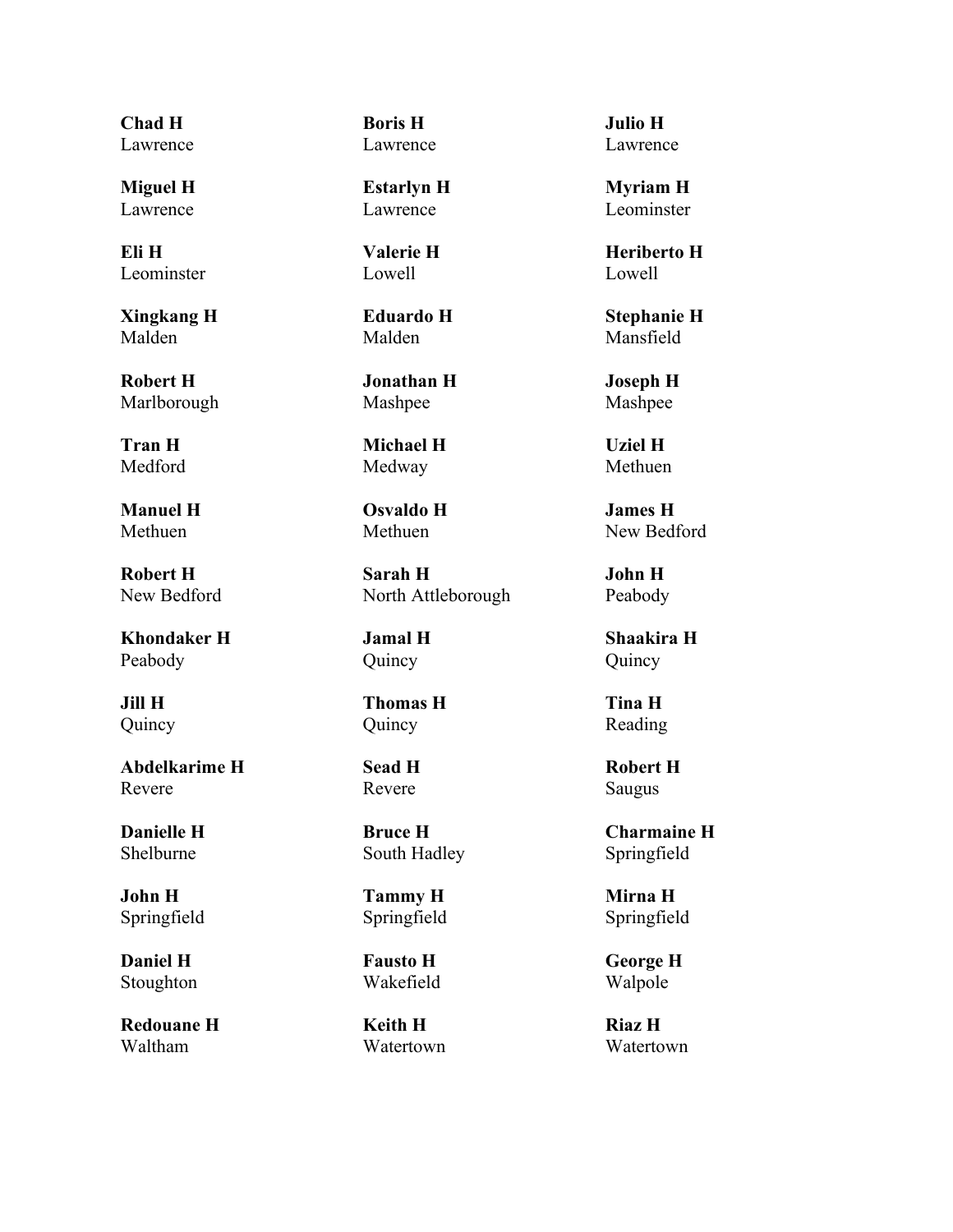**Michele H** Webster

**April H Worcester** 

**Hector H Worcester** 

**Ronald H Brian H Vy H**

**Denise I** Ashland

**Bashir I I** Cambridge

**David I** Medway

**Karim I** Revere

**Lauren I** Tyngsborough

**Belaid I** Weymouth

**Johny J** Bedford

**Jean J** Boston

**Dorce J** Boston

**Lauren J** Boston

**Jean-Marc J** Brockton

**Mohamad Ali H** West Springfield

**Adamaris H Worcester** 

**Nilton Joe H** Yarmouth

**Nosa I** Brockton

**Patrick I** Everett

**Idahosa I** Randolph

**Liridon I** Revere

**Onur I** Waltham

**Syedia J** Attleboro

**Jamal J** Boston

**Stanley J** Boston

**Eliezer J** Boston

**Jean Jude J** Boston

**Jean J** Brockton **Stephen H Worcester** 

**Nahila H Worcester** 

**Hether H**

**Shawaz I** Cambridge

**Angelo I** Lawrence

**Ene I** Randolph

**Glenn I** Springfield

**Piro I** Weymouth

**Etienne J** Avon

**Ibrahima J** Boston

**Jonas J** Boston

**Guy J** Boston

**Darelus J** Bridgewater

**Dickens J** Brockton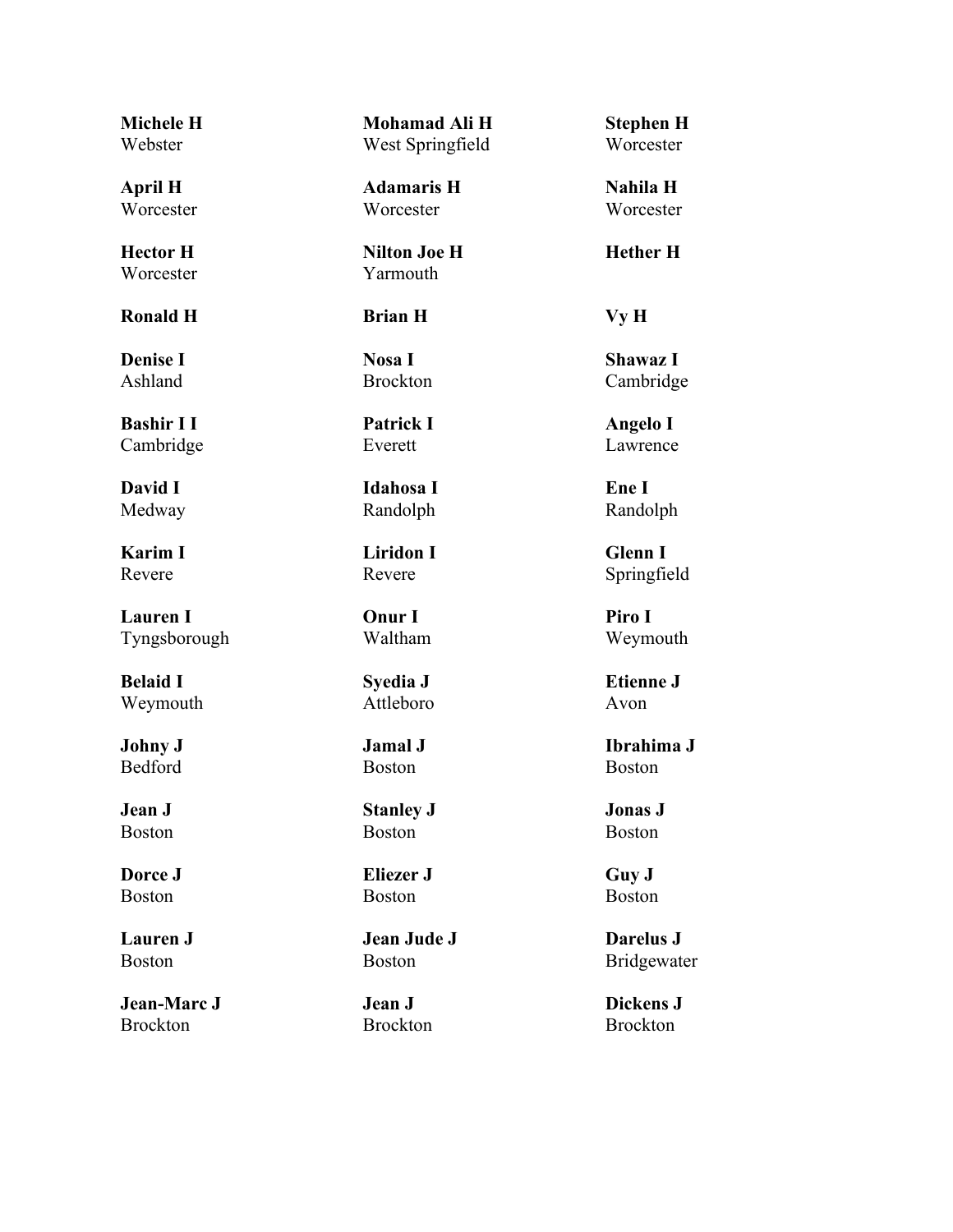**Alicia J** Brockton

**Temesgen J** Chelsea

**James J** Easton

**Wadii J** Everett

**Muhammad J** Fall River

**Nelson J** Haverhill

**Jose Ruiz J** Haverhill

**Juan Urena J** Lawrence

**Irene J** Lowell

**Donald J** Lynn

**Corey J** Mansfield

**Christina J** Methuen

**Pamela J** Middleborough

**Treyvon J** Northampton

**Cadet J** Peabody **Ricardo J** Brockton

**William J** Chelsea

**Vladimir J** Easton

**Ahmed J** Everett

**Louis J** Fall River

**Erickson J** Haverhill

**Juan J** Lawrence

**Omar J** Lowell

**Reginald J** Lowell

**Shreeram J** Malden

**Jean Ferdinand J** Marlborough

**Jorge J** Methuen

**Reginald J** Montgomery

**Serge J** Norwood

**Isaac J** Quincy

**Eliphene Junior J** Chelsea

**Helen J** East Longmeadow

**David J** Easton

**Abdias J** Everett

**Elvonia J** Foxborough

**Jorge J** Haverhill

**Edwin J** Lawrence

**Timothy J** Lowell

**Valdir J** Lowell

**Jean Claudy J** Malden

**Jessica J** Melrose

**Katherine J** Methuen

**Devin J** New Bedford

**Julio J** Peabody

**Jude W J** Randolph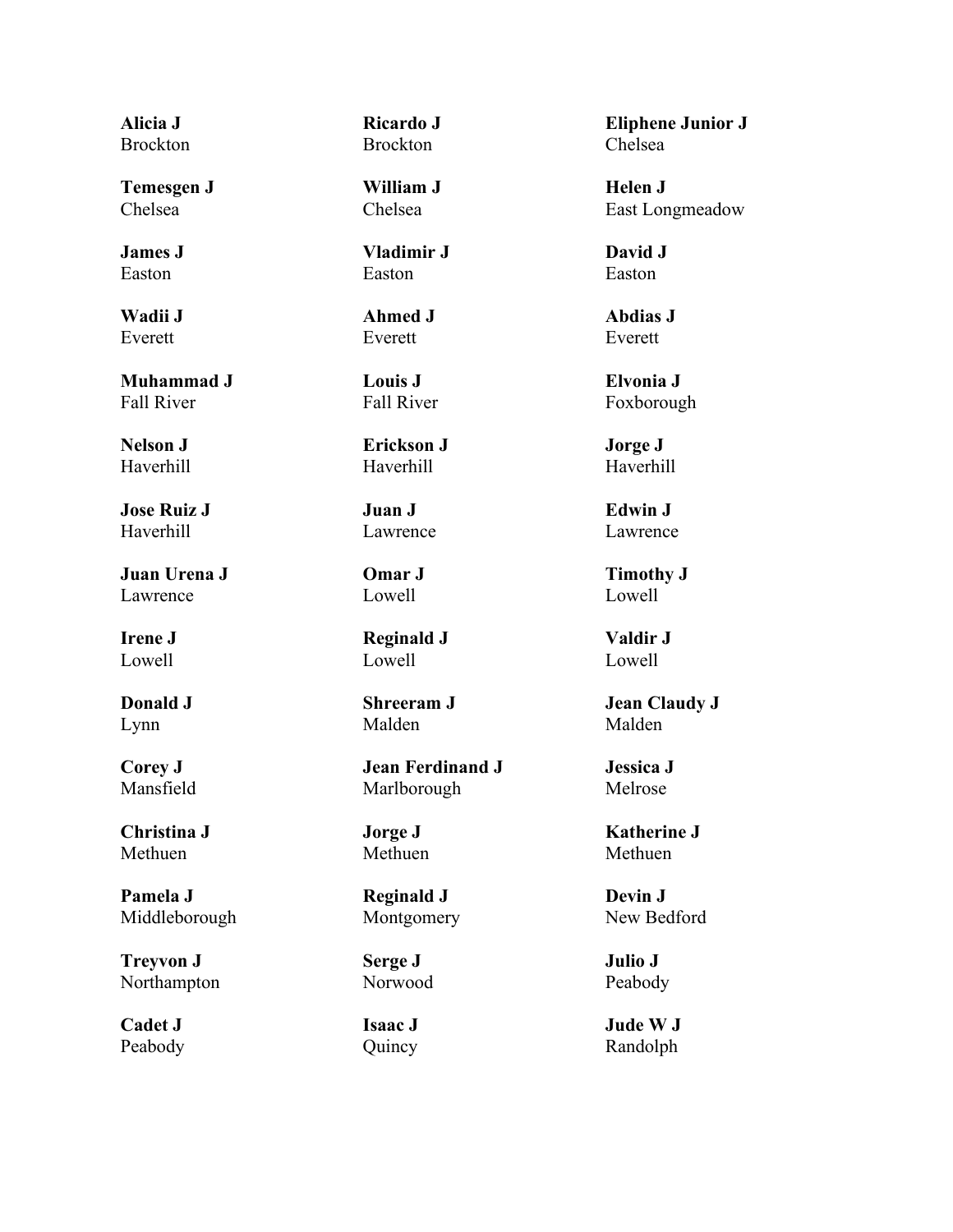**Abdulahi J** Revere

**Jasmine J** Southbridge

**Emmett J** Springfield

**Jonathan J** Taunton

**Robert J** Westminster

**Kelly J Worcester** 

**Scott J** Yarmouth

**Mahde K** Auburn

**Cynthia K** Beverly

**Foday K** Boston

**Wendall K** Boston

**Javed K** Boston

**Hristos K** Boston

**Soufiane K** Bridgewater

**Mohammad K** Cambridge

**Jonathan J** Revere

**Marlene J** Springfield

**Ameina J** Springfield

**Angel J** Taunton

**Jean J** Weymouth

**Nichole J Worcester** 

**Anthony K** Auburn

**Mike K** Beverly

**Steven K** Boston

**Aleem K** Boston

**Rachid K** Boston

**Louseney K** Boston

**Donald K** Brookfield

**Richard K** Cataumet

**Jenathean J** Salem

**Zachery J** Springfield

**Joseph J** Stoughton

**Brian J** Wareham

**Robert J** Wilmington

**Jose J Worcester** 

**Christa J Vladislav K** Acton

> **James K** Bellingham

> **Kenneth K** Billerica

**Catriona K** Boston

**Gunel K** Boston

**Laptak K** Boston

**Kristaq K** Boston

**Herbert K** Burlington

**Larelle K** Chelsea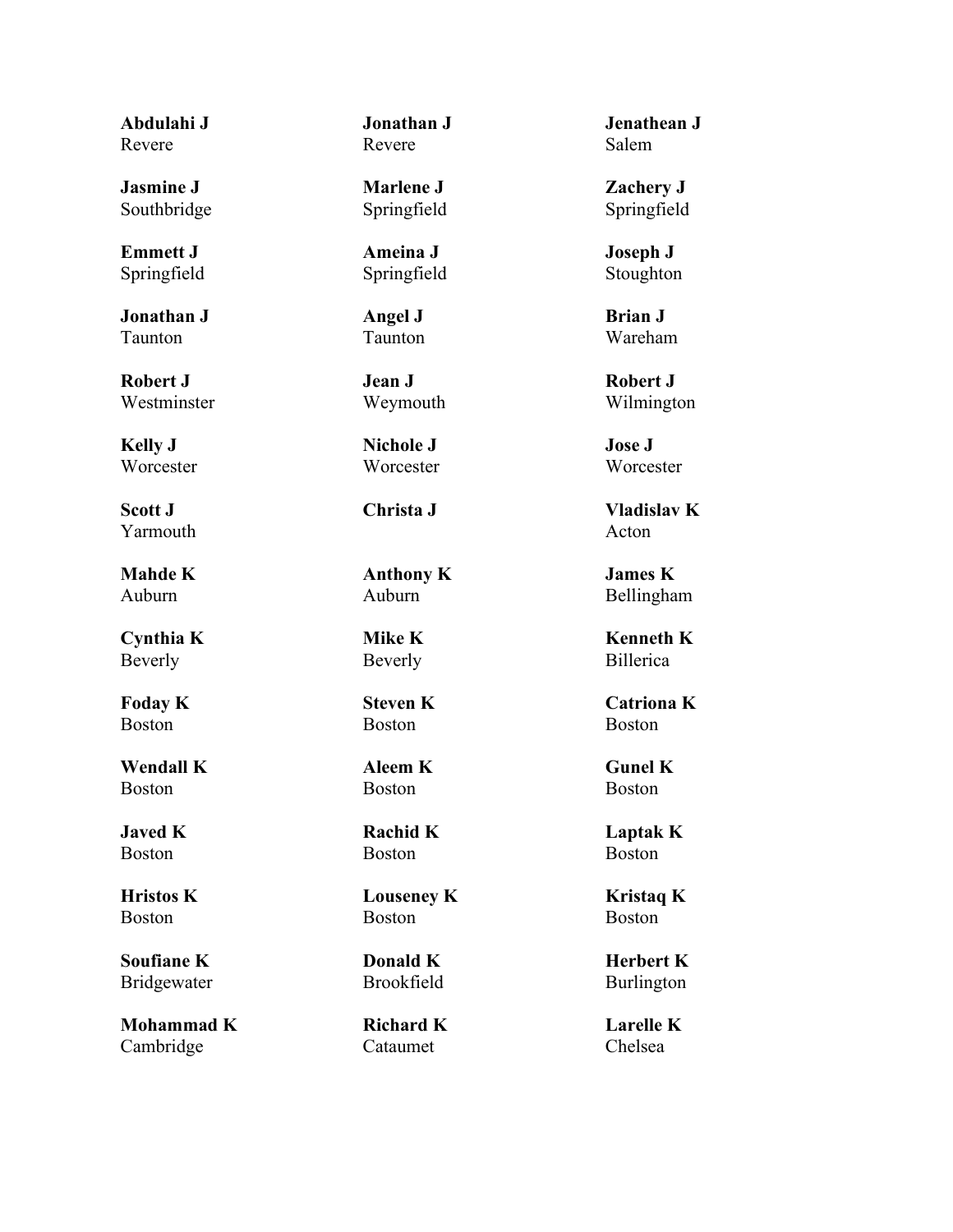**Mohammed K** Dedham

**Francis K** Everett

**Averill K** Gardner

**James K** Hudson

**Arjun K** Lowell

**Robert K** Lowell

**Rajesh K** Malden

**Tim K** Marblehead

**Edward K** Medford

**Derek K** Melrose

**Krenar K** Norwood

**Mostafa K** Plainville

**Abdelaziz K** Revere

**Cassandra K** Rockland

**Hannah K** Springfield **Victoria K** Dracut

**Ihab K** Framingham

**Khosro K** Granby

**Mary K** Lawrence

**Lukowe K** Lowell

**Randell K** Lunenburg

**Youngnam K** Manchester

**Richard K** Marlborough

**Lisa K** Medford

**Steven K** Newton

**Orinela K** Norwood

**Mohamed K** Quincy

**Elhoussaine K** Revere

**Asif K** Somerville

**Nadine K** Stoughton **Robin K** East Bridgewater

**Alex K** Franklin

**Haris K** Hopkinton

**Luis K** Lawrence

**Akmal K** Lowell

**Dmytro K** Malden

**Laura K** Mansfield

**Yusuf Rugwira K** Maynard

**Abdelaziz K** Melrose

**Andrew K** Norwood

**Anthony K** Norwood

**Kwadjo K** Randolph

**Nikhil K** Revere

**Shulap K** Somerville

**Ambi K** Sudbury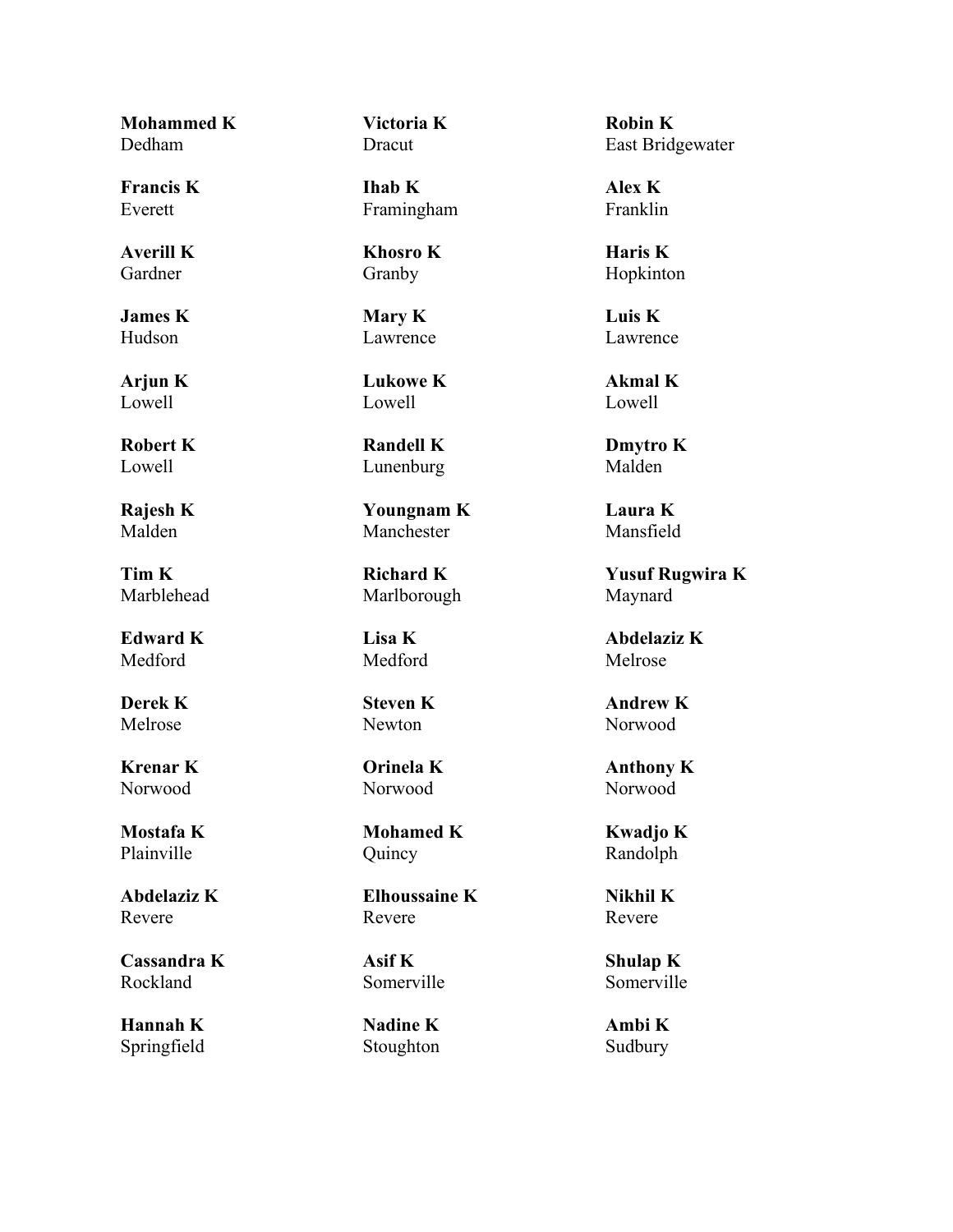**Constanza K Tewksbury** 

**Mohammad K** Watertown

**Shayna K** Webster

**Anton K** Westborough

**Ergis K** Weymouth

**Nate K** Wilmington

**Mark K** Woburn

**Ayman K Worcester** 

**Moses K Worcester** 

**Kayla L** Abington

**Claude L** Arlington

**Nick L** Attleboro

**Rafael L** Boston

**Edward L** Boston

**George K** Waltham

**Naseer K** Watertown

**Amy K** West Springfield

**Lily K** Westford

**Richard K** Wilbraham

**Kayla K** Woburn

**Stephen K** Worcester

**Harry K Worcester** 

**Panteleimon K** Yarmouth

**Tyler K Annika K Lydia K**

**Darlene L** Acton

**Jennifer L** Attleboro

**Jacob L** Billerica

**Starlyn L** Boston

**Tristan L** Boston

**Conrad K** Waltham

**Jiyun K** Watertown

**Sandra K** Westborough

**Stacey K** Weymouth

**Sarah K** Wilbraham

**Nazim K** Woburn

**Jordan K Worcester** 

**Andrew K Worcester** 

**Jacob K**

**Paul L** Acushnet

**Jean-Robert L** Attleboro

**Mohammed L** Boston

**Jonathan L** Boston

**Ralph L** Boston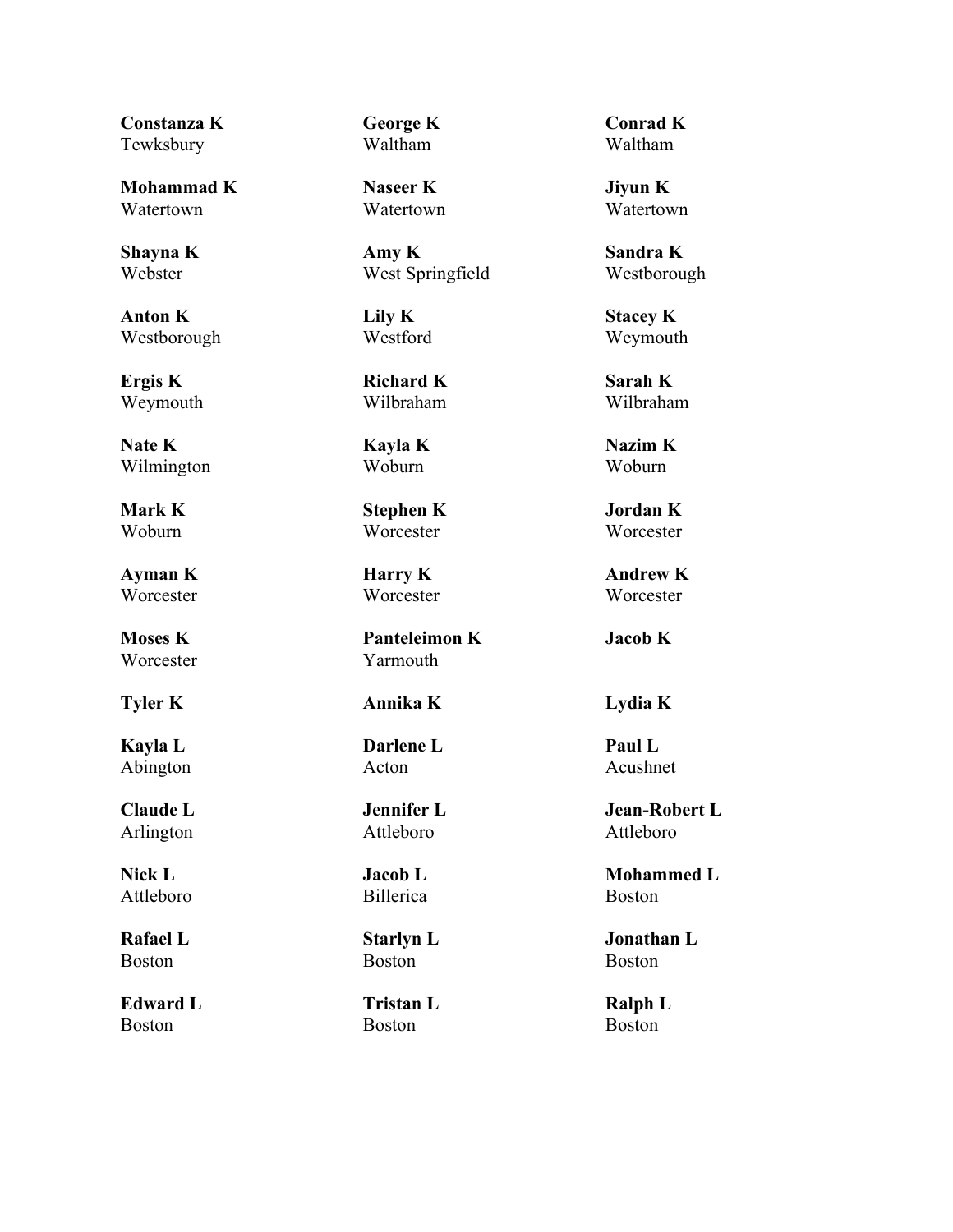**Jean L** Boston

**Melissa L** Boston

**Keen L** Braintree

**Mardoche L Brockton** 

**Fabrizio L** Brockton

**Angelo L** Brockton

**Stephen L** Burlington

**Alex L** Canton

**Joseph L** Chelsea

**Ana L** Dennis

**Yves L** East Bridgewater

**Stephen L** Everett

**Peterson L** Fitchburg

**Diana M L** Framingham

**Isabella L** Harwich

**Latoya L** Boston

**Jose L** Boston

**Yitong L** Braintree

**Cecilio L** Brockton

**Jorge L** Brockton

**Pierre L** Brockton

**Julian L** Buzzards Bay

**Valerie L** Chatham

**Laura L** Chicopee

**Rose L** East Bridgewater

**Angelique L** Easton

**Jean L** Everett

**Elliott L** Foxborough

**Pedro L** Gardner

**Christine L** Haverhill

**Joralis L** Boston

**Lucas L** Boston

**Peter L** Braintree

**Bertivoo L** Brockton

**James L** Brockton

**Francois L** Brockton

**Wadson L** Cambridge

**Linsong L** Chelmsford

**Chris L** Dartmouth

**Philippe L** East Bridgewater

**Hansel L** Everett

**Natasha L** Fall River

**Arthur L** Framingham

**Anna L** Greenfield

**Archibald L** Haverhill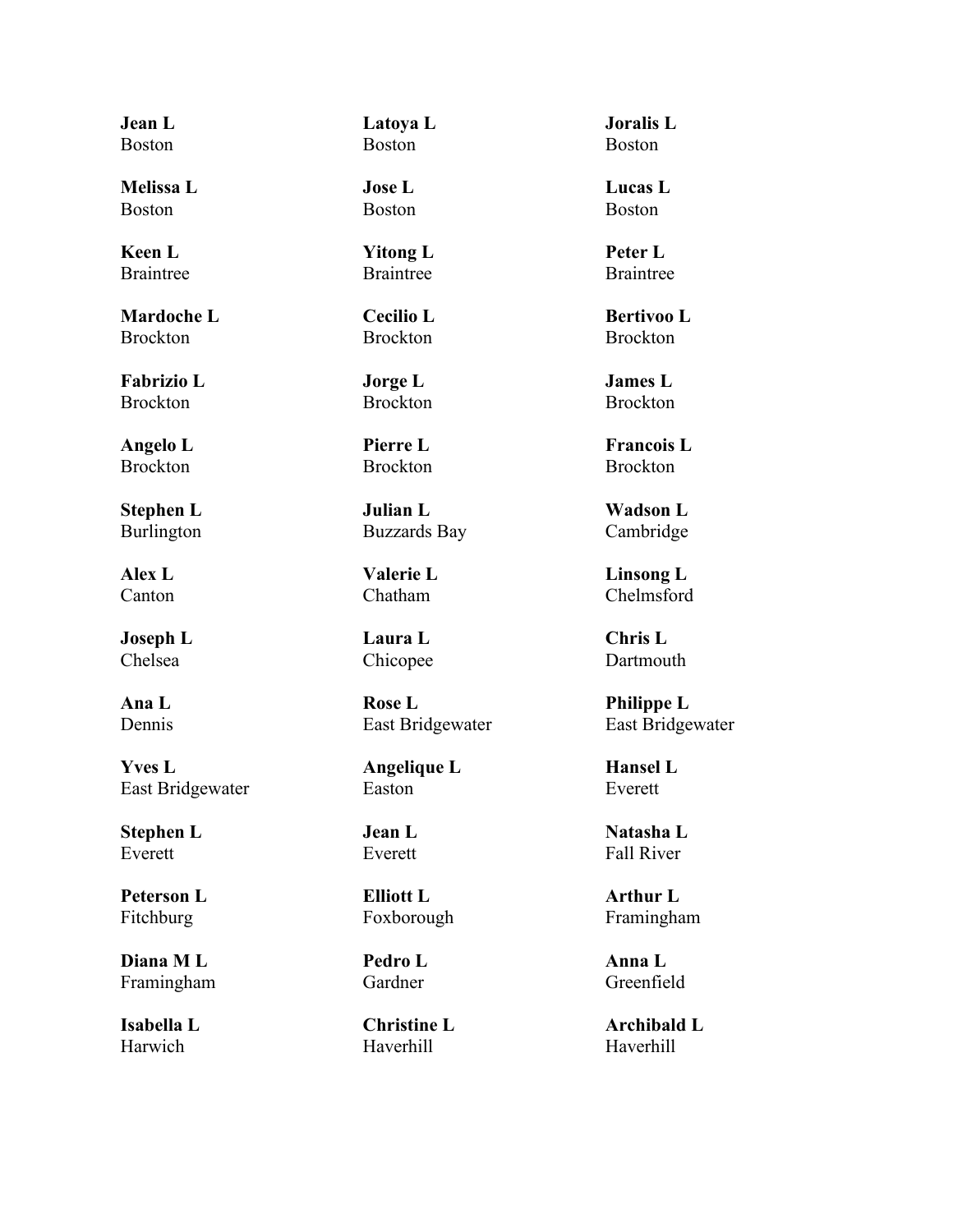**Alcibiades L** Lawrence

**Leonardo L** Lawrence

**Brooke L** Lowell

**Pedro L** Lowell

**Carlos L** Lynn

**Zhong L** Malden

**Wendy L** Malden

**Katia L** Medford

**Leewnky L** Methuen

**Jim L** Needham

**Jiaming L** Newton

**Colleen L** Norton

**Guilherme L** Peabody

**Valerie L** Plainville

**Huiming L** Quincy

**Yeffrin L** Lawrence

**William O L** Lawrence

**Anass L** Lowell

**Joao L** Lowell

**Yonaida L** Lynn

**Brahim L** Malden

**Hilson L** Malden

**Edward L** Medford

**Shelby L** Monson

**Sharon L** New Bedford

**Joe L** North Attleborough

**Robert L** Orange

**Aurelio L** Pepperell

**Mhamed L** Plymouth

**Carol L** Quincy

**Luis L** Lawrence

**Lisa L** Leicester

**Jamaih L** Lowell

**Nathy L** Lowell

**Pierre Eliott L** Lynn

**Teng L** Malden

**Paulo L** Marlborough

**Kathleen L** Medford

**Olga L** Montgomery

**Jilmar L** New Bedford

**Jessica L** Northbridge

**Gilvan L** Peabody

**Tim L** Pittsfield

**Jean L** Quincy

**Hang L** Quincy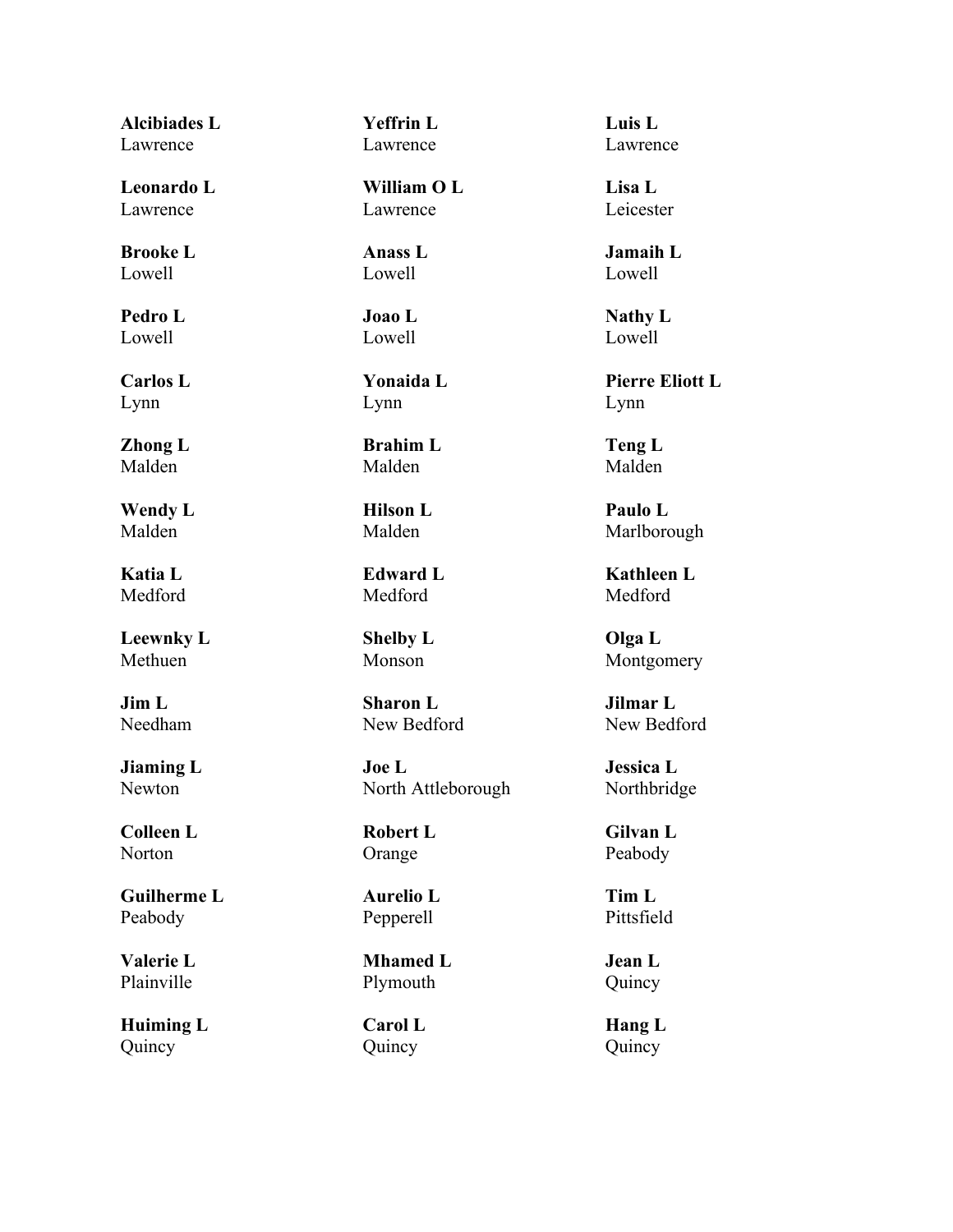**Zhong L** Quincy

**Jorge L** Revere

**Eider L** Revere

**Kimberly L** Saugus

**Madanmani L** Somerville

**Kimari L** Springfield

**Glidden L** Springfield

**Pierre Hugues L** Stoughton

**Edward L** Waltham

**Genet L** Weymouth

**Arsen L** Worcester

**Elia L Worcester** 

**Louis L Lisa L Sara L**

**Carlos L Joao M**

**Yves L** Randolph

**Carlisha L** Revere

**Sebastian L** Revere

**Hugues L** Saugus

**Rosane L** Somerville

**Gesner L** Springfield

**Gregory L** Springfield

**Gary L** Wakefield

**Lisa L** Wareham

**Linda L** Weymouth

**Anthony L** Worcester

**Marlise L Worcester** 

Abington

**Rapheque L** Randolph

**Josieli B L** Revere

**Summit L** Rockland

**Joseph L** Saugus

**Donald L** South Hadley

**James L** Springfield

**Vladan L** Stoneham

**Julio L** Waltham

**Dale L** Webster

**Tonya L** Williamstown

**Crisia L Worcester** 

**Michelle L**

**Dimitrios L Jasmine L Sheinaly L**

**Moses M** Acton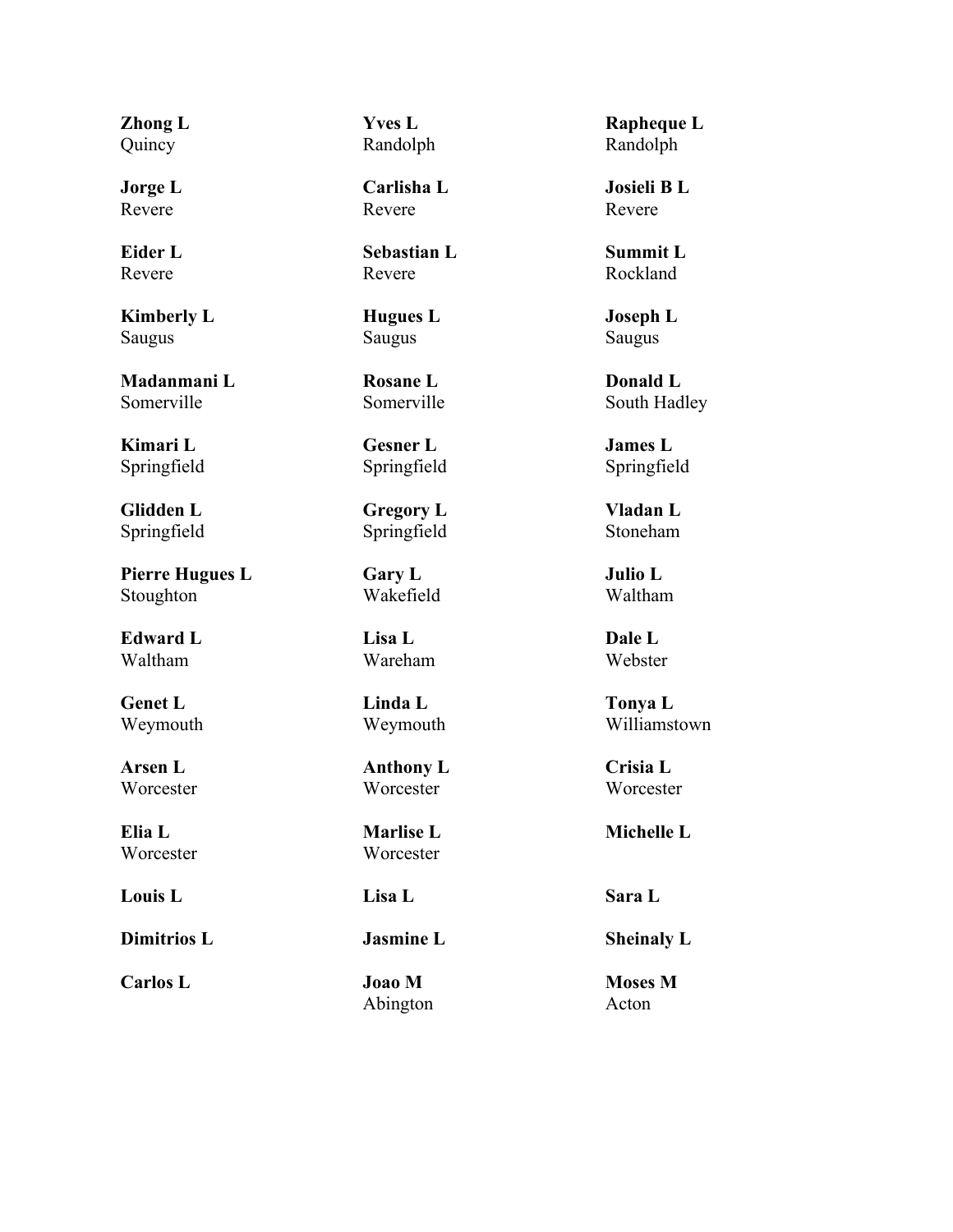**David M** Amherst

**Trent M** Attleboro

**Joseph M** Belchertown

**Abdullahi M** Boston

**Simpson M** Boston

**Guillermo M** Boston

**Gladimy M** Boston

**Antonio M** Boston

**Denis M** Boston

**Anna M** Boston

**Darwin M** Boston

**Davone M** Boston

**Martinho M** Boston

**Edmilson M** Boston

**Kenyatte M** Boston

**Nahid M** Arlington

**Syed M** Attleboro

**Christian M** Beverly

**Mahamud M** Boston

**Felix M** Boston

**Farah Diba M** Boston

**Vilma M** Boston

**Junliang M** Boston

**Thomas M** Boston

**Andry M** Boston

**Johanna M** Boston

**Guy M** Boston

**Alix M** Boston

**Dary M** Boston

**Patricia M** Braintree

**Pablo M** Attleboro

**Robert M** Bedford

**Jason M** Billerica

**Wilson M** Boston

**Yohanny M** Boston

**Robert M** Boston

**Kevin M** Boston

**Mingfeng M** Boston

**Mario M** Boston

**Felix M** Boston

**Reginald M** Boston

**Benvindo M** Boston

**Sergio M** Boston

**Veronica M** Boston

**Marie M** Braintree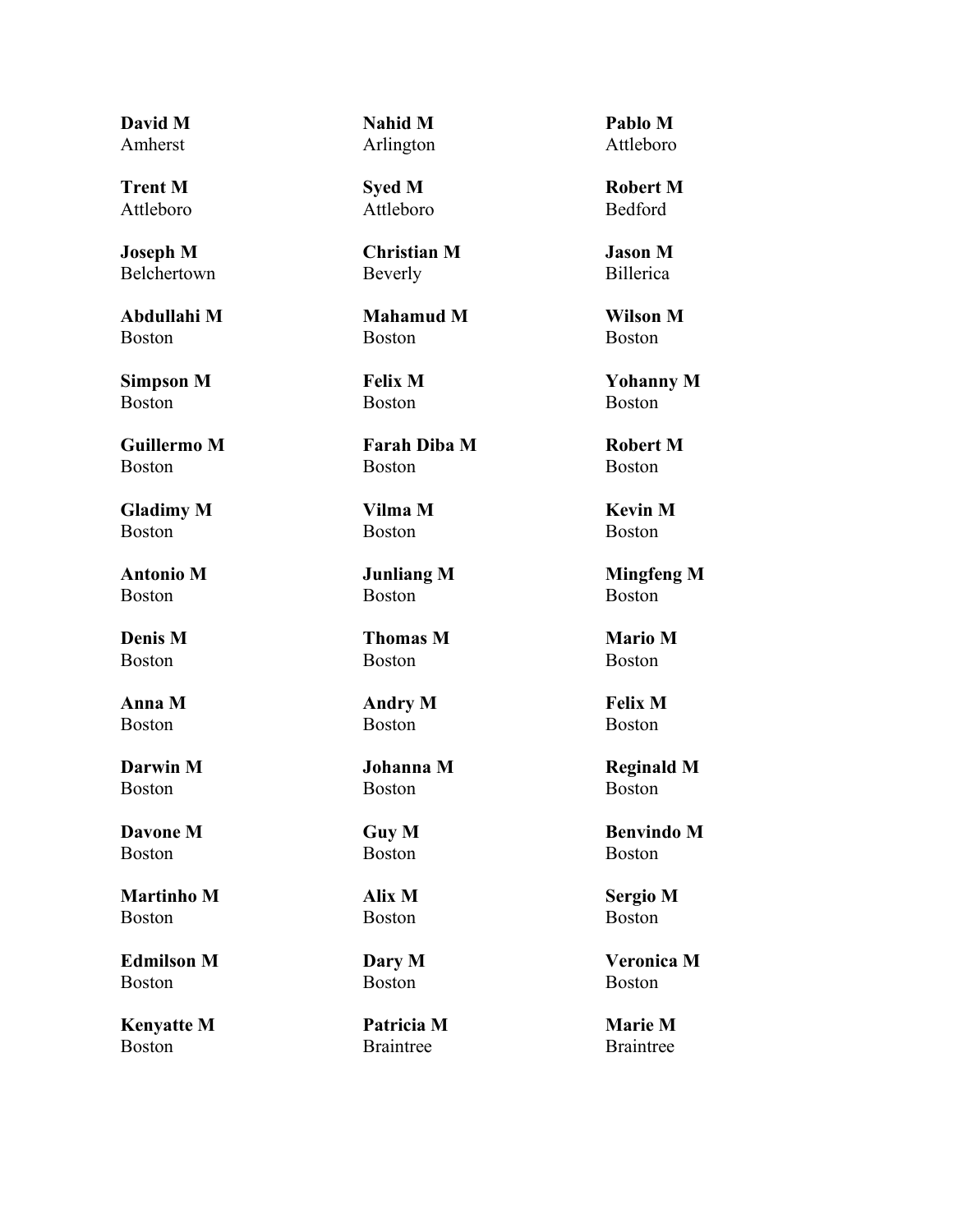**Frantzlay M** Bridgewater

**Jamie M** Brockton

**Sonia M** Brockton

**Stiven M Brockton** 

**Ivon M** Brockton

**Jonathan M** Burlington

**Maria M** Cambridge

**Reginald M** Canton

**David M** Chelsea

**Jacob M** Chicopee

**Kamran M** Chicopee

**Wagdy M** Dartmouth

**Brian M** Dedham

**Michael M** Dudley

**Jennifer M** Edgartown

**Schneider M** Bridgewater

**Juders M** Brockton

**Marie M** Brockton

**Patrick M** Brockton

**Maria M** Brockton

**Peter M** Buzzards Bay

**Carlos M** Cambridge

**Latrell M** Canton

**Zakaria M** Chelsea

**Jeffrey M** Chicopee

**Candice M** Concord

**Lazarus M** Dedham

**Ronald M** Dracut

**John M** Dunstable

**Paul M** Everett

**Bhadreshkumar M** Bridgewater

**Khalid M** Brockton

**Stephen M** Brockton

**Emanuel M Brockton** 

**Allan M** Brockton

**Abdelmohsen M** Cambridge

**Tesfalem M** Cambridge

**Richard M** Centerville

**Merouane M** Chelsea

**Cheramie M** Chicopee

**Amir M** Concord

**Jean Marc M** Dedham

**James M** Dracut

**Kevin M** Easton

**Julio M** Everett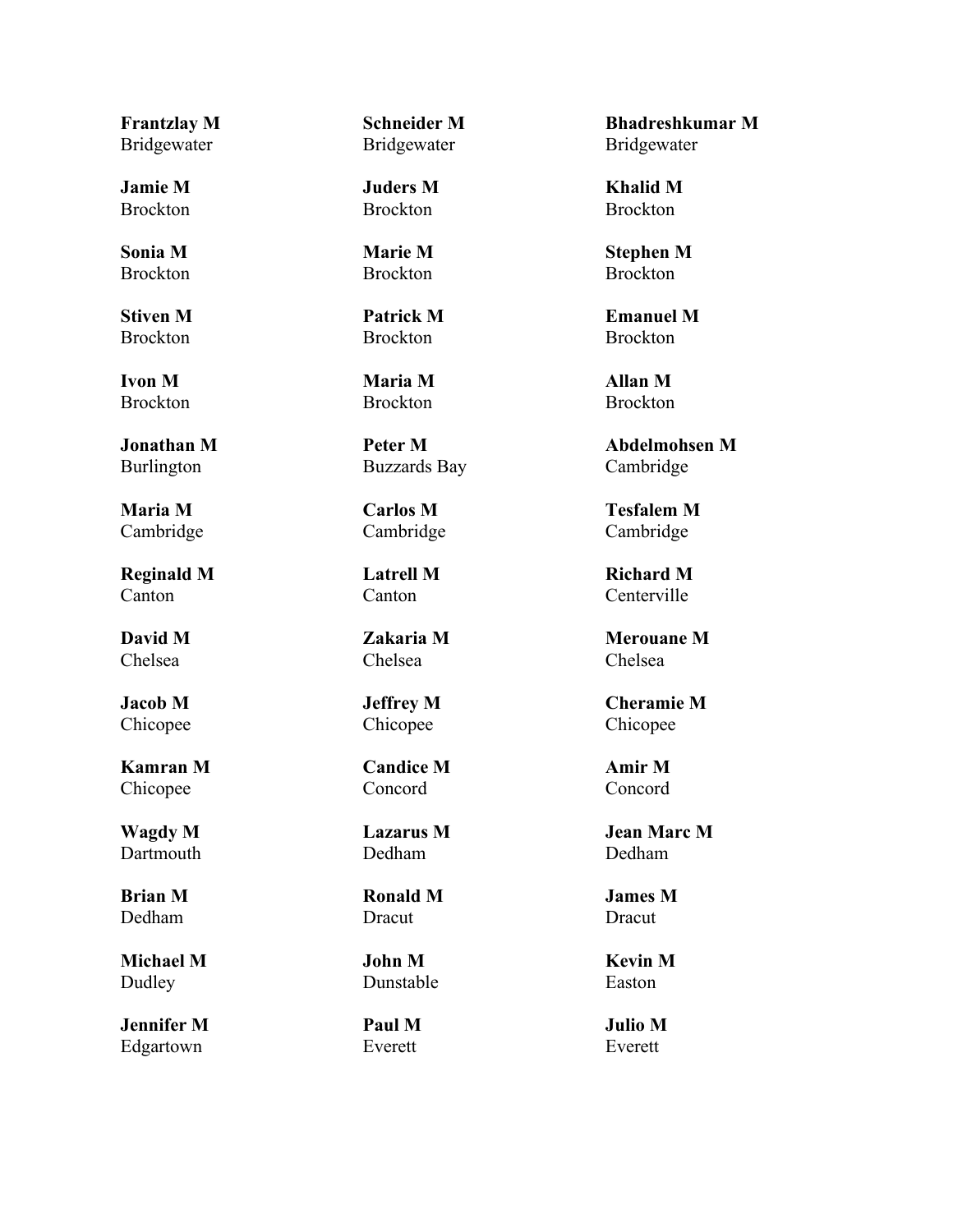**Ashley M** Everett

**Kathleen M** Fall River

**Jakson M** Fall River

**Gerson M** Fitchburg

**Jacob M** Franklin

**Charles M** Haverhill

**Yasser M** Haverhill

**Hector M** Lawrence

**Wilkelvin A M** Lawrence

**Jaime M** Lawrence

**Mildred Noemi M** Lawrence

**María M** Lawrence

**Willy M** Lawrence

**Jenn M** Leominster

**Finlay M** Leominster **Gardy M** Everett

**Paul M** Fall River

**William M** Falmouth

**Janet M** Fitchburg

**John M** Greenfield

**Karim M** Haverhill

**Donald M** Haverhill

**Willian M** Lawrence

**Medelys M** Lawrence

**Mary-Ellen M** Lawrence

### **Abner M** Lawrence

**Claudio M** Lawrence

**Eleazar M** Lawrence

**Fernando M** Leominster

**John M** Lowell

**Everton M** Everett

**Luzia M** Fall River

**Yashira M** Fitchburg

**Henrique M** Foxborough

**Angel M** Greenfield

**Robert M** Haverhill

**Tshiamala M** Hingham

**Shaquill M** Lawrence

**Kellyn M** Lawrence

**Hector M** Lawrence

**Samuel M** Lawrence

**Vinicio M** Lawrence

**Wendel M** Leominster

**Fausto M** Leominster

**Jose M** Lowell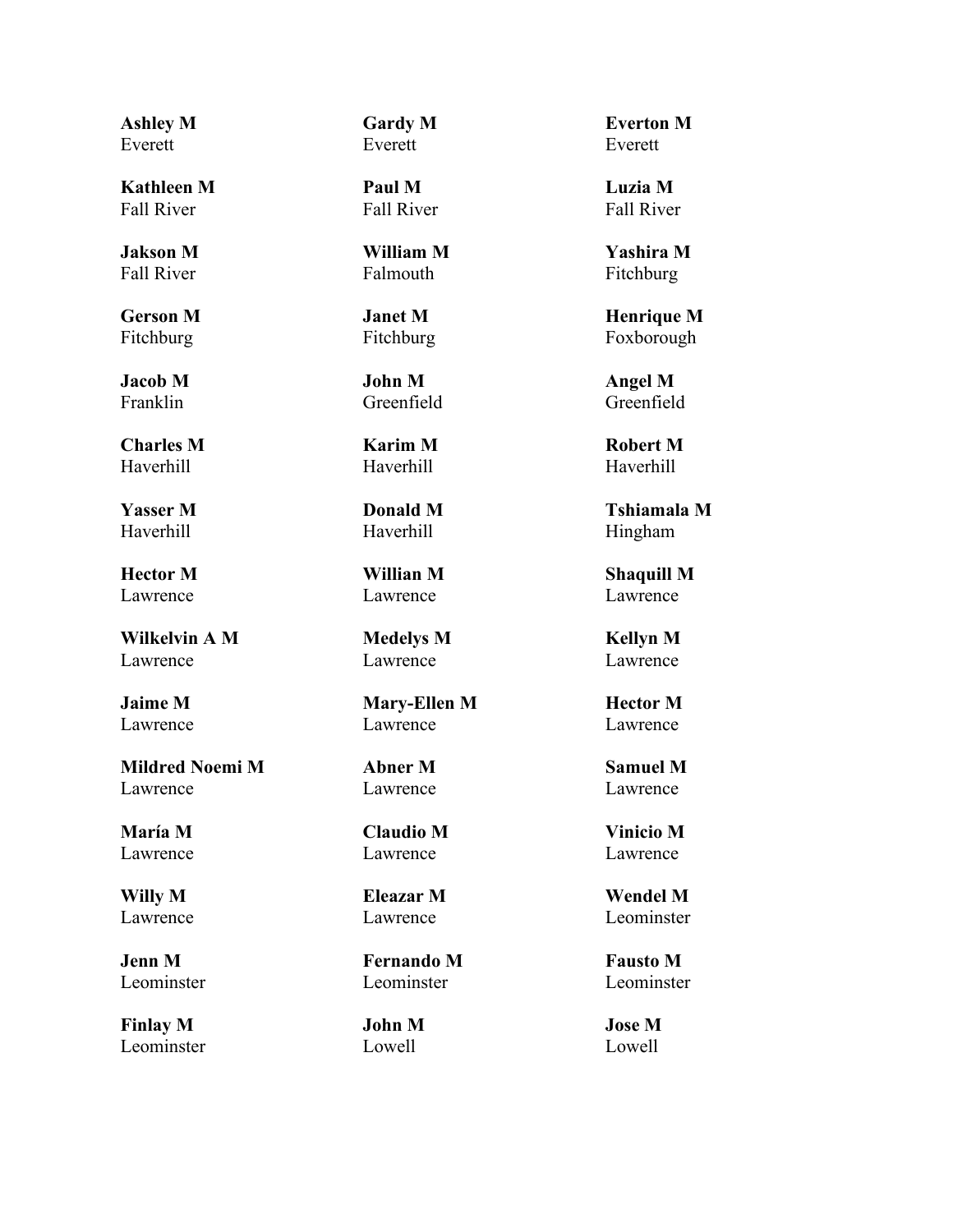**Russell M** Lowell

**Felicia M** Ludlow

**Yanko M** Lynn

**Yordi M** Lynn

**Zeinabou M** Malden

**Jean M** Malden

**Mohammad M** Malden

**Jeremiah M** Marlborough

**Patrick M** Medford

**Jean M** Medford

**Debra M** Melrose

**Bashir M** Methuen

**Ricky M** Middleton

**Tracey M** Millville

**Jennifer M** Montgomery **Hussain Ali M** Lowell

**Md Golam M M** Lynn

**Youssef M** Lynn

**Tomas M** Lynn

**Shahid M** Malden

**Jules M** Malden

**Juan M** Malden

**Joao M** Marlborough

**Daniel M** Medford

**Maryloi M** Medford

**J R M** Melrose

**Julie M** Middleborough

**Michael M** Milford

**William M** Milton

**Erica M** Montgomery

**Rebecca M** Ludlow

**Clarina M** Lynn

**Axel M** Lynn

**Lucrecia M** Lynn

**Joseph M** Malden

**Abdelmajid M** Malden

**Ronald M** Marlborough

**John J M** Marshfield

**Slimane M** Medford

**Michael M** Medford

**Jean Carlos M** Methuen

**Nicole M** Middleborough

**Anna Belle M** Milford

**Gina M** Montague

**Jaleel M** Montgomery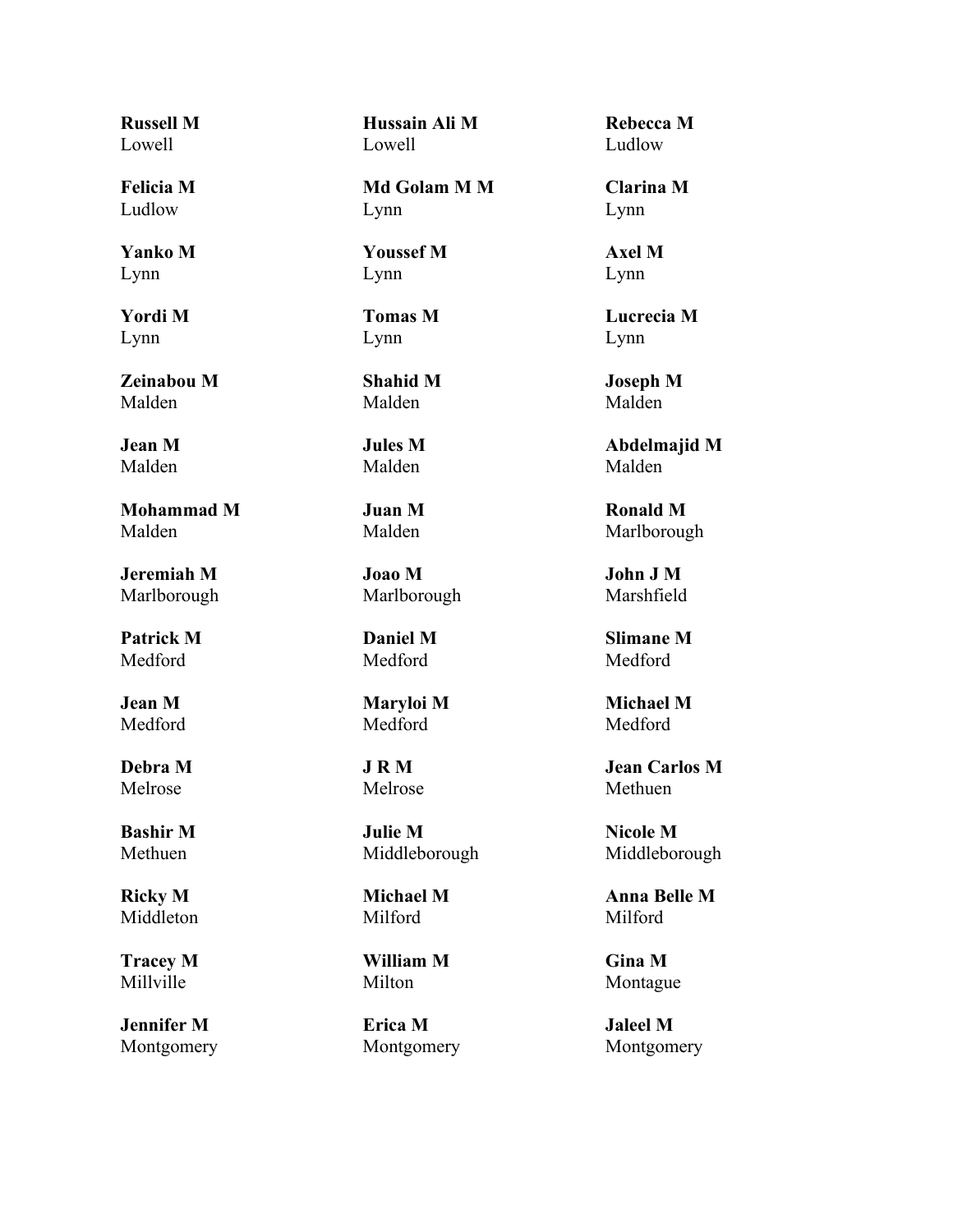**Zaid M** Natick

**Charismar M** New Bedford

**Richard M** Norfolk

**Jermaine M** Oak Bluffs

**Glen M** Peabody

**Thomas M** Plymouth

**Mohammad M** Quincy

**Kyle M** Randolph

**Adil M** Revere

**Alembe M** Revere

**Elias M** Revere

**Leiby M** Salem

**Pedro M** Salem

**Laura M** Shrewsbury

**Richard M** Spencer

**Juan M** New Bedford

**Daniel M** New Bedford

**Armea M** North Attleborough

**Jeamy M** Peabody

**Michael M** Pembroke

**Timothy M** Plymouth

**Noreste M** Randolph

**Sahadeb M** Reading

**Mohamed M** Revere

**Tahr M** Revere

**Santiago M** Revere

**Alicia M** Salem

**Ulises M** Salem

**Ricardo M** Southbridge

**Lydia M** Springfield **Plinio M** New Bedford

**Maria M** New Bedford

**Elena M** Northampton

**Gilbert M** Peabody

**Hailey M** Pittsfield

**Felipe M** Quincy

**Cleiton M** Randolph

**Anthony M** Reading

**Brian M** Revere

**Mohamed M** Revere

**George M** Rockland

**Yesica M** Salem

**John M** Sandwich

**Cassandra M** Southbridge

**Robert M** Springfield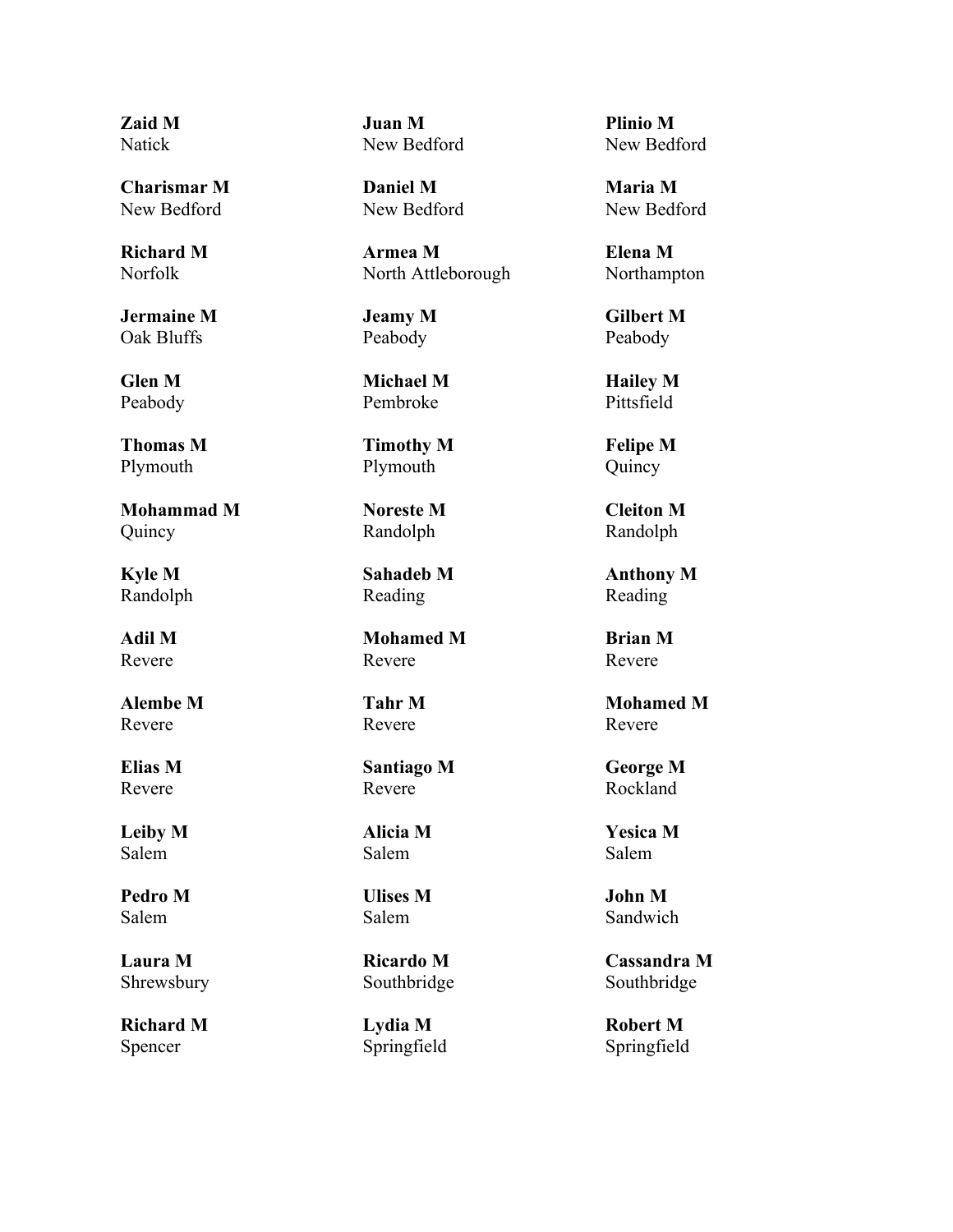**Isaias M** Springfield

**Ebony M** Springfield

**Mariluz M** Springfield

**Brendan M** Stoughton

**Alan M** Sunderland

**Krista M** Tewksbury

**Rony M** Waltham

**Gail M** Webster

**Juan A M** Westwood

**Luis M** Winthrop

**Jacob M Worcester** 

**Rigoberto M Worcester** 

**Abdikadir M** Worcester

**Foster M Louis M Paul M**

**Andrew M Kaylen M Noman M**

**Fausto M** Springfield

**Wendy M** Springfield

**Francis M** Springfield

**Ricardo M** Stoughton

**Luis M** Taunton

**Katie M** Walpole

**Jones M** Waltham

**Erik M** West Springfield

**Dania M** Weymouth

**Nancy M** Woburn

**Marissa M Worcester** 

**Alfred M Worcester** 

**Abdelkrim M** Yarmouth

**Lucile M** Springfield

**Jesus M** Springfield

**Javad M** Stoneham

**John M** Stoughton

**Diana M** Taunton

**Ion M** Waltham

**Jones Wesley M** Waltham

**Kassandra M** Westport

**Gernand M** Whitman

**Eric M Worcester** 

**Sianny M Worcester** 

**Elvin M Worcester** 

**Michelle M**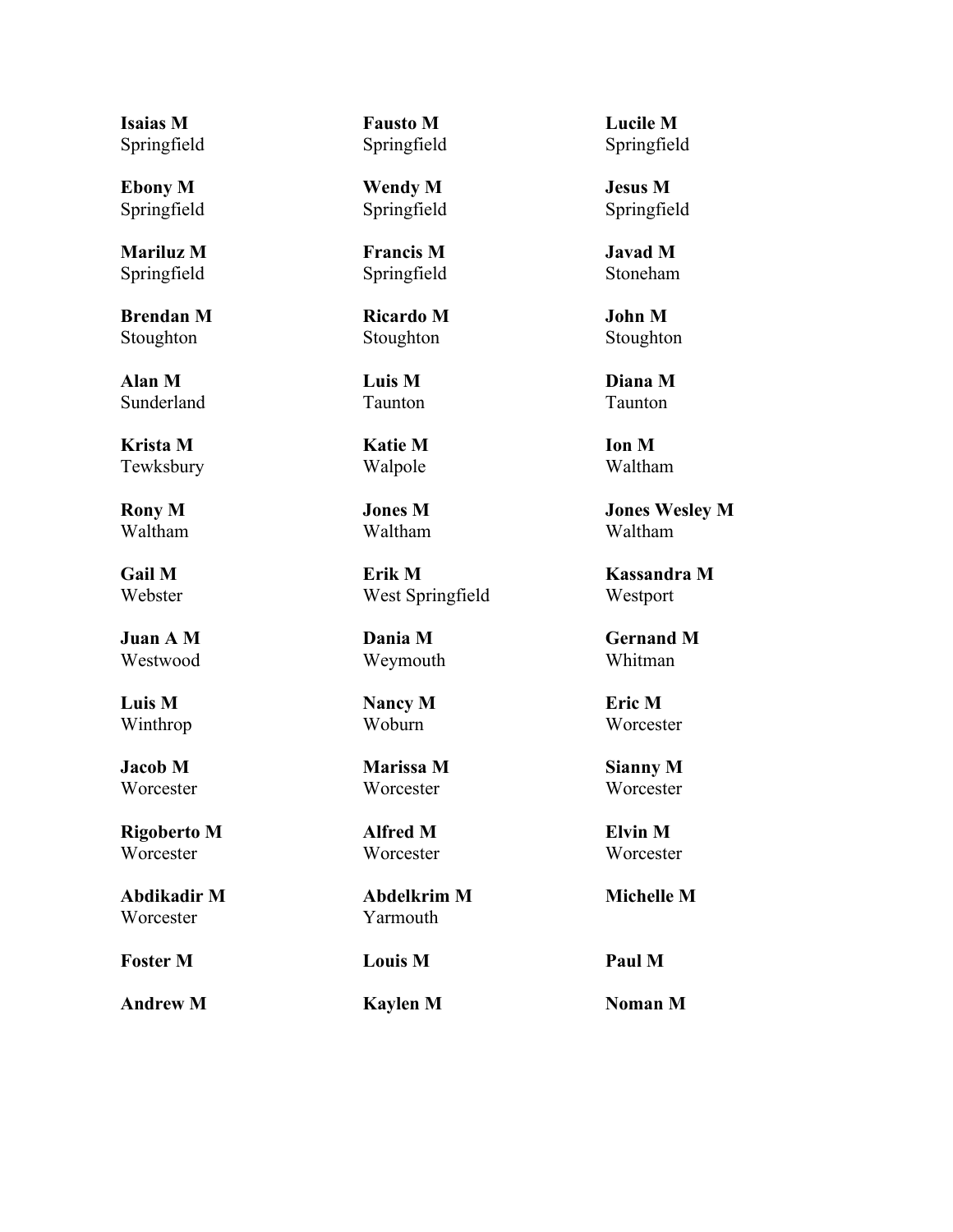#### **Tammy M Al M Juan M Lismary M Casey M Isaura M George M Allelu M Taylor N Camille N** Avon **Abdelaziz N** Boston **Nikolas N** Boston **Franklionel N** Boston **Nhieu N** Boston **Phu N** Boston **Antônio N** Boston **Jawid N** Boston **Edward N** Boston **Henry N** Boston **Pablo N** Boston **Godwin N** Boston **Kyle N** Braintree **Jean N**

**Héctor N** Brockton

**Artem N** Cambridge

**Amy N** Chicopee

**Christopher N** Everett

**Katelyn N** Falmouth

Brockton

**Jackie N** Burlington

**Tesfaye N** Cambridge

**Jose N** Dennis

**Guilherme N** Everett

**J Whitney N** Falmouth

Attleboro **Yves N** Boston

**Youssoupha N** Boston

**Ross N** Boston

**Salah N** Boston

**Jubeth N** Boston

**Mohammad N** Boxborough

**Hector N** Brockton

**Fouad N** Burlington

**Magda N** Chelmsford

**Hung N** Everett

**Judith N** Fall River

**Willian N** Fitchburg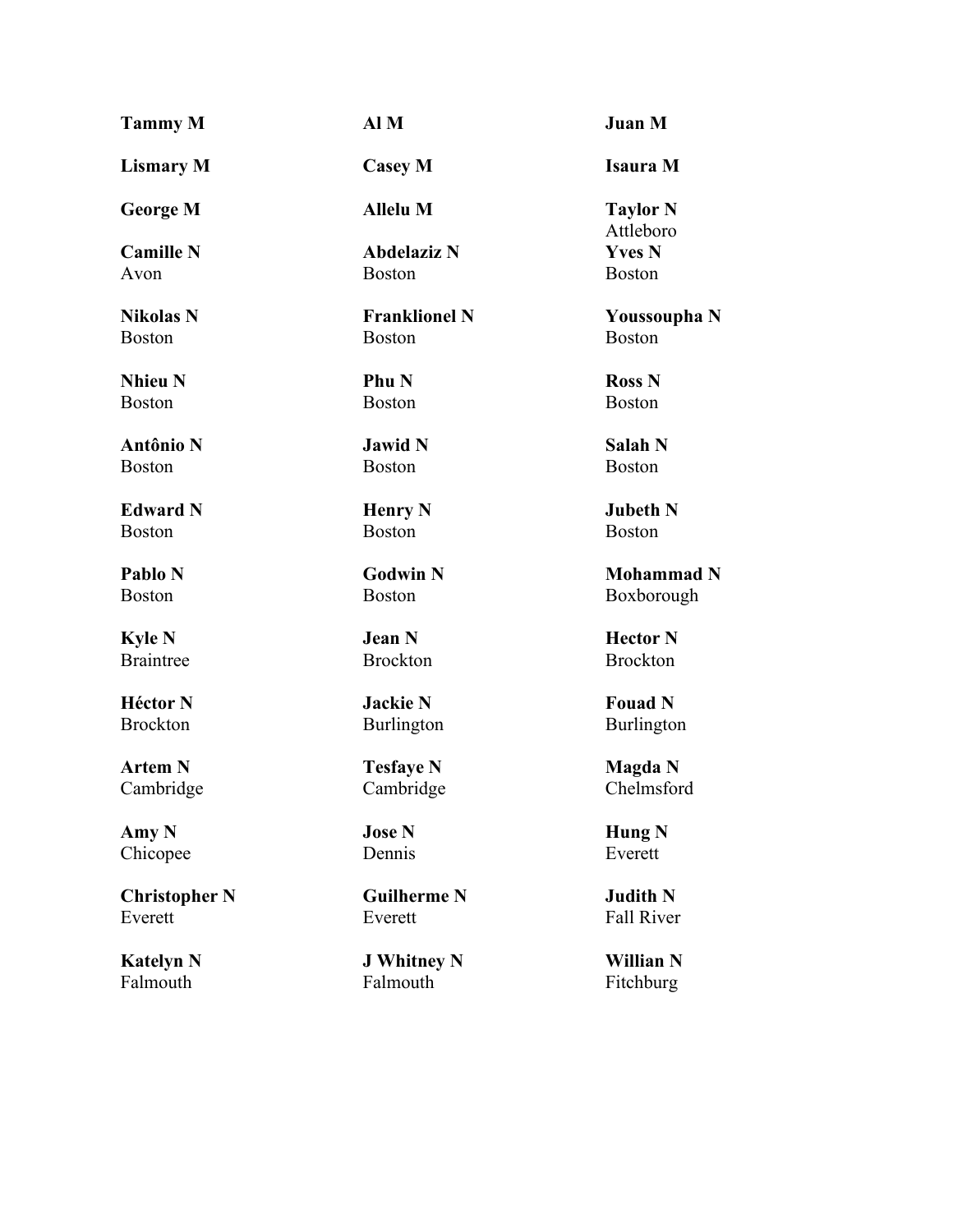**Marouane N** Framingham

**Wendy N** Framingham

**Hassan N** Haverhill

**Jose N** Lawrence

**Vivian N** Lowell

**Sopheap N** Lowell

**Jocelyn N** Lynn

**Adaeze N** Mansfield

**Josue N** Methuen

**Oscar N** Milford

**Carmen N** New Bedford

**Emmanuel N** Plymouth

**Brice N** Revere

**Anwar N** Wakefield

**Gabrielle N** West Boylston **Wyce N** Framingham

**Antoine N** Framingham

**Jennifer N** Hull

**Rafael N** Lawrence

**Abdul N** Lowell

**Kisembo N** Lynn

**Marabopha N** Lynn

**Yozefina N** Marblehead

**John N** Middleton

**Ketura N** Milton

**Jason N** Northampton

**Powell N** Quincy

**Vishal N** Shrewsbury

**Steven N** Waltham

**Betty N** West Springfield **John N** Framingham

**Yusufu N** Framingham

**Altagracia N** Lawrence

**Chheang N** Lowell

**Benson N** Lowell

**Aristides N** Lynn

**Ibrahima N** Malden

**Jennifer N** Marblehead

**Saad N** Middleton

**Glen N** Montgomery

**Adam N** Northborough

**Patrice N** Randolph

**Patsa N** Swampscott

**Arnold N** Waltham

**John N** Westport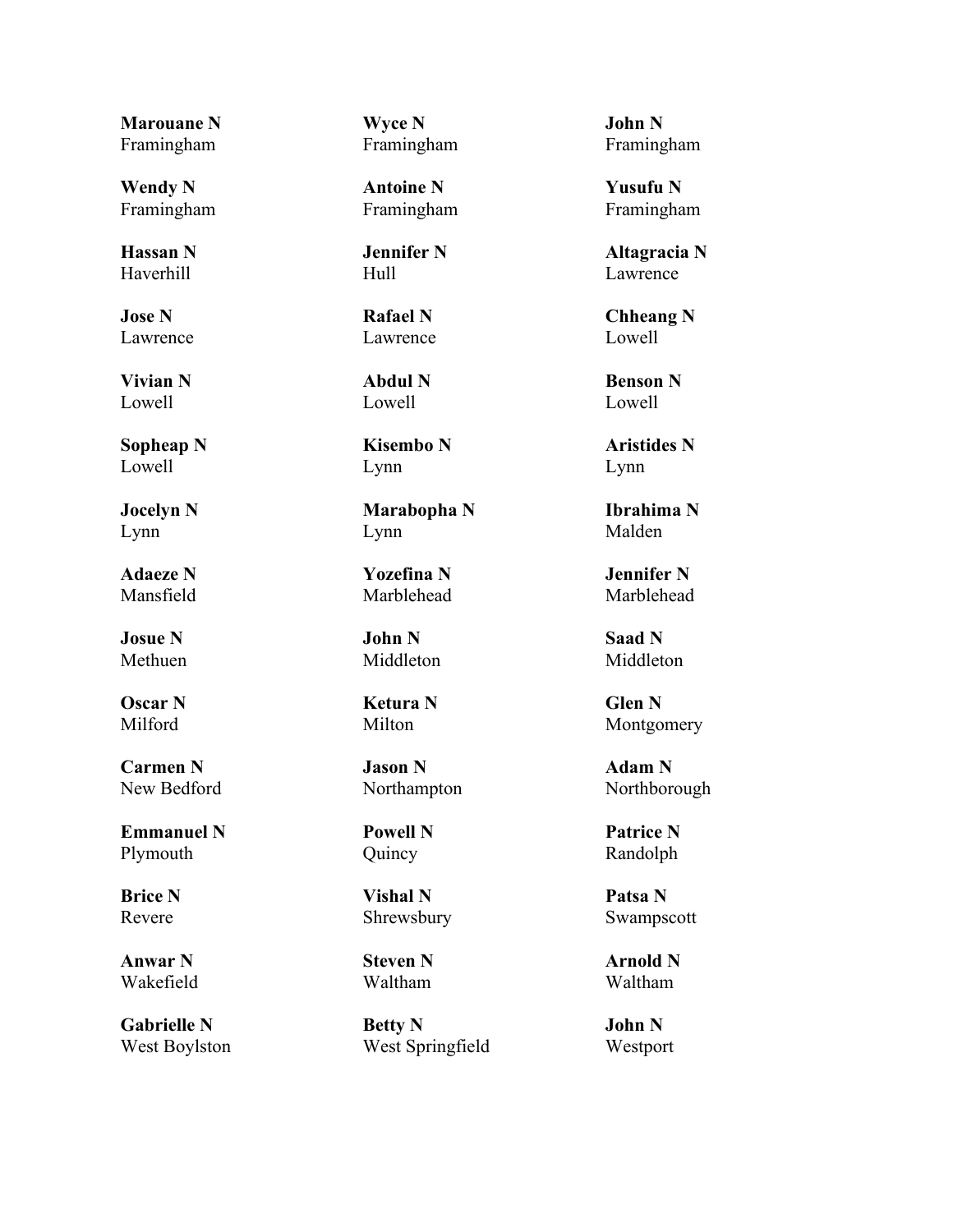**Nicholas N** Weymouth

**Ha N** Woburn

**Elizabeth N** Worcester

**Jude N Worcester** 

**Olamilekan O** Attleboro

**Jaclyn O** Boston

**Mohamed O** Boston

**Vincent O** Bridgewater

**David O** Burlington

**Cynthia O** Cambridge

**Christopher O** Chelsea

**Lahcen O** Easthampton

**Chadwick O** Framingham

**Lucille O** Grafton

**Steven N** Winchester

**Jane N Worcester** 

**Ernestina N Worcester** 

**Jessica N** Yarmouth

**Roman O** Barnstable

**Joey O** Boston

**Mikael O** Boston

**Dawn O** Brockton

**Samuel O** Cambridge

**James O** Carver

**Daniele O** Chestnut Hill

**Jessica O** Everett

**Victoria O** Framingham

**Yheisson O** Haverhill

**Fathy N** Woburn

**Aidous N Worcester** 

**Dau N Worcester** 

**Jonathan N**

**Leanne N Vera N Jennifer O** Ashburnham **Clerton O** Barnstable

> **Ronal O** Boston

**Mario De Jesús O** Boston

**Jean O** Brockton

**Alejandro O** Cambridge

**Hector O** Chelsea

**Mehmet O** Chicopee

**Michele O** Fitchburg

**Zarimar O** Gardner

**Sathariddhi O** Haverhill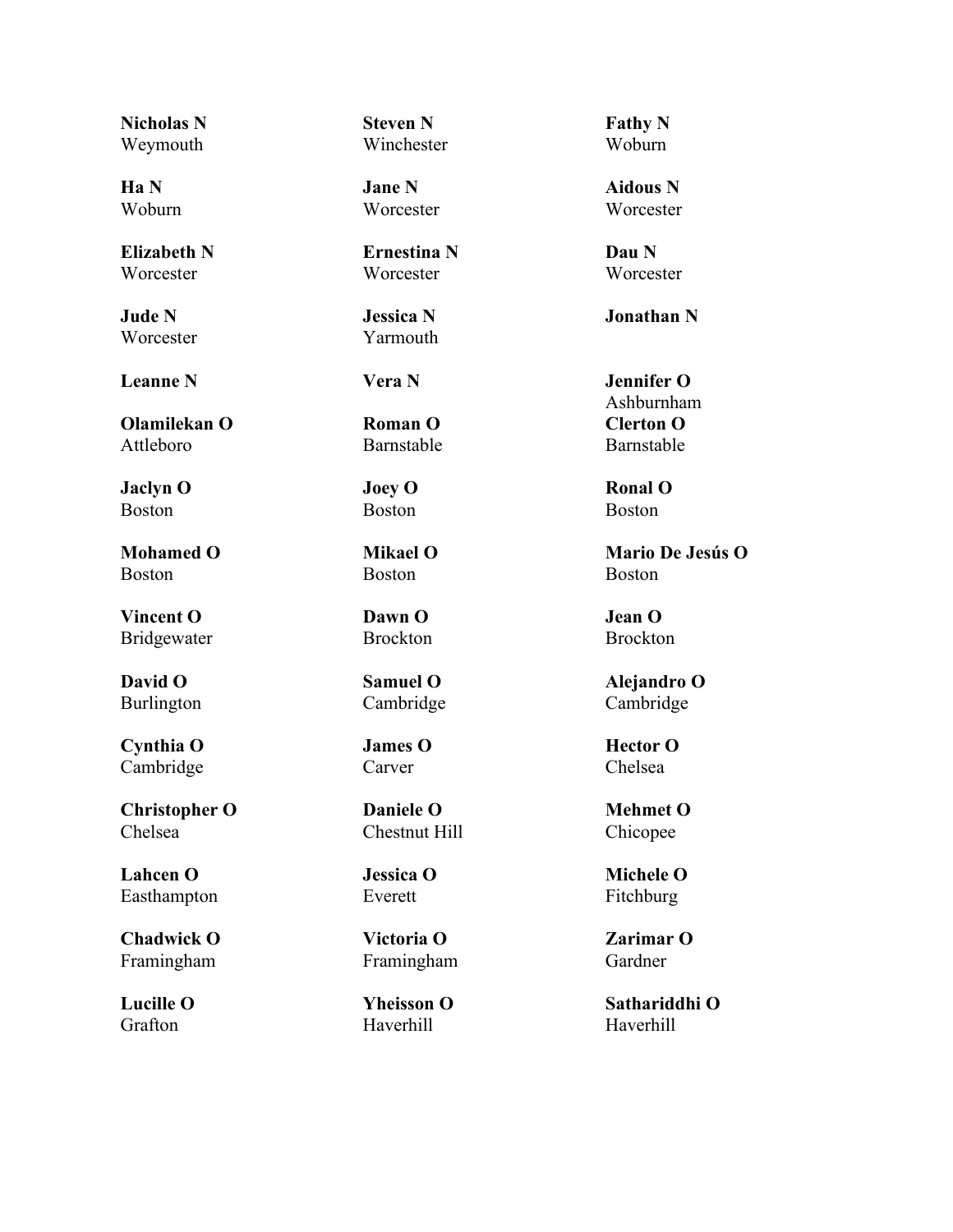**Kenneth O** Hudson

**Abdulrasool O** Lowell

**Gladys O** Lynn

**Abdelrazig O** Lynn

**Victoria O** Lynn

**Brian O** Montague

**Viktor O** Montgomery

**Brittany O** North Attleborough

**Francesco O** Revere

**Christian O** Springfield

**Nkem O** Weymouth

**Charles O** Woburn

**Emmanuel O Worcester** 

**Joshua O Worcester** 

**Denise P** Agawam **Robin O** Lee

**Serey O** Lowell

**Thomas O** Lynn

**Benjamin O** Lynn

**Marcos O** Maynard

**Lawrence O** Montgomery

**Jailson O** Natick

**Henry O** Randolph

**Jhonatan O** Saugus

**Solomon O** Stoughton

**Tope O** Weymouth

**Connor O Worcester** 

**Celleste O** Worcester

**Khim P** Arlington

**Kevin O** Lowell

**Julissa O** Ludlow

**Wilson O** Lynn

**Alex O** Lynn

**Milagros O** Milford

**Tetyana O** Montgomery

**Mecit O** Newton

**Manouche O** Revere

**Jose O** Somerville

**Robert O** Watertown

**Kevin O** Whitman

**Anthony O Worcester** 

**Carlos O Worcester** 

**Luis O Keith P** Abington

> **David P** Arlington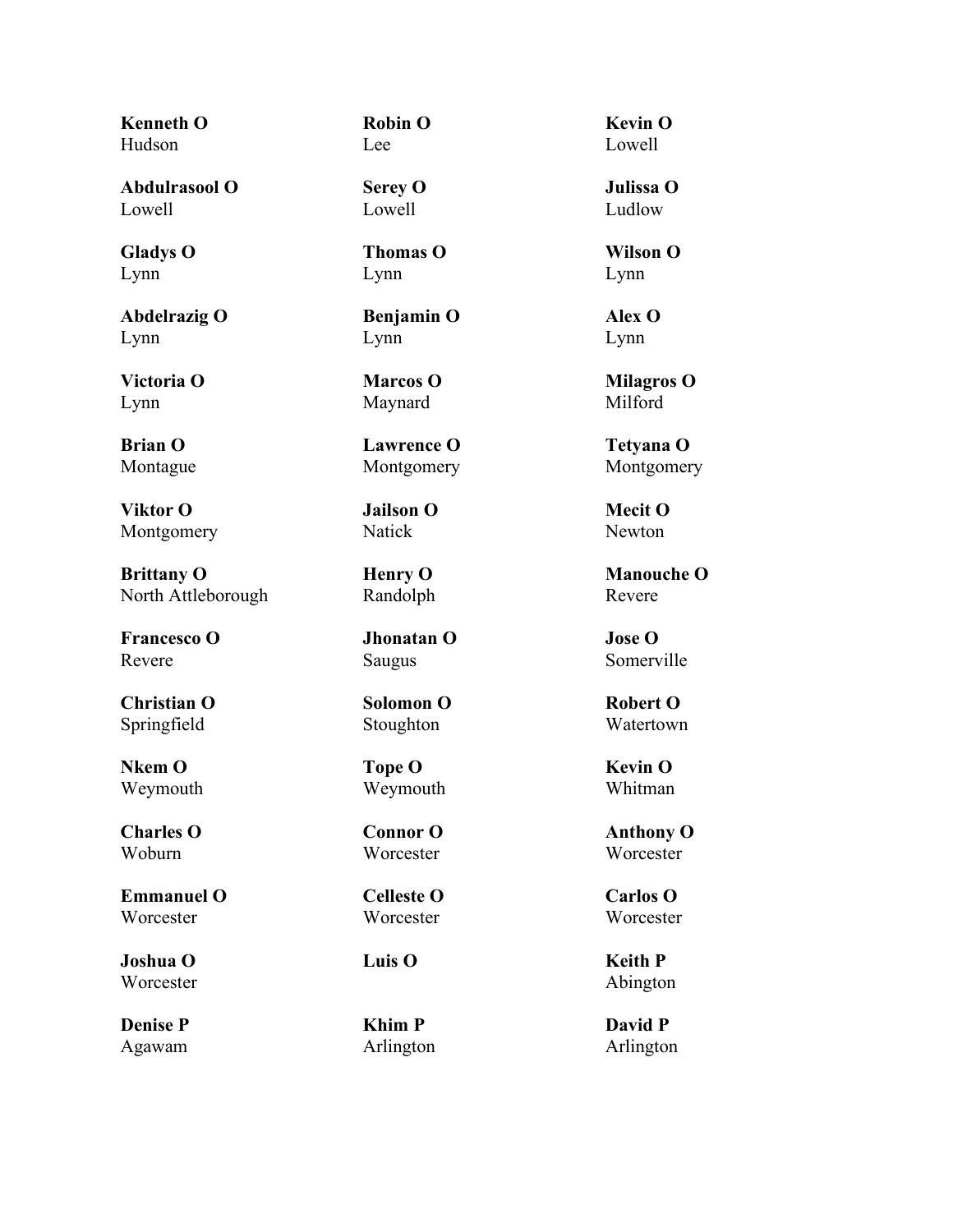**Geiza P** Ayer

**Dhimiter P** Beverly

**Jonathan P** Boston

**Brauly P** Boston

**Alexandra P** Boston

**Lourdes P** Boston

**Fabian P** Boston

**Severiano P** Boston

**John P** Boston

**Juan P** Boston

**Jacob P** Boston

**Krzysztof P** Boston

**Lesly P** Boston

**Shannon P** Bridgewater

**Fernando P** Brockton

**Ranieri P** Ayer

**Derek P** Billerica

**Dulix P** Boston

**Edison P** Boston

**Franklin P** Boston

**Ramon P** Boston

**Daniel P** Boston

**Steven P** Boston

**Siobhan P** Boston

**Julio P** Boston

**Turmbool P** Boston

**Desiree P** Boston

**Albi P** Boston

**Krystal P** Brockton

**Wanda P** Brockton

**Mila P** Bellingham

**Pablo Nunez P** Boston

**Steven P** Boston

**Francisco P** Boston

**Jose A P** Boston

**Wildin P** Boston

**Daniela P** Boston

**Jennifer P** Boston

**Robinson P** Boston

**Walter P** Boston

**Yocayris P** Boston

**Papa P** Boston

**Domingos P** Bridgewater

**Alonzo P** Brockton

**Keny P** Brockton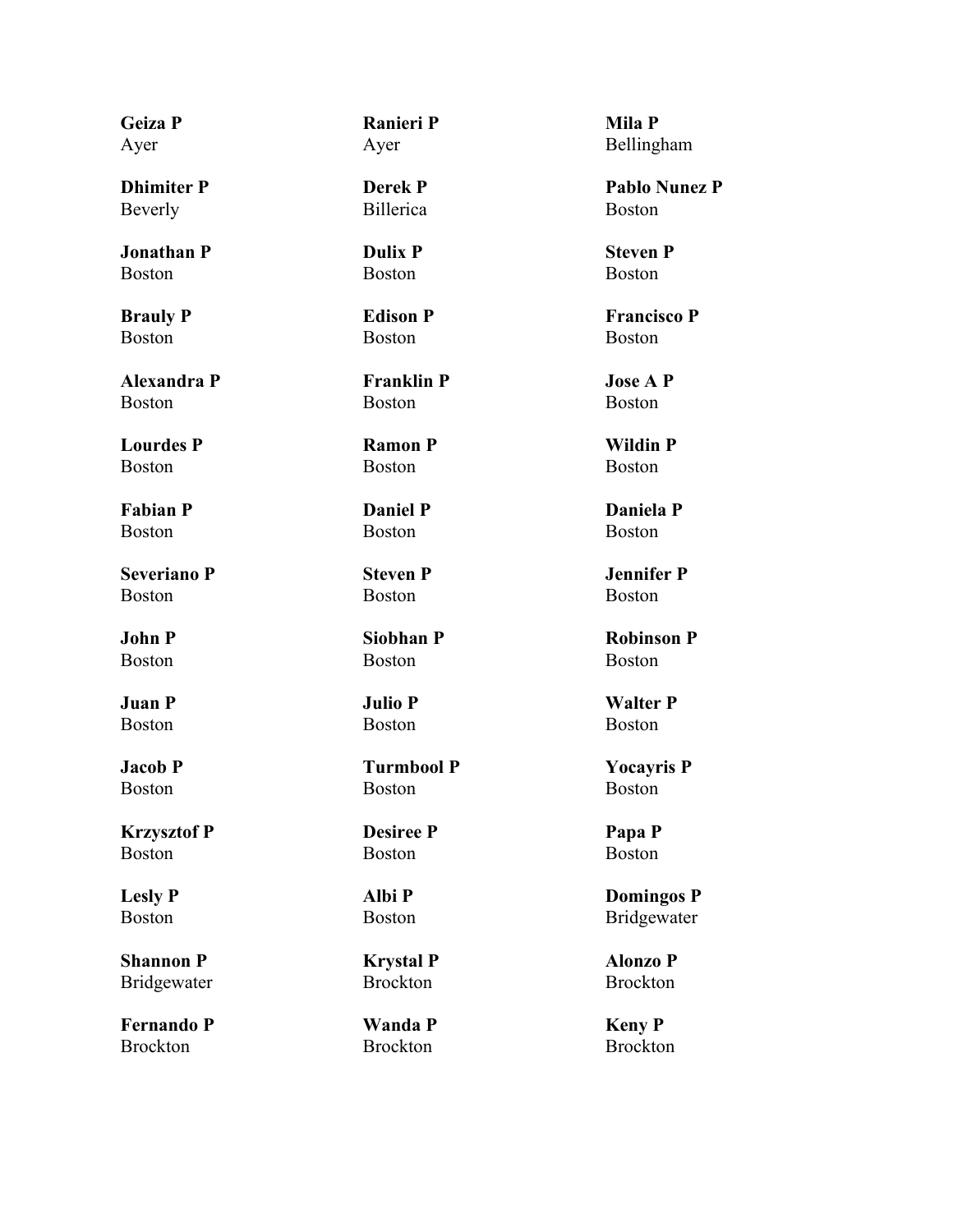**Jose P** Brockton

**Jose P** Cambridge

**Chanoil P** Concord

**Kurt P** Dracut

**Hermanette P** Everett

**Sara P** Fall River

**Adrian P** Fall River

**Faith P** Fall River

**Eberle P** Franklin

**Jamie P** Greenfield

**Bremar P** Holbrook

**Michael P** Ipswich

**Jean P** Lawrence

**Raul P** Lawrence

**Victor P** Lawrence **Pasnel P** Cambridge

**Vasanti P** Canton

**Mark P** Dennis

**Edson P Dracut** 

**Sundar P** Everett

**Mario P** Fall River

**Russell P** Fall River

**David P** Falmouth

**Garry P** Grafton

**David P** Groveland

**Julio P** Holbrook

**Saul P** Lawrence

**Jose P** Lawrence

**Luis P** Lawrence

**Jose Juan P** Lawrence

**Dannie P** Cambridge

**Juan P** Chelsea

**David P** Dennis

**Balkrishna P** Everett

**Jessica P** Fall River

**Angel Luis P** Fall River

**Debra P** Fall River

**Luis R P** Framingham

**Samantha P** Granby

**Jeff P** Haverhill

**Claudio P** Hudson

**Ivette Marie P** Lawrence

**Juan P** Lawrence

**Diana P** Lawrence

**Carmen P** Lawrence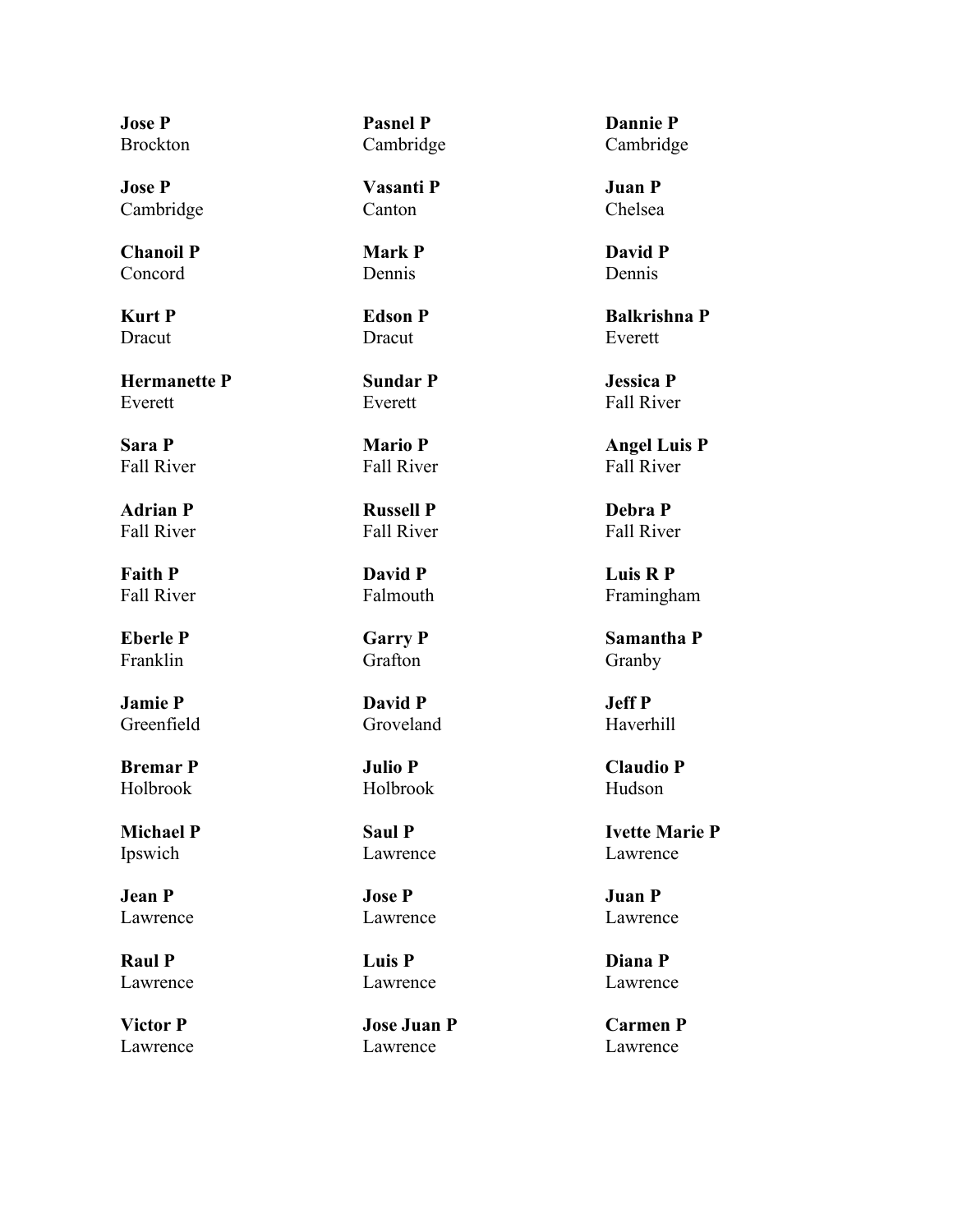**Yvan P** Lawrence

**Edwin P** Lawrence

**Russell P** Leominster

**Alissa P** Ludlow

**Maoly P** Lynn

**Pierre P** Lynn

**Emidio P** Malden

**Alix P** Mansfield

**Charles P** Medford

**Adam P** Middleborough

**Jermaine P** New Bedford

**Emerson R P** Northborough

**Alfredo P** Peabody

**Carlos P** Quincy

**Gustavo P** Quincy

**Anrafel P** Lawrence

**Rony P** Lawrence

**Shashikant P** Lowell

**Stephanie P** Lynn

**Pedro P** Lynn

**Frank P** Lynnfield

**Vilson P** Malden

**Laura P** Marlborough

**Jose P** Methuen

**Beya P** Middleton

**Jasmin P** New Bedford

**Alejandro P** Norton

**James P** Pittsfield

**Dominique P** Quincy

**Victor Omar P** Randolph

**Jose P** Lawrence

**Pedro P** Lawrence

**Benjamin Ronald P** Lowell

**Salomon E P** Lynn

**Joseph P** Lynn

**Akshay P** Malden

**Eva P** Mansfield

**Warren P** Marshfield

**Tommy P** Methuen

**Elizabeth P** Nantucket

**Jack P** North Attleborough

**John P** Peabody

**Sophia P** Plymouth

**Ryan P** Quincy

**Van P** Randolph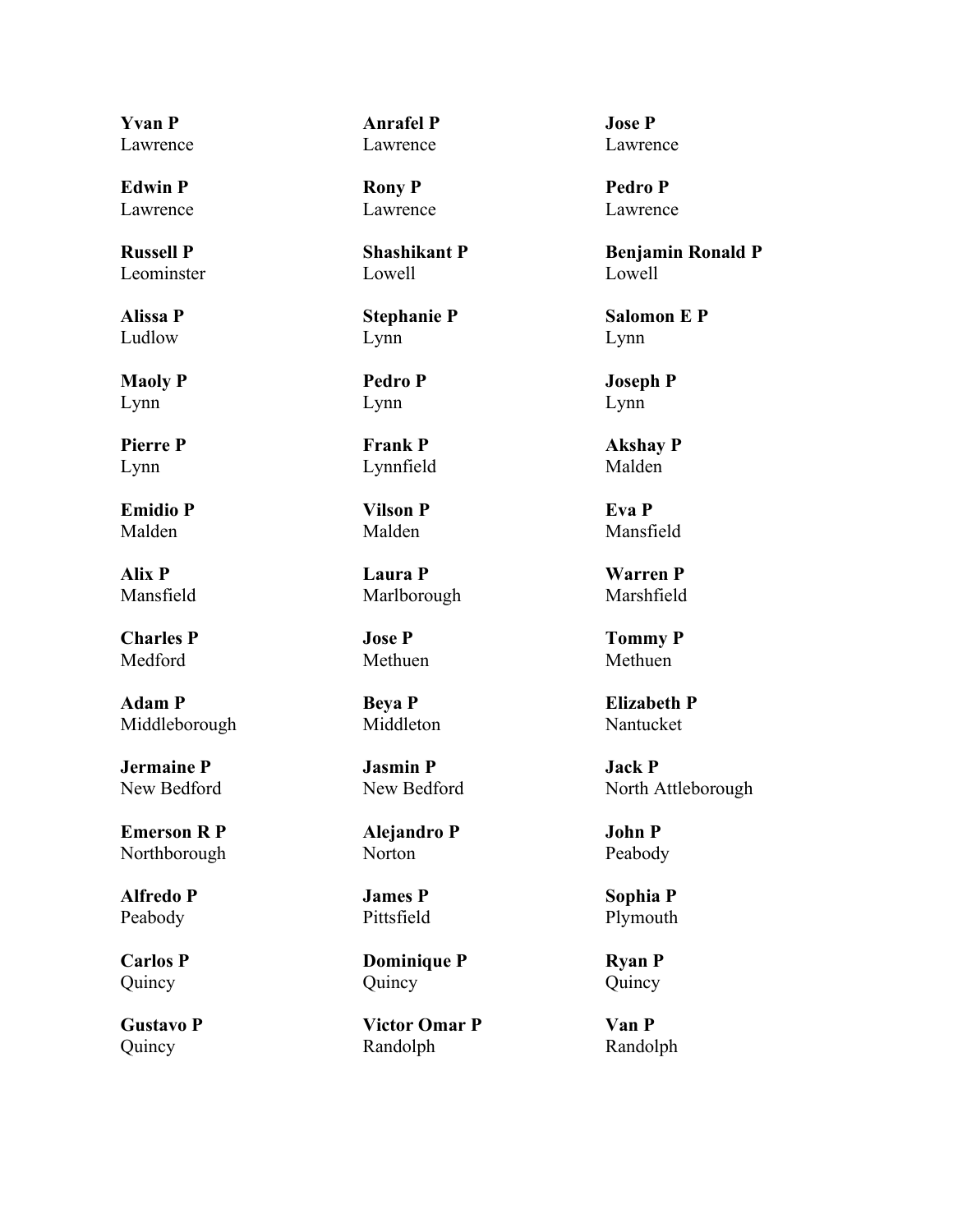**Wilsa P** Salem

**Joseph Fritz P** Somerville

**Ryan P** Springfield

**Larry P** Stoneham

**Manuel P** Taunton

**Leandro P** Waltham

**Francisco P** Weymouth

**Michael P** Wilmington

**Robert P** Winthrop

**Patrick Kagotho P Worcester** 

**Crystal P Virginia P James Q**

**Amjad Q** Bridgewater

**Kathy Q** Haverhill **Daniel P** Saugus

**Barry P** Somerville

**Areliz P** Springfield

**Clayton P** Taunton

**Roberson P** Taunton

**Christopher P** Webster

**Michael P** Weymouth

**Robert P** Winchendon

**Efraín P** Winthrop

**Jordyn P Worcester** 

**Melvin P Rashad P Yvette P**

**Carlina P Anthony P Roth P**

**Kevin Q** Dracut

**Faisal Q** Lowell

**Dhruvit P** Shrewsbury

**Jeana P** Springfield

**Deu P** Springfield

**Philip Begley P** Taunton

**Simeon P** Waltham

**Amanda P** West Springfield

**Wendy P** Wilbraham

**Adriana P** Winthrop

**Melvin P** Worcester

**Marino P** Yarmouth

Attleboro **Elismari Q** Fall River

**Brianna Q** Lowell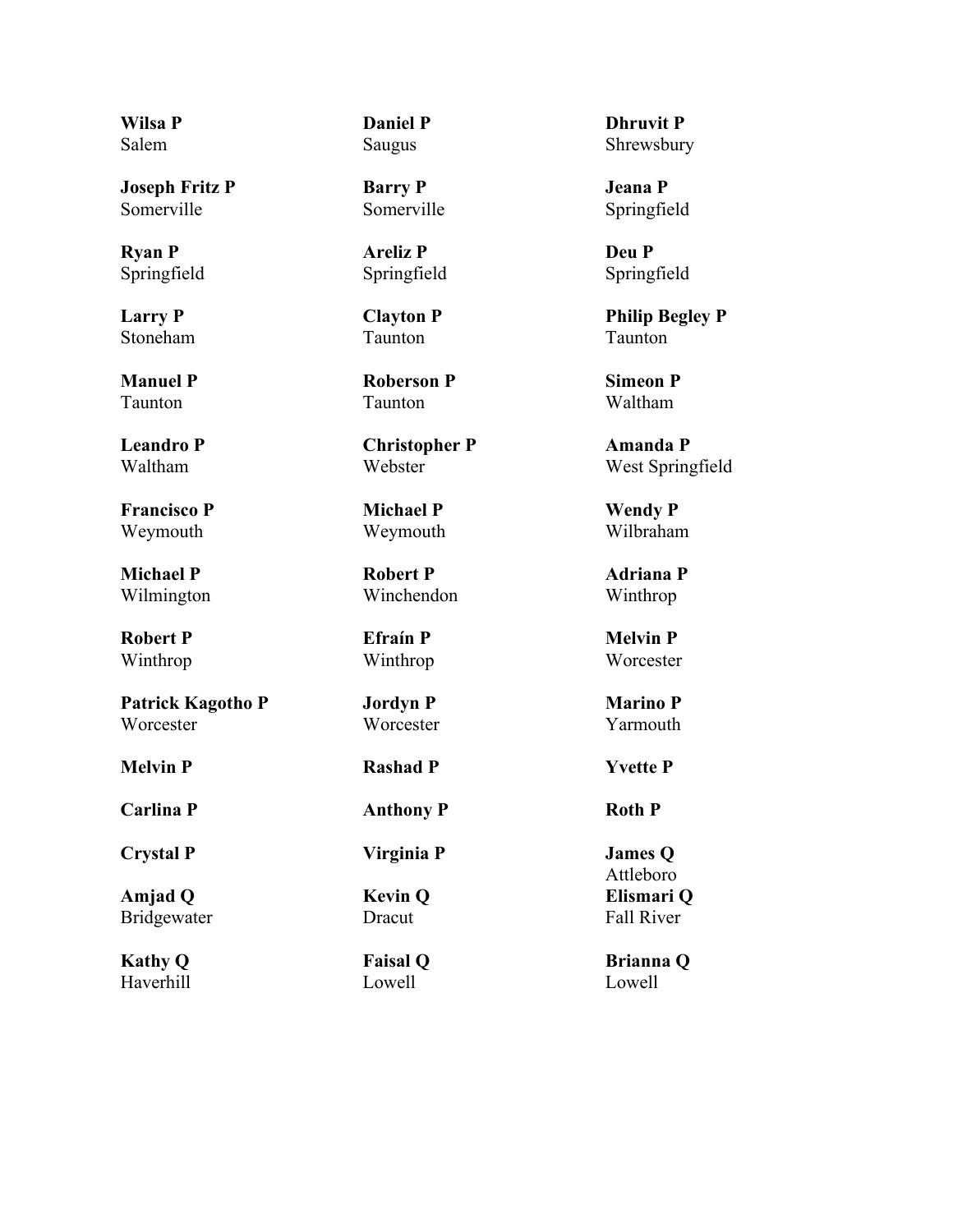**Frederick Q** Weymouth

**Brenna R** Acton

**James R** Arlington

**Sarah R** Beverly

**Jamil R** Boston

**Ruben R** Boston

**Eguavon R** Boston

**Juan R** Boston

**Shaniece R** Boston

**Bryan R** Boston

**Elias R** Boston

**William R** Boston

**Augusto R** Brockton

**Jonathan R** Brockton

**Md R** Cambridge **Saqib Q Worcester** 

**Glennmichael R** Acton

**Jennifer R** Attleboro

**Alvieri R** Billerica

**Saran R** Boston

**Sasha R** Boston

**Royce R** Boston

**Troy R** Boston

**Rodes R** Boston

**Joao R** Boston

# **Felix R** Boston

**Wendy R** Boston

**Loren R** Brockton

**Alexis R** Brockton

**Jhonson P R** Canton

**Emil Q**

**Pete R** Agawam

**Frank R** Auburn

**Ashley R** Billerica

**Henry R** Boston

**Victor R** Boston

**Edgar R** Boston

**Nery R** Boston

**Natahlia R** Boston

**Walter R** Boston

**Francisco R** Boston

**Zaafirah R** Bourne

**Pedro R** Brockton

**Jose R** Brockton

**Michael R** Chelmsford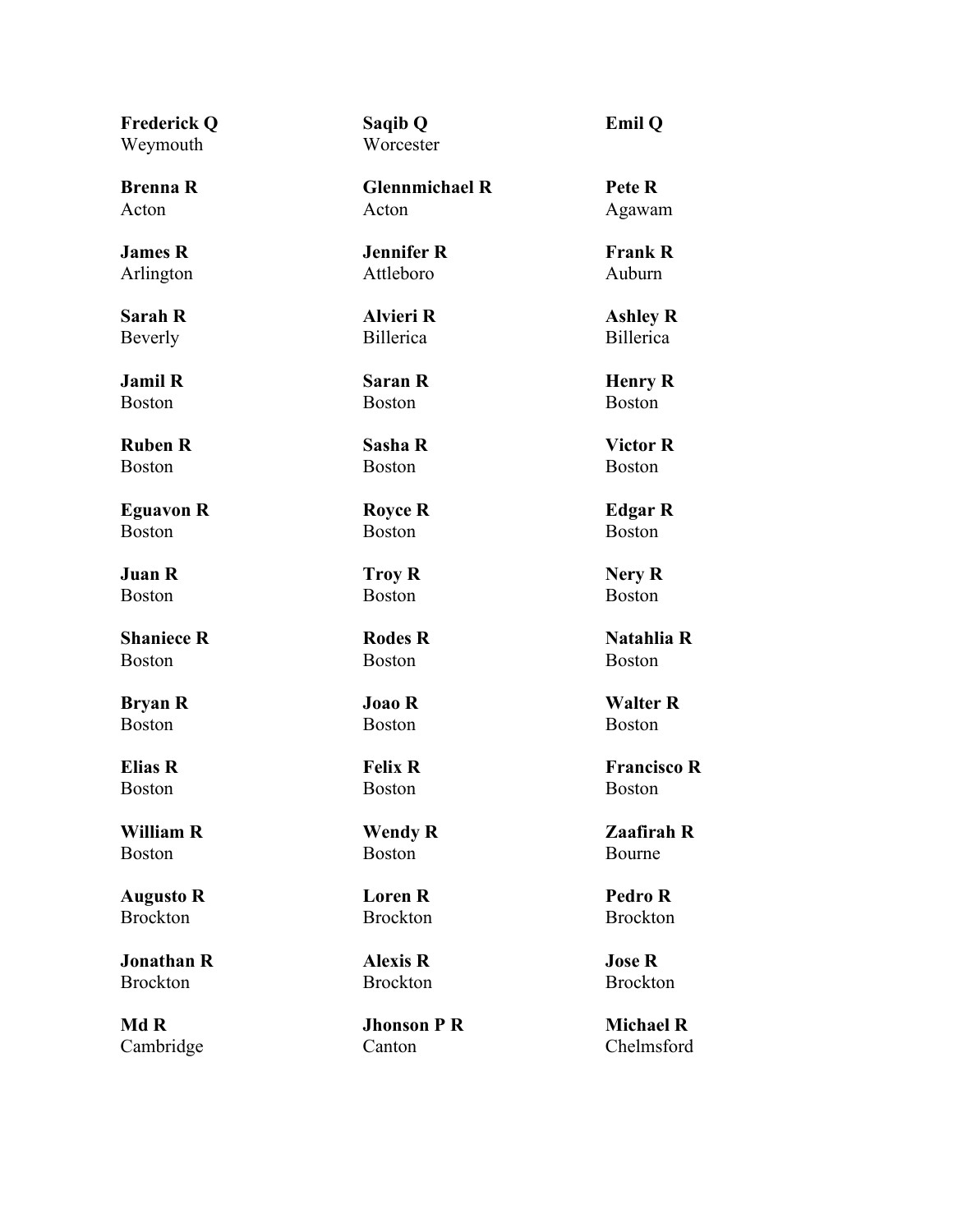**Manuel R** Chelsea

**Stacey R** Chicopee

**Austin R** Duxbury

**Ray R** Everett

**Terrell R** Fitchburg

**Lucidio R** Framingham

**Efrat R** Framingham

**Arielle R** Freetown

**Kyle R** Hamilton

**Tamer R** Holyoke

**Noel R** Holyoke

**David R** Holyoke

**Yudy R** Lawrence

**Cristian R** Lawrence

**Genesis R** Lawrence

**Noorullah R** Chicopee

**Prakash R** Danvers

**Yvon R** Everett

**Fabio R** Everett

**Ana R** Framingham

**Christopher R** Framingham

**Joanmarytt R** Franklin

**Manuel R** Granby

**Roberto R** Haverhill

**Florence R** Holyoke

**Tamyka R** Holyoke

**Yocasta R** Lawrence

**José R** Lawrence

**Eddie R** Lawrence

**Stephanie R** Lawrence

**Allie R** Chicopee

**Stephen R** Dracut

**Michael R** Everett

**Stephen R** Falmouth

**Jude R** Framingham

**Fernando R** Framingham

**Richard R** Franklin

**Gary R** Greenfield

**Jose R** Haverhill

**Gabriel R** Holyoke

**Hector R** Holyoke

**Brauly R** Lawrence

**Arnold R** Lawrence

**Angel R** Lawrence

**Yostin R** Lawrence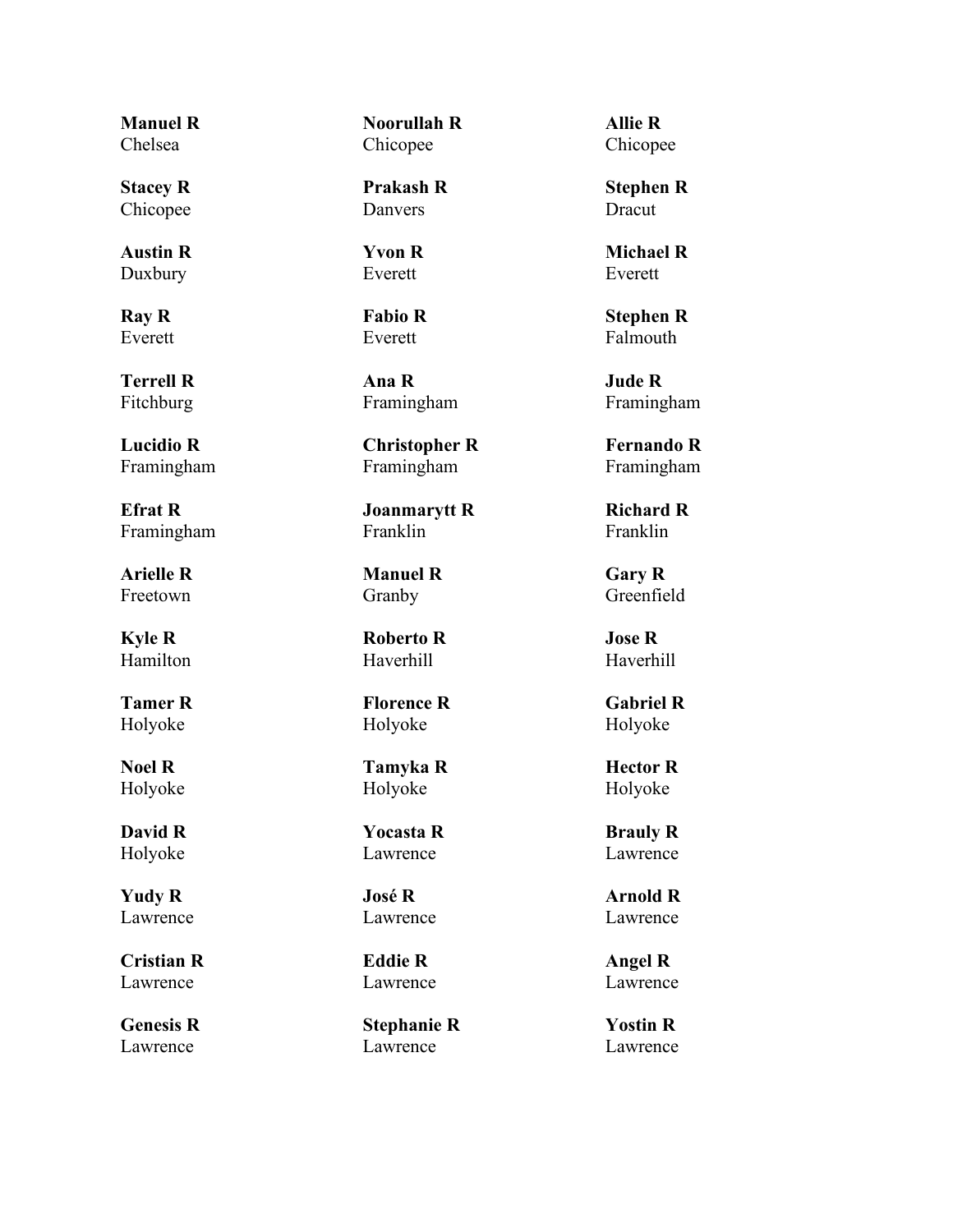**Juan R** Lawrence

**Ramon R** Lowell

**Nicolle R** Lowell

**Denny R** Ludlow

**Erica R** Lynn

**Francisco R** Lynn

**Nelson R** Lynn

**Jeannette R** Lynn

**Clovis R** Malden

**Gerson R** Malden

**Joshua R** Mansfield

**Nanda R** Medford

**Robin R** Methuen

**Angel R** Methuen

**Jesse R** Methuen **Luis R** Lawrence

**Amaro Jorge R** Lowell

**Robert R** Lowell

**Adriana R** Lynn

**Daniel R** Lynn

**Luis R** Lynn

**Ty R** Lynn

**Slimane R** Malden

**Donnovan R** Malden

**Eric R** Malden

**Amber R** Marblehead

**Raquel R** Medford

**Andres R** Methuen

**Daniel R** Methuen

**Joel R** Methuen

**Amanda R** Leominster

**Colleen R** Lowell

**Jacqueline R** Lowell

**Marcos R** Lynn

**Diana R** Lynn

**Alexander R** Lynn

**Sauri R** Lynn

**Sher Singh R** Malden

**Walter R** Malden

**Gregory R** Mansfield

**Stephen R** Marlborough

**John R** Mendon

**Oscar R** Methuen

**Luis R** Methuen

**Ivania R** Middleton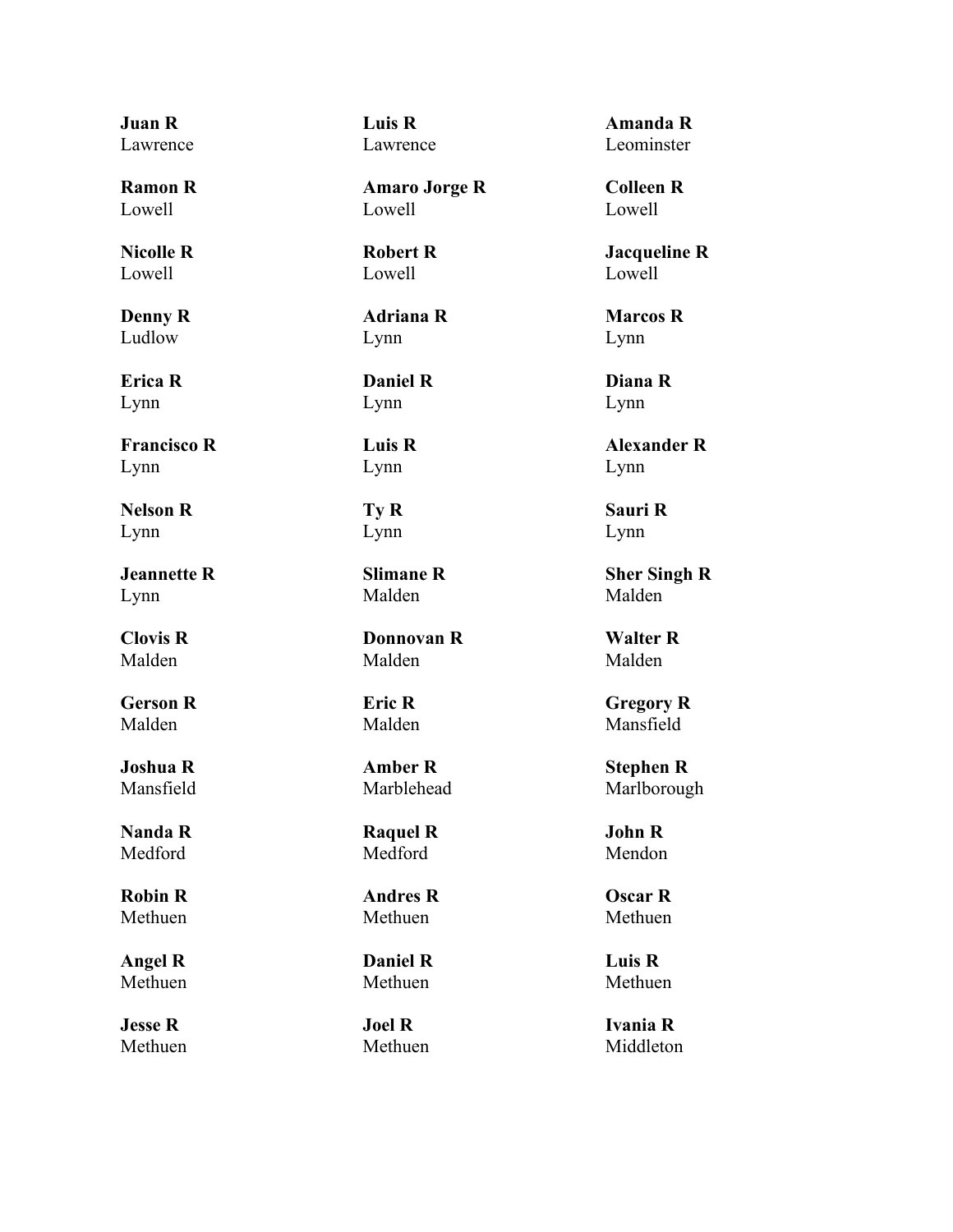**Concepcion R** Montgomery

**Serena R** New Bedford

**Carl R** Norton

**Mauricio R** Pittsfield

**Orkhan R** Quincy

**William R** Randolph

**Carlos R** Randolph

**Juan R** Revere

**Alan R** Salem

**Maia R** Somerville

**Jaleel R** Southbridge

**Joshua R** Spencer

**Rolando R** Springfield

**Leticia R** Springfield

**Michael R** Stoneham

**Guillermo R** Natick

**Eric R** New Bedford

**John R** Peabody

**Keila R** Plainville

**Garyl R** Quincy

**Marcus R** Randolph

**Isaac R** Revere

**Agusto R** Revere

**Jefferson R** Salem

**Joshua R** Somerville

**Kunta R** Southbridge

**Paul R** Springfield

**Francis R** Springfield

**Mindy R** Springfield

**John R** Stoughton **Jamie R** New Bedford

**Denis R** New Bedford

**Denise R** Pembroke

**John R** Plymouth

**Krystle R** Quincy

**Joao R** Randolph

**Jose R** Revere

**Thomas R** Revere

**Ramon R** Salem

**Keith R** South Hadley

**Stephanie R** Spencer

**Jessica R** Springfield

**Daniel R** Springfield

**Diana R** Springfield

**Amy R** Sudbury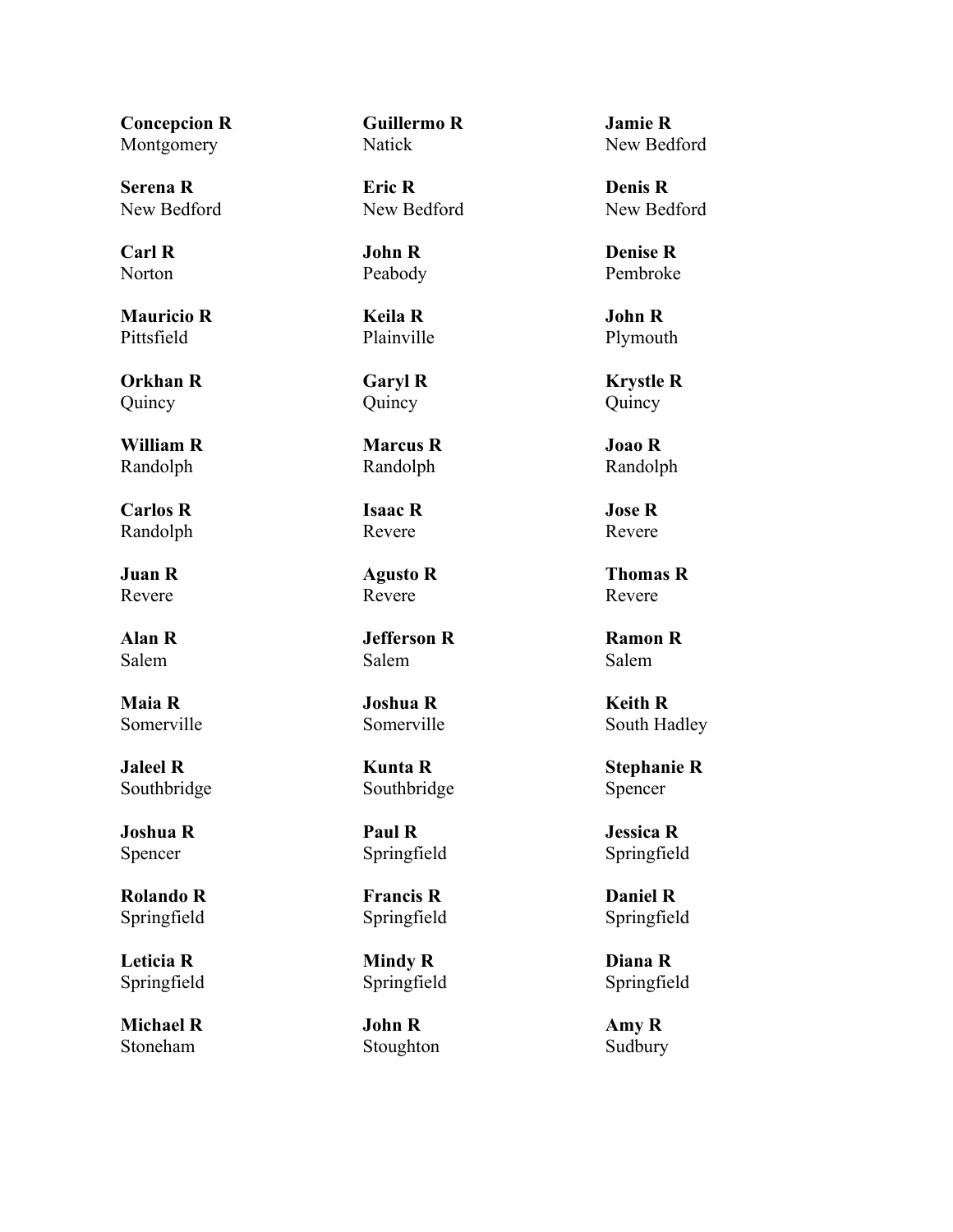**Lauren R** Wakefield

**Carmen R** Westminster

**Alessandra R** Woburn

**Bob R Worcester** 

**Francisco R Worcester** 

**Maria R** Yarmouth

**Fabrício R Debra R Vincent R**

**Christine S** Abington

**Maria S** Arlington

**Oscar S** Attleboro

**Mark S** Barnstable

**Salim S** Bellingham

**Celso S** Beverly

**Wasim S** Boston

**Gabrielle R** Watertown

**Jessica R** Weymouth

**Moises R Worcester** 

**Altin R Worcester** 

**Darlene R** Worcester

**Serina R Nick R**

**Elmahjoub S** Abington

**Elizabeth S** Arlington

**Joseph S** Barnstable

**Gurmukh S** Barnstable

**Christopher S** Belmont

**Kimberly A S** Beverly

**Jude S** Boston

**Syed R** West Springfield

**Shar R** Winthrop

**Roderick R Worcester** 

**Mohammad R Worcester** 

**Jessenia R** Worcester

**Julie R Miletsie R Michael R**

**Brian S** Acton

**Sudhir S** Arlington

**Edward S** Barnstable

**Fadwa S** Bellingham

**Jiresse S** Beverly

**Raheem S** Boston

**Ahmed S** Boston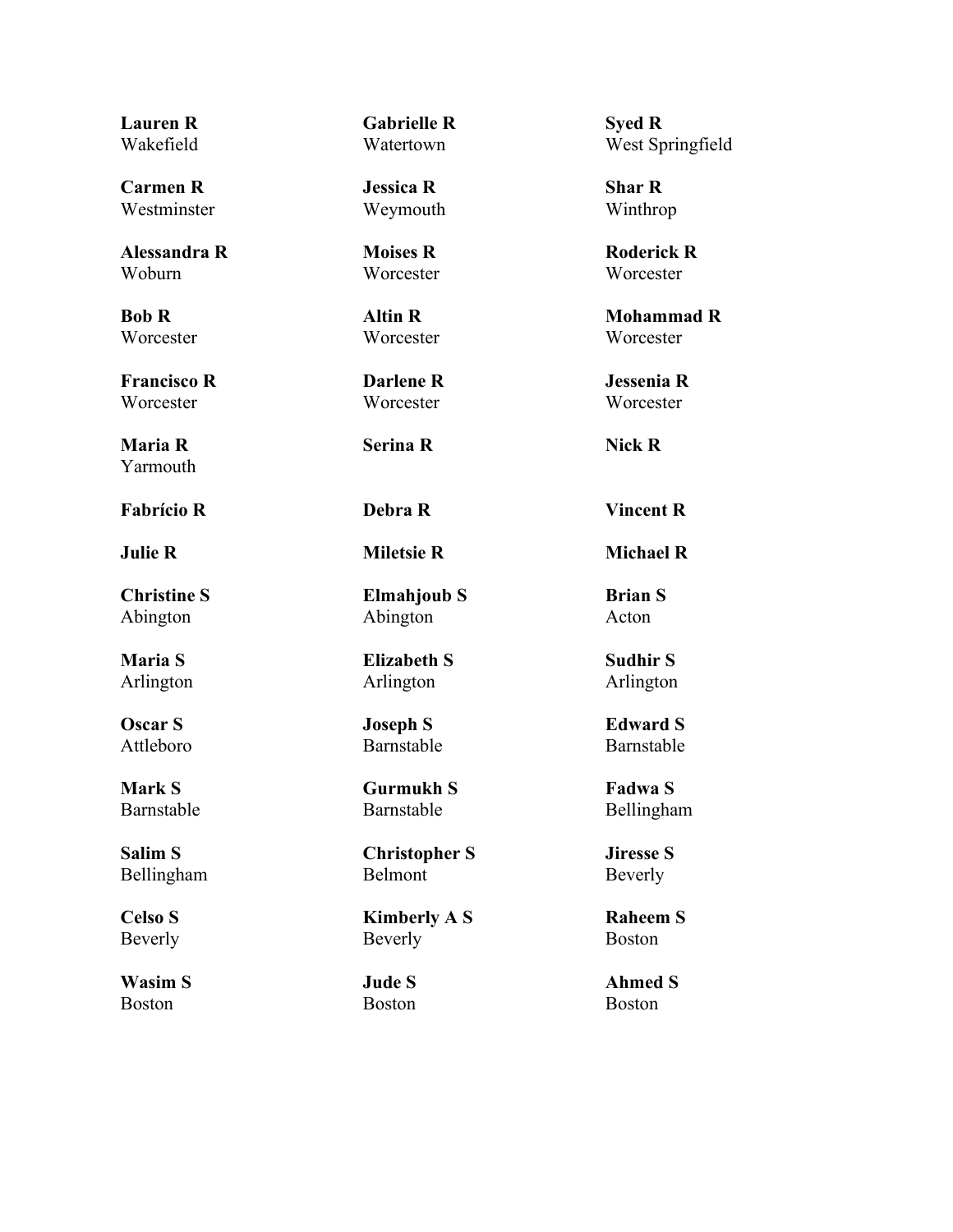**Salum S** Boston

**Yesenia S** Boston

**Jose S** Boston

**Hansen S** Boston

**Ja-Lene S** Boston

**Franklin S** Boston

**Adugna S** Boston

**Robert S** Boston

**Joao S** Boston

**Jean S** Boston

**Atarah S** Boston

**Joimer S** Boston

**Wascar S** Boston

**Sam S** Boston

**Robert S** Boston

**Francisco S** Boston

**Victor S** Boston

**Josman S** Boston

**Joao S** Boston

**Kevin S** Boston

**Jeremias S** Boston

**Rahat S** Boston

**Gregory S** Boston

**Liza S** Boston

**Nuttakorn S** Boston

# **Jason S** Boston

**Juan G S** Boston

**Patrick S** Boston

**Inacia S** Boston

**Clifton S** Boston

**Jaquila S** Boston

**Alessandro S** Boston

**Jessica S** Boston

**Yesenia S** Boston

**Jasmine S** Boston

**Robson S** Boston

**Idrissa S** Boston

**Edward S** Boston

**Damali S** Boston

**Azeddine S** Boston

**Francisco S** Boston

**Pablo S** Boston

**Rayshard S** Boston

**Keisha S** Boston

**Colty S** Boston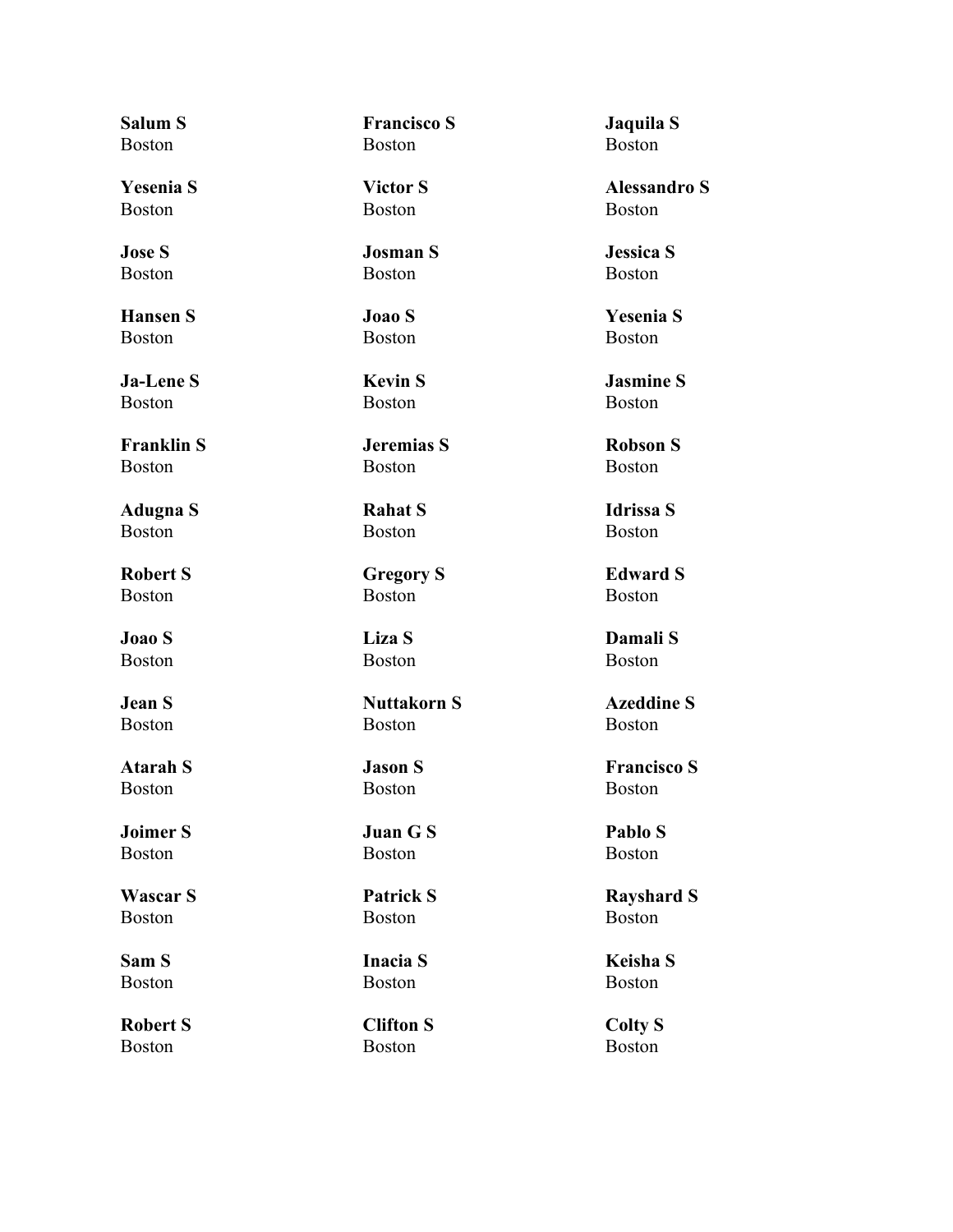**Mauricio S** Boxborough

**Aleesha S** Bridgewater

**Lenira S** Brockton

**Albert S** Burlington

**Cristian S** Chestnut Hill

**Sadia S** Cotuit

**Staci S** Dartmouth

**Kayro S** Dracut

**Giuliano S** East Longmeadow

**Shiva S** Everett

**Pablo S** Everett

**Jennifer S** Fall River

**Frank S** Fall River

**Sonia S** Fitchburg

**Robson S** Framingham **Anthony S** Braintree

**Ladislau S** Brockton

**Luis S** Brockton

**Abdiaziz S** Cambridge

**Daniel S** Clarksburg

**Fatou S** Danvers

**Jeffrey S** Dedham

**Gary S** East Bridgewater

**Daniel S** Everett

**Rabindra S** Everett

### **Marcia S** Everett

**Tharsis S** Fall River

**Melvin S** Fall River

**Roger S** Florence

**Andrew S** Framingham **Esmael S** Bridgewater

**Serge S** Brockton

**Patrick S** Burlington

**Biniyam S** Chelsea

**Olivaldo S** Clinton

**Walter S** Danvers

**Kevin S** Dennis

**Petet S** East Longmeadow

**Glenn S** Everett

**Juan S** Everett

**Patrick S** Fairhaven

**Toni S** Fall River

**Bruce S** Falmouth

**Margarida S** Framingham

**Gwinyai S** Framingham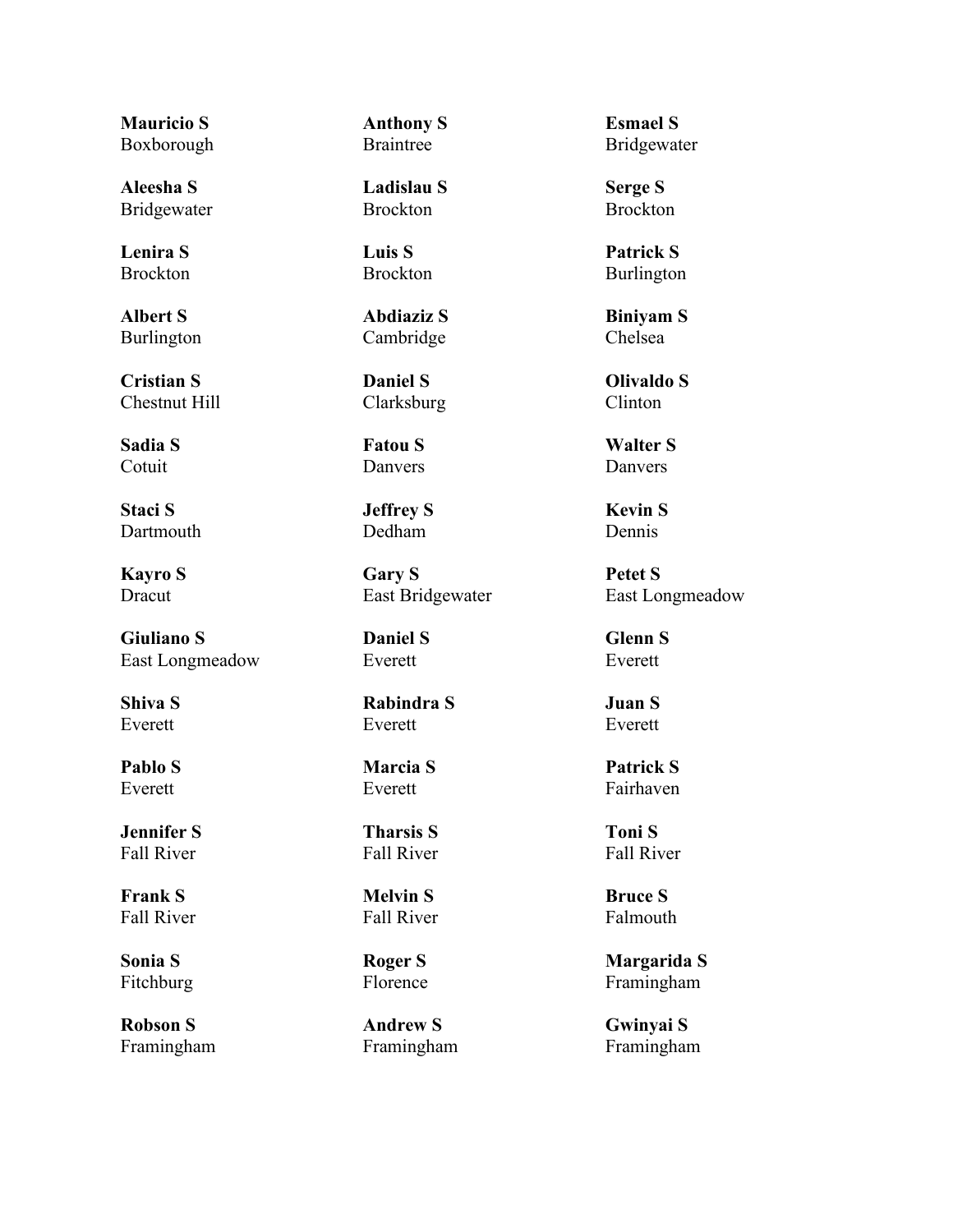**Barbara S** Franklin

**Kim S** Hanson

**David S** Haverhill

**Celso S** Hudson

**Buenaventura S** Lawrence

**Jack S** Lawrence

**Brian S** Lawrence

**Jesse S** Lawrence

**Brent S** Leominster

**Claudio S** Leominster

**Rafael S** Lowell

**Robert S** Lowell

**Adrian S** Lynn

**Harold S** Lynn

**Crawling S** Lynn

**Shannon S** Gardner

**Norman S** Harwich

**Andy S** Holbrook

**Johnny S** Lawrence

**Daniel S** Lawrence

**Larissa S** Lawrence

**Aldrin S** Lawrence

**Erving S** Lawrence

**Louis S** Leominster

**Sorphorn S** Lowell

# **Juan S** Lowell

**Robert S** Ludlow

**Ratzer S** Lynn

**Artem S** Lynn

**Karan S** Lynnfield **Debra S** Groveland

**Tamara S** Hatfield

**Shawn S** Hopedale

**Pedro S** Lawrence

**Hiralda S** Lawrence

**Gladimir S** Lawrence

**Wilver S** Lawrence

**Eddi S** Lawrence

**Brent S** Leominster

**Alice S** Lowell

**Jackie S** Lowell

**Mary S** Lunenburg

**Mohamed S** Lynn

**Raul S** Lynn

**Bardan S** Malden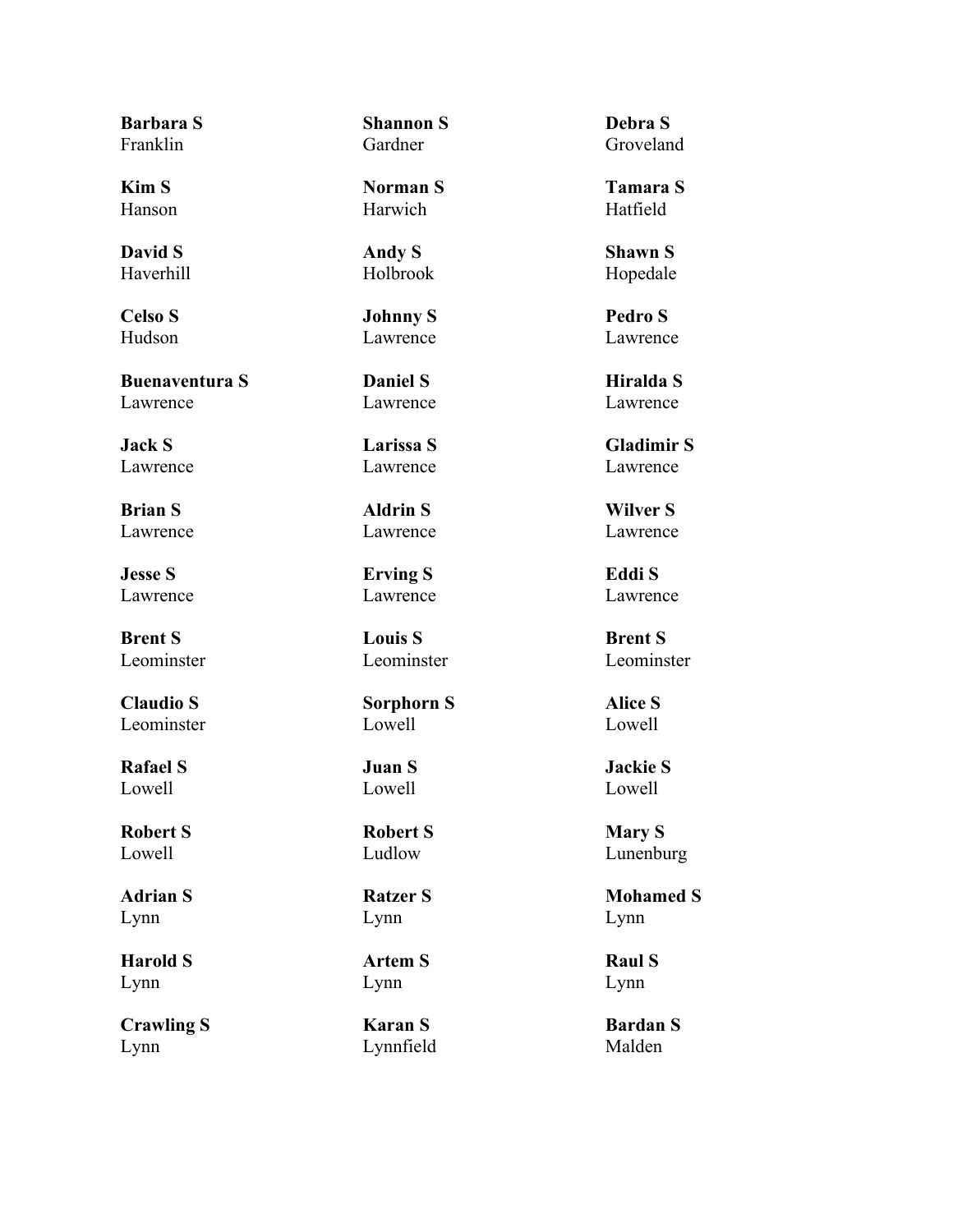**Edmar S** Malden

**Amgad S** Mansfield

**Carol S** Marlborough

**Alie S** Marshfield

**James S** Maynard

**Pardeep S** Medford

**Milciades S** Methuen

**James S** Methuen

**Paula S** Middleborough

**Amy S** Monson

**Renand S** Needham

**Vanessa S** New Bedford

**Darryl S** New Bedford

**Shayna S** Northborough

**Joshua S Orleans** 

**Jacques S** Malden

**Mackenley S** Mansfield

**Amy S** Marlborough

**Emiliya S** Mashpee

**Anderson S** Medford

**Blessing S** Medford

**Julio S** Methuen

**Erol S** Middleborough

**Joseph S** Milton

**Sean S** Montgomery

**William S** Needham

**Jade S** New Bedford

**David S** North Attleborough

**Derek S** Northbridge

**Telah S** Peabody

**Moril Junior S** Mansfield

**Patricia S** Marlborough

**Leslie S** Marshfield

**Ashraf S** Maynard

**Jeffrey S** Medford

**Susan S** Melrose

**Ana S** Methuen

**Bethany S** Middleborough

**Kesnel S** Milton

**Jonathan S** Nantucket

**Rousland S** Needham

**Stefano S** New Bedford

**Michael S** North Attleborough

**Odilson S** Norwood

**Emilio S** Peabody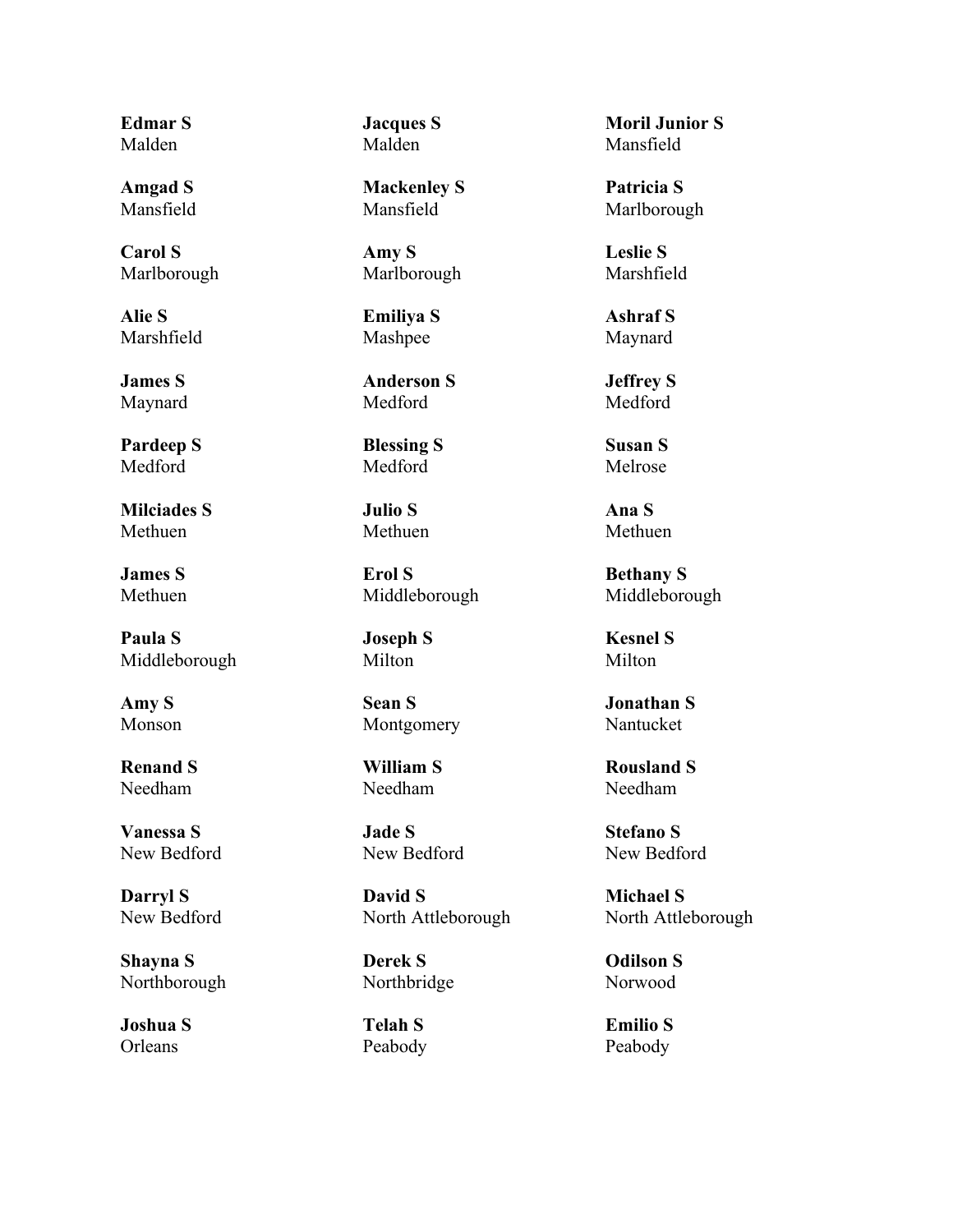**Ergys S** Peabody

**Jamie S** Pittsfield

**Mark S** Plainville

**Abdelfattah S** Quincy

**Marie Myriam S** Randolph

**Vanessa S** Revere

**Fenel S** Revere

**Danielle S** Revere

**Lauren S** Salem

**Gelson S** Saugus

**Eric S** Seekonk

**Dharmvir S** Somerville

**Kareem S** Somerville

**Tony S** South Hadley

**Kevin S** Springfield **Shawn S** Peabody

**Reina S** Pittsfield

**Luan S** Plymouth

**Matthew S** Quincy

**Rebecca S** Randolph

**Omar S** Revere

**Roger S** Revere

**Ray S** Revere

**Jose S** Salem

**Abid S** Saugus

**Muhammad S** Shrewsbury

**Geraldo S** Somerville

**Ronald S** Somerville

**Sean S** Southbridge

**Levis S** Springfield

**Kristopher S** Pepperell

**Breanna S** Pittsfield

**Abderrahmane S** Quincy

**Amyel S** Quincy

**Masoud S** Revere

**Ivan S** Revere

**Khalid S** Revere

**Sean S** Rochester

**Andrius S** Salem

**Michel S** Saugus

**Jennifer S** Shutesbury

**Amarjit S** Somerville

**Natalie S** Somerville

**John S** Spencer

**Richard S** Springfield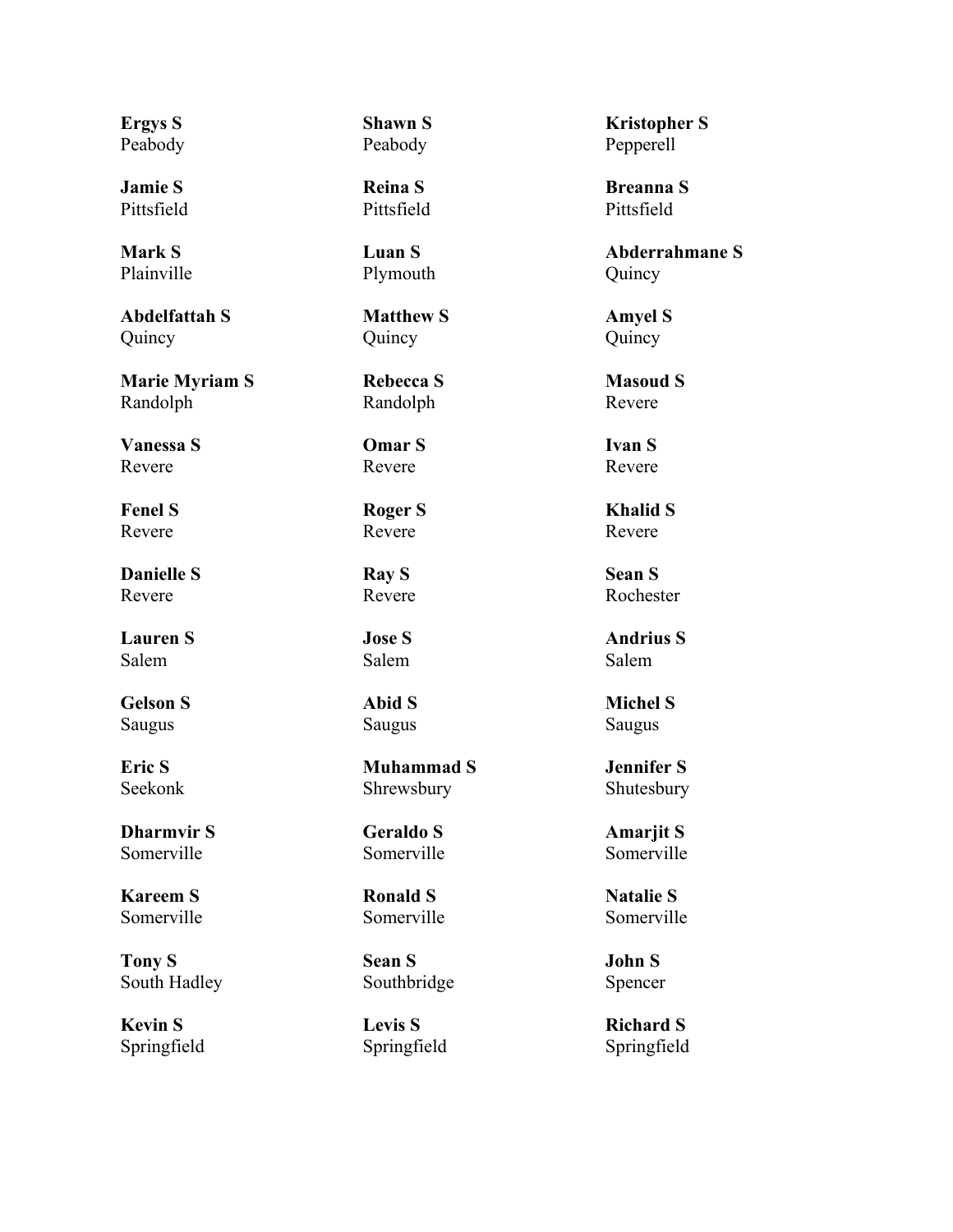**Rosemarie S** Springfield

**Ulicio S** Stoughton

**Stephen S** Wakefield

**Gegham S** Watertown

**Pairathana S** Watertown

**Mohammadnoor S** West Springfield

**Rachael S** Westford

**Oligerti S** Weymouth

**Marie S** Winthrop

**Celina S Worcester** 

**Carl S Worcester** 

**Tina S Worcester** 

**Michael S** Yarmouth

**Michael S** Stoughton

**Ben S** Stoughton

**Kamal S** Wakefield

**Nariman S** Watertown

**Michael S** Webster

**Steve S** West Springfield

**Keith S** Westport

**Hugh S** Whitman

**Antonio S** Woburn

**Mariana S Worcester** 

**Vasil S Worcester** 

**Marco S Worcester** 

**Ty S Diana S Raquel S**

**Houssam S** Stoughton

**Shiva S** Taunton

**Nader S** Waltham

**Paiboon S** Watertown

**Maryam S** West Springfield

**Danny S** West Springfield

**Catherine S** Weymouth

**Aurant S** Winthrop

**Charles E S** Woburn

**Katrina S Worcester** 

**Joshua S Worcester** 

**Albert S Worcester** 

**Kevin S Melissa S**

**Eric S Erica S Keila Nicole S**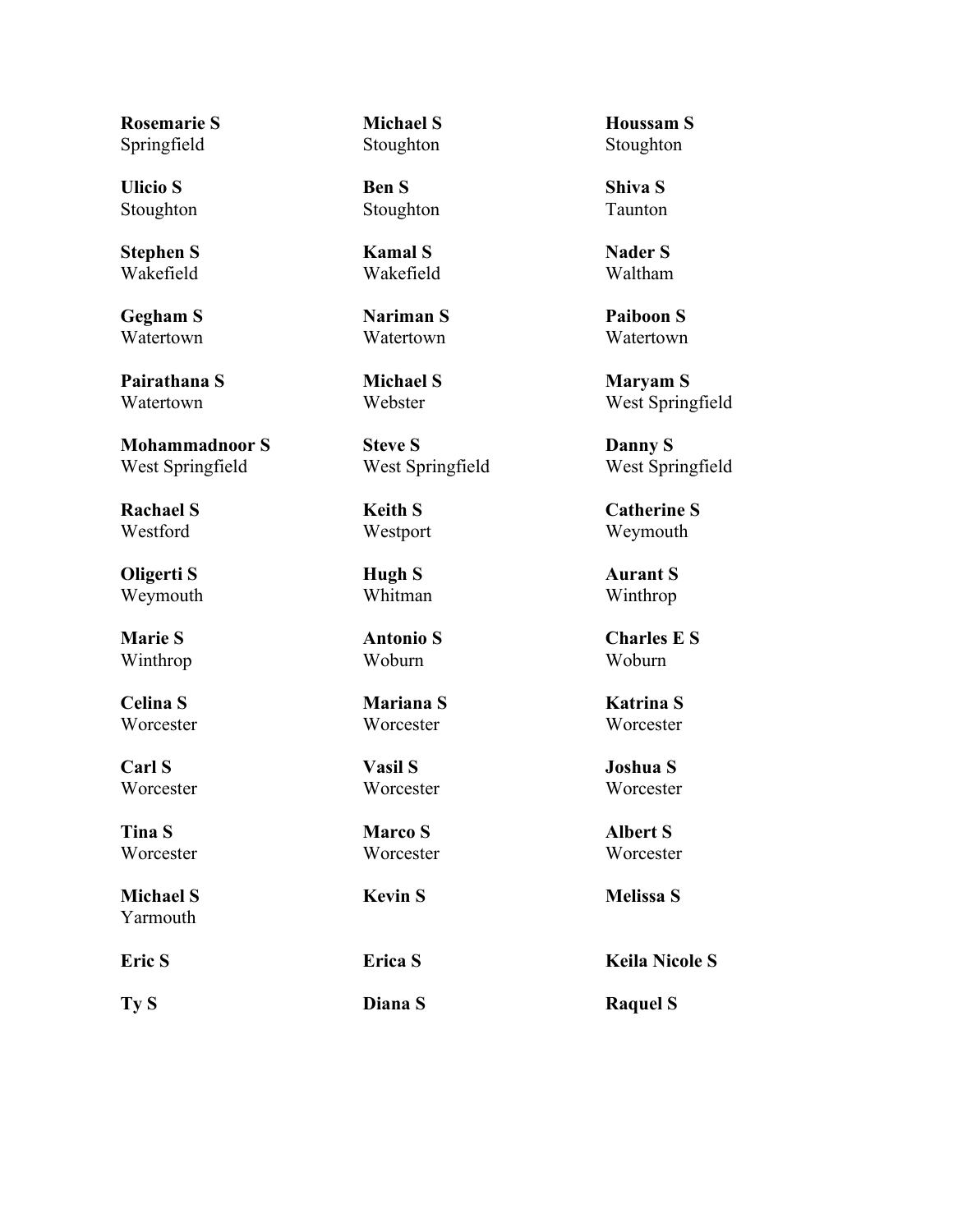**Mark T** Attleboro

**Cameron T** Beverly

**Sonia T** Boston

**Rafael T** Boston

**Alexander T** Boston

**Maheshowr T** Boston

**Jose Angelo T** Braintree

**Christina T** Bridgewater

**Yohannes T** Cambridge

**Amanda T** Chicopee

**Patrick T** Dighton

**Jerome T** Falmouth

**Rogerio F T** Framingham

**Mark T** Haverhill

**Alie S Ram T** Arlington **David T** Barnstable

> **Ilyas T** Billerica

**Spyridon T** Boston

**Oscar T** Boston

**Rafael T** Boston

**Reginald T** Boston

**Michelle T** Braintree

**Quang T** Burlington

**Stacey T** Cambridge

**John T** Clarksburg

**Mamadou T** Easton

**Jessica T** Fitchburg

**Salvatore T** Gloucester

**Bernardo T** Haverhill

**Maria T** Attleboro **Nautika T** Bellingham

**Frantznel T** Billerica

**Khalil T** Boston

**Joan T** Boston

**Dickson T** Boston

**Kenneth T** Boston

**Angelo T** Bridgewater

**Mihert T** Cambridge

**Yenny T** Chicopee

**Melving J T** Clinton

**Macayla T** Fall River

**Frehiywot T** Framingham

**Gloria T** Haverhill

**Robert T** Hull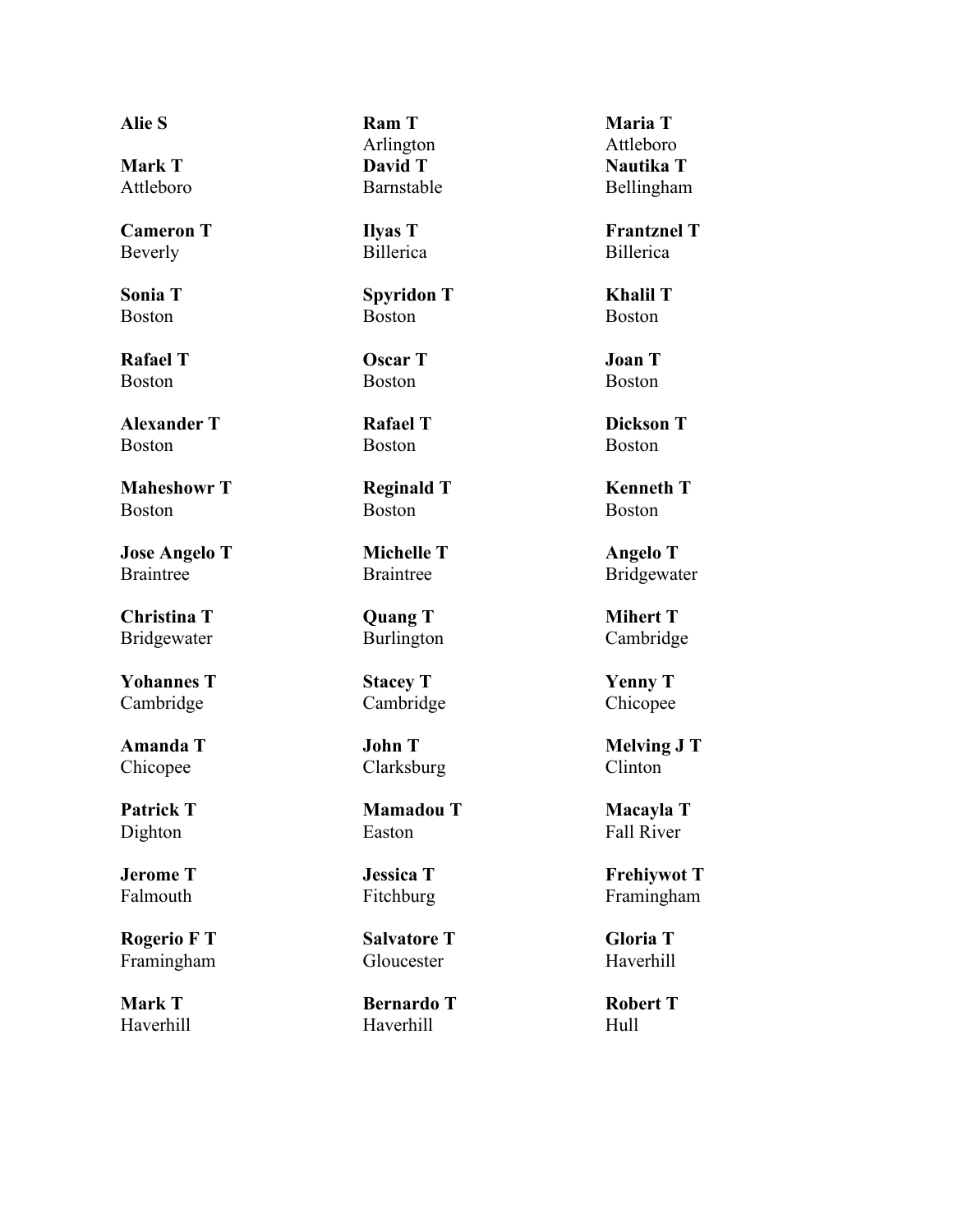**José T** Lawrence

**Luis T** Lawrence

**James T** Lawrence

**Ramon T** Lawrence

**Leona T** Littleton

**Yongzhong T** Malden

**Emmanuel T** Medford

**Tai T** Milton

**Joao T** New Bedford

**Henry T** Northbridge

**Valerie T** Plymouth

**Hugo T** Quincy

**Vu T** Randolph

**Alvin T** Salem

**Andrew T** Salem

**Pamela T** Lawrence

**Deyanira T** Lawrence

**Paola T** Lawrence

**Hunter-Ian T** Lee

**Carlos T** Lowell

**Pedro T** Malden

**Steven T** Middleborough

**Evelina T** Montague

**Christina T** North Attleborough

**Jonathan T** Peabody

### **Bhavjit T** Plymouth

**Slavianka T** Quincy

**Mohamed T** Revere

**Devin T** Salem

**Christopher T** Sharon

**Gabriel T** Lawrence

**Jeff T** Lawrence

**Francisco T** Lawrence

**Junming T** Lexington

**Jesus T** Lynn

**Naem T** Marlborough

**Yvelt T** Milton

**Tonya T** New Bedford

**Tom T** Northborough

**Autumn T** Pittsfield

**Lunzuo T** Quincy

**Jose T** Randolph

**Meleket T** Revere

**Vicente T** Salem

**Dhiraj T** Somerville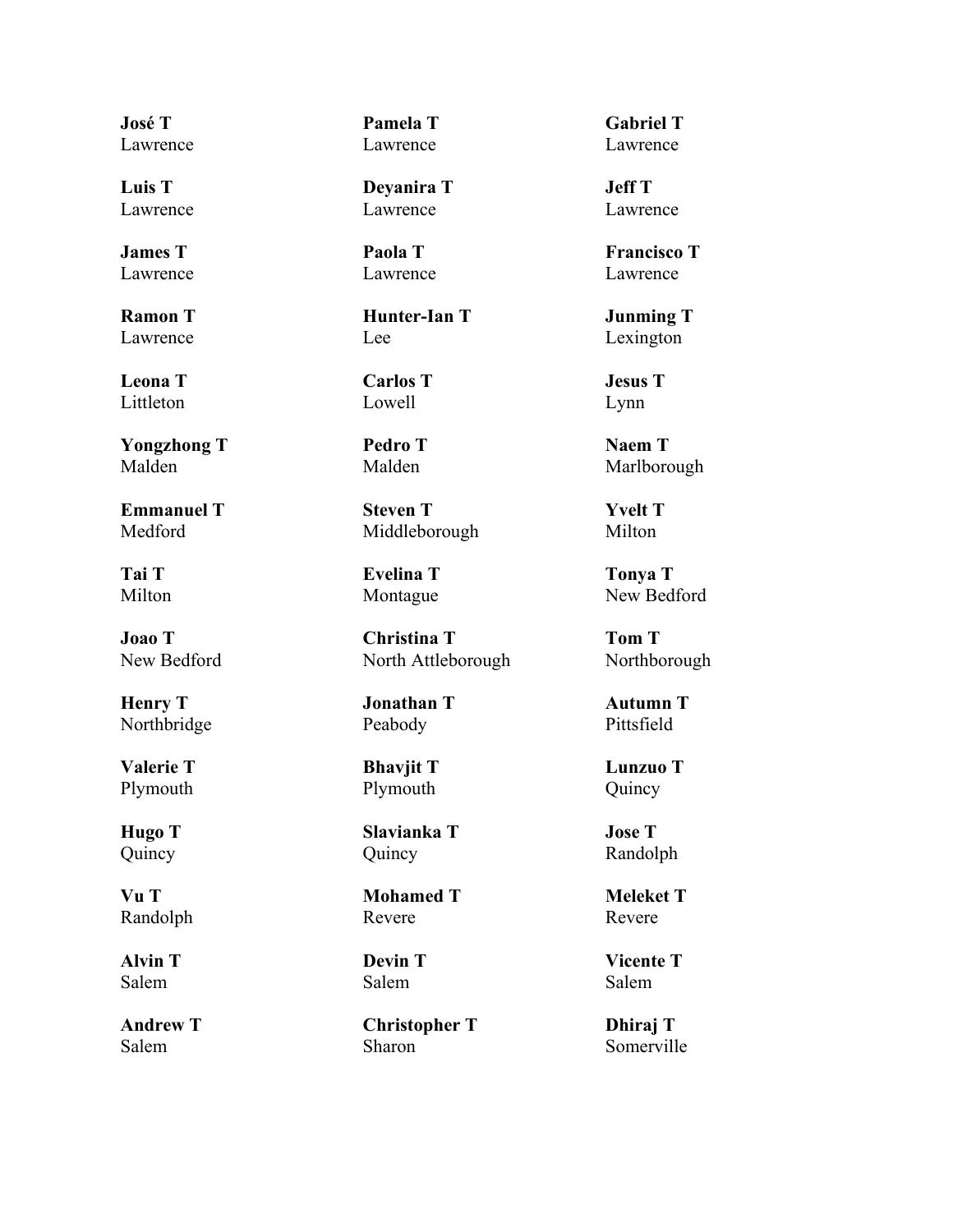**Lisa T** Spencer

**Ilia T** Walpole

**Renee T** Weymouth

**Jose T** Woburn

**Philip T** Worcester

**Shyam U** Barnstable

**Margaret U** Framingham

**Chy U** Lynn

**Wesley V** Acushnet

**Evan V** Arlington

**Curtis V** Barnstable

**Beatriz V** Boston

**Loreta V** Boston

**Bryan V** Boston

**Victor T** Springfield

**Joanne T** Wareham

**Mohamed T** Weymouth

**Maria T Worcester** 

**Dionisio T** Worcester

# **Margaret T Surendra K T Tolgahan U**

**Svitlana U** Boston

**Adriano U** Lawrence

**Christopher U** Salem

**Jill V** Agawam

**Javier V** Arlington

**Justin V** Bedford

**Katia V** Boston

**Luisdavid V** Boston

**Lionel V** Boston

**Camila T** Stoneham

**Courtney T** Wareham

**Emmanoel T** Weymouth

**Deasys T Worcester** 

**Isabel T**

Agawam **Mohammad U** Boston

**Johnson U** Lowell

**Ana U** Walpole

**Jean Claude V** Andover

**Thomas V** Attleboro

**Steven V** Berkley

**Kenia V** Boston

**Max V** Boston

**Perla V** Boston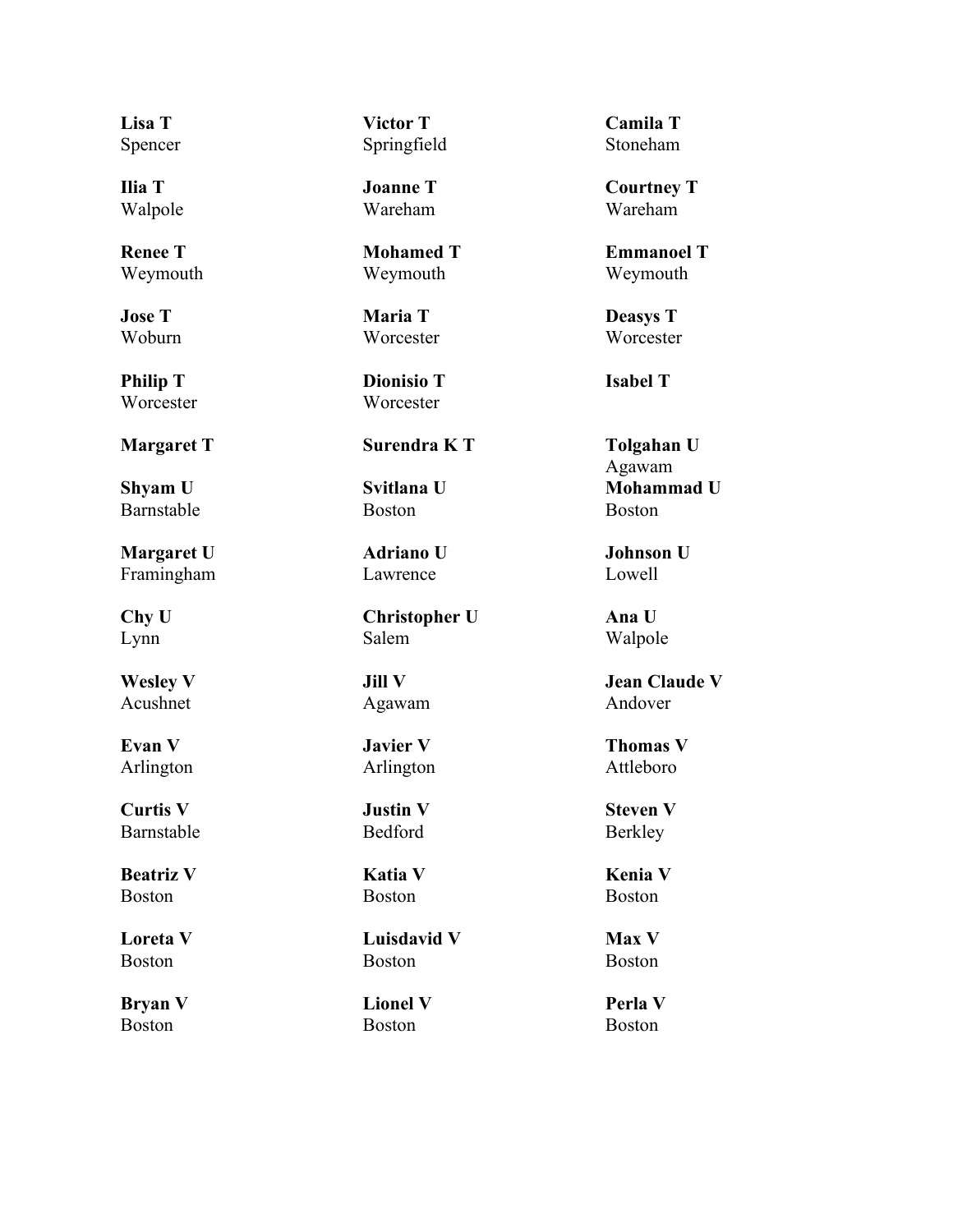**Dani V Brockton** 

**Willian V** Chelsea

**Jorge V** Everett

**Minnette V** Framingham

**Nathan V** Hanson

**Joel V** Haverhill

**Miguel V** Holyoke

**Maria V** Lawrence

**Pablo R V** Lawrence

**Ashley V** Lowell

**Rayana V** Malden

**Ralph Nicholas V** Melrose

**Amarilyz V** New Bedford

**Lucas V** Revere

**Cindy V** Somerville **Wilner V** Cambridge

**Breno V** Clinton

**Eduardo V** Everett

**Waleska Enid V** Framingham

**Willy V** Haverhill

**Luis V** Haverhill

**Gabriel V** Lawrence

**Edward V** Lawrence

**Wilfredo V** Lawrence

**Christopher V** Ludlow

**Joao V** Medford

**Kostadin V** Nantucket

**Rebecca V** Norton

**Jhonny V** Saugus

**Annie V** Taunton

**Christos V** Cambridge

**Maria V** Douglas

**Matthew V** Fall River

**Gustavo V** Framingham

**Rosangel V** Haverhill

**Juan Stalin V** Haverhill

**Angel V** Lawrence

**Yannsil V** Lawrence

**Kerri V** Lowell

**Roberto V** Lynn

**Cheryl V** Melrose

**Elsa V** New Bedford

**Yves J V** Randolph

**Maximo V** Sharon

**Annie Vanessa V** Taunton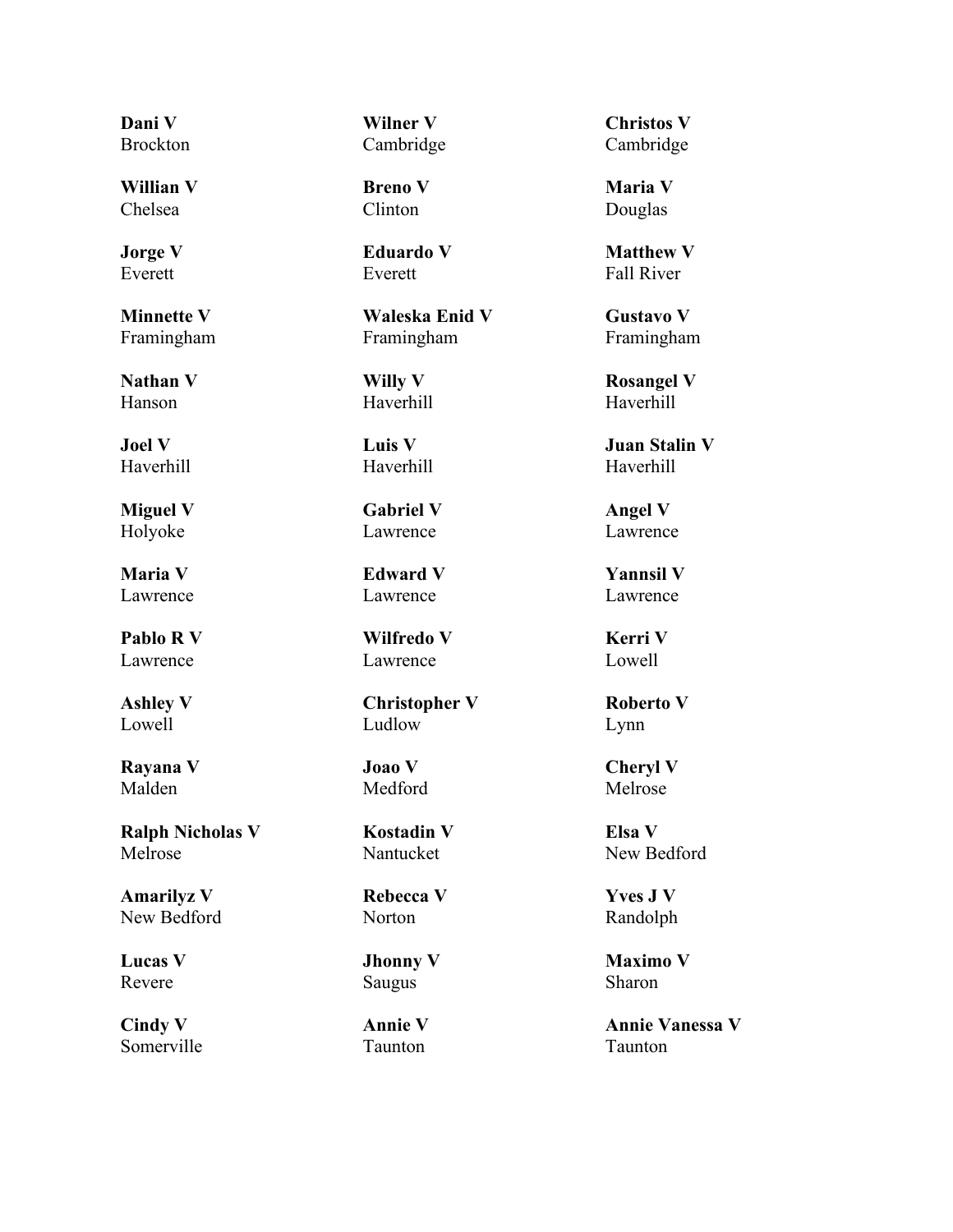**Hennery V** Woburn

**Keyla V Worcester** 

**Ernst V** Yarmouth

**Kayla W** Acushnet

**Anthony W** Attleboro

**Ricardo W** Boston

**Michelle W** Boston

**Eldar W** Boston

**Jun W** Boston

**Sean W** Brockton

**Abasi W** Burlington

**Ronald W** Chelsea

**Margareth W** Everett

**Samantha W** Fitchburg

**Jessica W** Gardner

**Kiera V Worcester** 

**Rowland V Worcester** 

**Brittany W** Amherst

**Robert W** Bedford

**Georges W** Boston

**Brian W** Boston

**Paul W** Boston

**Debra W** Braintree

**Pierre R W** Brockton

**Vinodh W** Burlington

**Denise W** Dudley

**Roger W** Everett

**Parwez W** Framingham

**Jessica W** Grafton

**Carlos V Worcester** 

**Yefir V Worcester** 

**Etson V Jonaidy V**

**Cyrille W** Attleboro

**Edgard W** Boston

**Vynelle W** Boston

**Raheem W** Boston

**Brittney W** Boston

**Derick W** Braintree

**Jayna W** Burlington

**Howard W** Chatham

**Donald W** Easthampton

**Christina W** Fall River

**Cheri W** Framingham

**Thomas W** Haverhill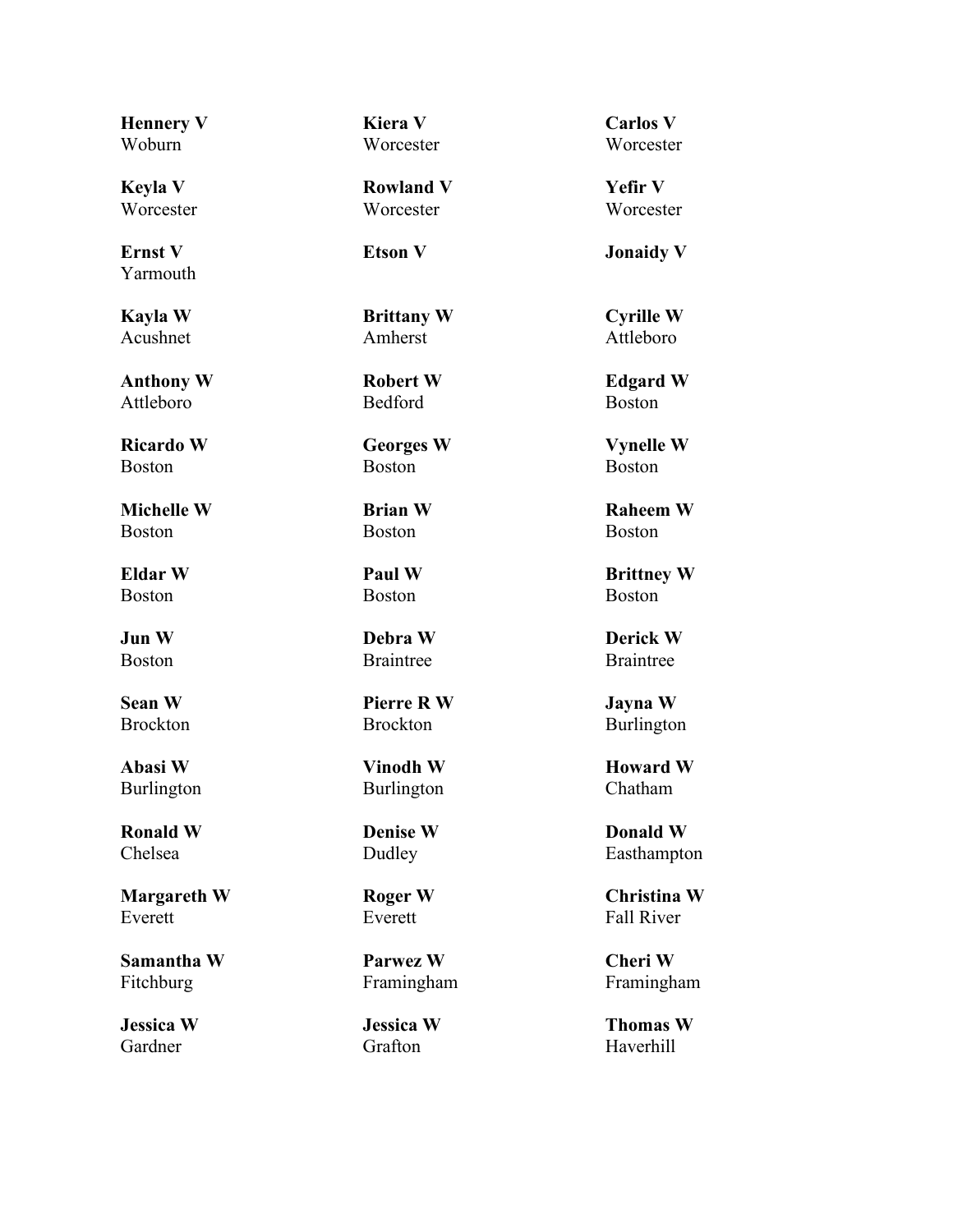**Keith W** Lexington

**Muhammad W** Malden

**Shewangizaw W** Malden

**Thomas W** Marblehead

**Shawn W** Milton

**Elizabeth W** Needham

**Jeremy W** Plymouth

**Sheng Liang W** Quincy

**Mohamed W** Revere

**Theresa W** Somerville

**Brittany W** Taunton

**Brian W** Tewksbury

**Taylor W Worcester** 

**Andy X** Quincy

**Donnell W** Lynn

**Longyi W** Malden

**Jimmy W** Malden

**Maryellen W** Marlborough

**Bruce W** Monson

**Christopher W** Plymouth

**Jiajun W** Quincy

**Wei W** Quincy

**Ralph W** Revere

**Sierra W** Springfield

**Melissa W** Taunton

**Weining W** Westwood

**Deanna W Joella W**

**Kevin W Richard W Denis X**

**Lianyi X** Quincy

**Valerie W** Lynn

**Mandy W** Malden

**John W** Marblehead

**Ken W** Millbury

**Robert W** Nantucket

**Stephanie W** Plymouth

**Qinhong W** Quincy

**Michelle W** Randolph

**Ernest W** Salem

**Christopher W** Springfield

**Kermit W** Taunton

**Carissa W** Wilbraham

Boston **Deng X** Quincy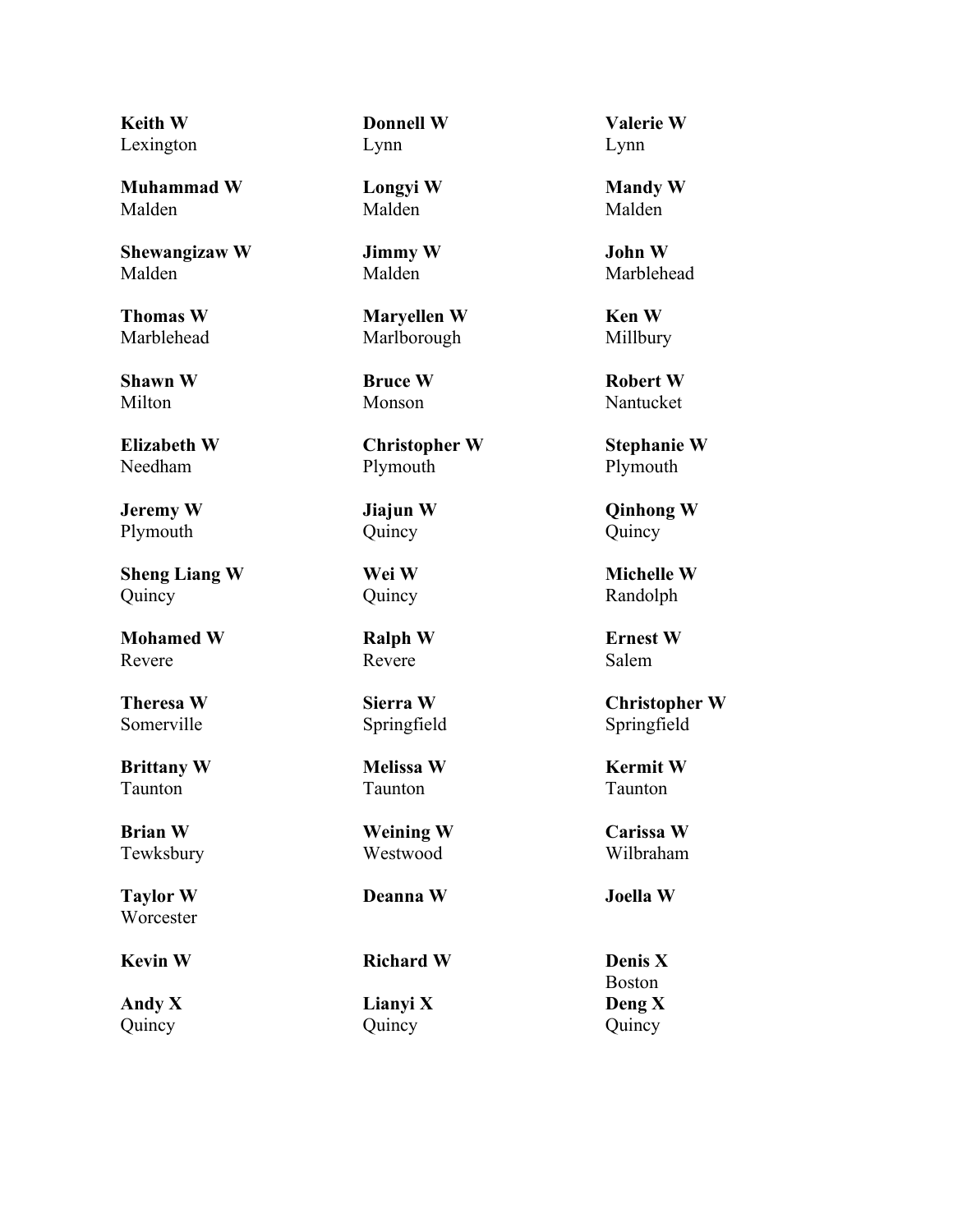**Qifeng X** Quincy

**Fanuil Y** Boston

**Jianwei Y** Canton

**Adil Y** Malden

**Rafael Y** Methuen

**Amanda Y** New Bedford

**Kenyatta Y** Pittsfield

**Peng Fei Y** Quincy

**Wallace Y** Randolph

**Bilal Z** Billerica

**Jorge Z** Boston

**Nas Z** Haverhill

**Antonio Z** Malden

**Hugo Z** Marlborough

**Alicia Z** Montgomery **Maichia X** Springfield

**Brook Y** Boston

**Mohammad Y** Chelmsford

**Elias Y** Methuen

**Hany Y** Milford

**Waqar Y** Newton

**Karmela Y** Quincy

**Zihao Y** Quincy

**Nicole Y** Taunton

**Vlad Z** Boston

**Xuya Z** Braintree

**Abdelkrim Z** Holbrook

**Haocheng Z** Malden

**Jacky Z** Medford

**Igor Z** Natick

**Metin Y** Arlington

**Ruixian Y** Boston

**Richard Y** Longmeadow

**Samet Y** Methuen

**Engin Y** Needham

**Dacia Y** Pittsfield

**Fai Y** Quincy

**Shijin Y** Quincy

**Dagmawe Y**

**Luis Z** Boston

**Ilyas Z** Everett

**Ge Z** Hopkinton

**El Aid Z** Malden

**Ivan Z** Medford

**Ricardo Z** Quincy